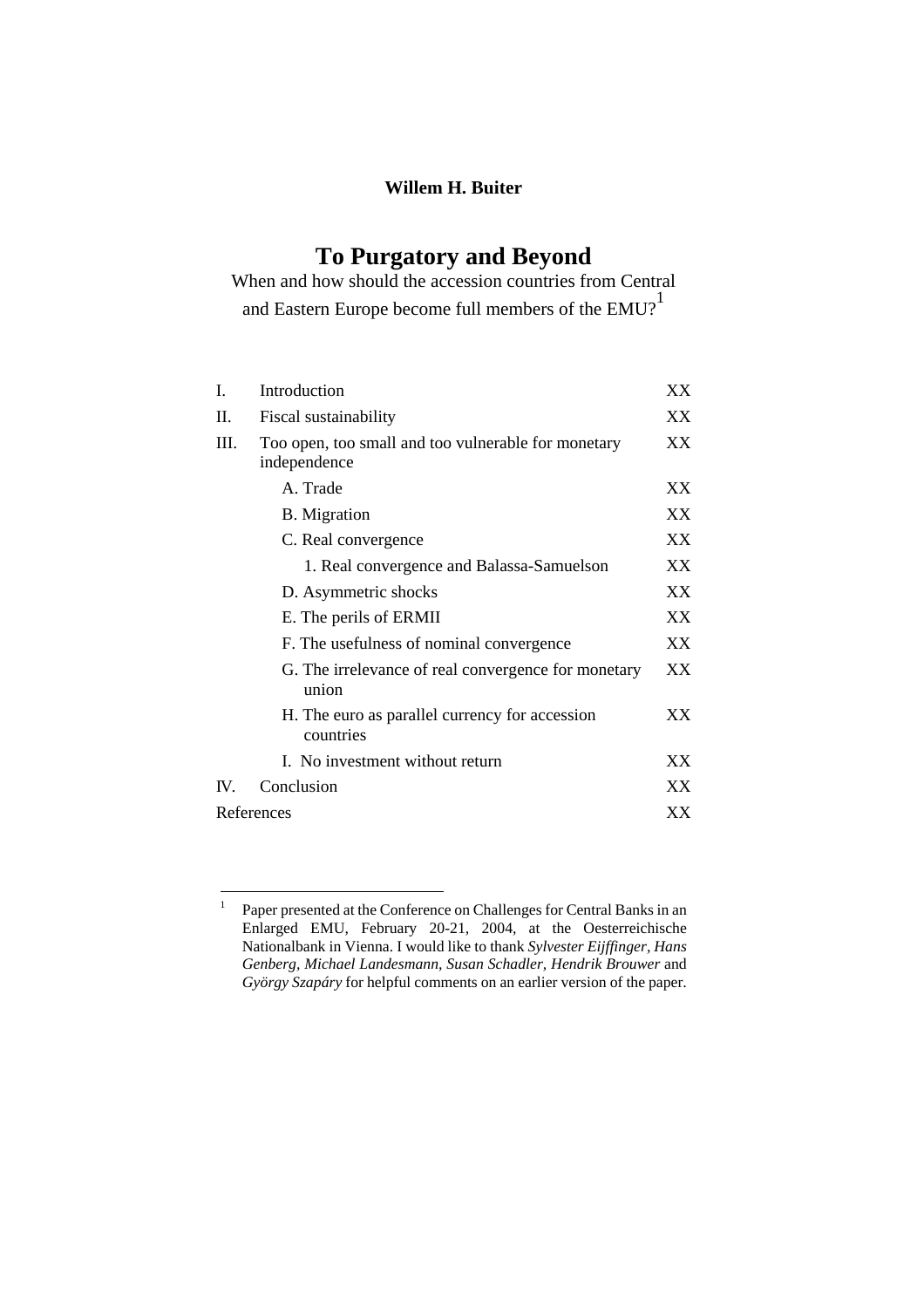## **I. Introduction**

Ten countries will join the European Union (EU) on May 1, 2004. Eight of them, the Czech Republic, Estonia, Hungary, Latvia, Lithuania, Poland, the Slovak Republic and Slovenia (these acceding countries will henceforth be referred to as the CEE8) are former centrally planned states in Central and Eastern Europe. Two more former centrally planned economies, Bulgaria and Romania, are in accession negotiations to join the EU as early as 2007. Together with the CEE8 these two accession countries will be referred to as the  $CEE10.<sup>2</sup>$  $CEE10.<sup>2</sup>$  $CEE10.<sup>2</sup>$ 

For the 'class of 2004', and for all subsequent EU entrants, EU membership implies EMU membership: EMU membership is part of the 'Acquis'. Consequently, the countries that join on May 1, 2004 will be EMU members as well as EU members from that day forward. There will be no more indefinite *opt-outs* (the right not to join) of the kind accorded the UK and Denmark.

The new EU members will not be allowed to become full members of EMU (adopt the euro, become members of the European System of Central Banks (ESCB) and have a seat for the head of their central bank on the Governing Council of the ECB) until they have met all the Maastricht criteria for full EMU membership.

The macroeconomic Maastricht criteria for full membership in EMU are as follows. There is a pair of *financial criteria*, a ceiling on the general government deficit - to - GDP ratio of 3 percent and a ceiling on the gross general government debt - to - annual GDP ratio of 60 percent. There is the *interest rate criterion*: long-term (ten year) nominal interest rates on the public debt are to be within 2 percent of the average in the three countries with the lowest inflation rates for at least one year prior to the examination (the formal assessment by the ECB and the European Commission as to whether a candidate has met the EMU membership criteria). Next comes the *inflation criterion*: the annual inflation rate cannot exceed the average of the three best performing countries by more than 1.5 percent for one year prior to the examination. Then there is the *exchange rate criterion*: the exchange rate has to respect the normal fluctuation margins provided

<span id="page-1-0"></span><sup>2</sup> Cyprus and Malta are the other two acceding countries, that is, countries that will become EU members on May 1, 2004. Turkey is a candidate for EU membership, but accession negotiations have not yet been initiated. Croatia is edging closer to starting accession negotiations.

<sup>2</sup>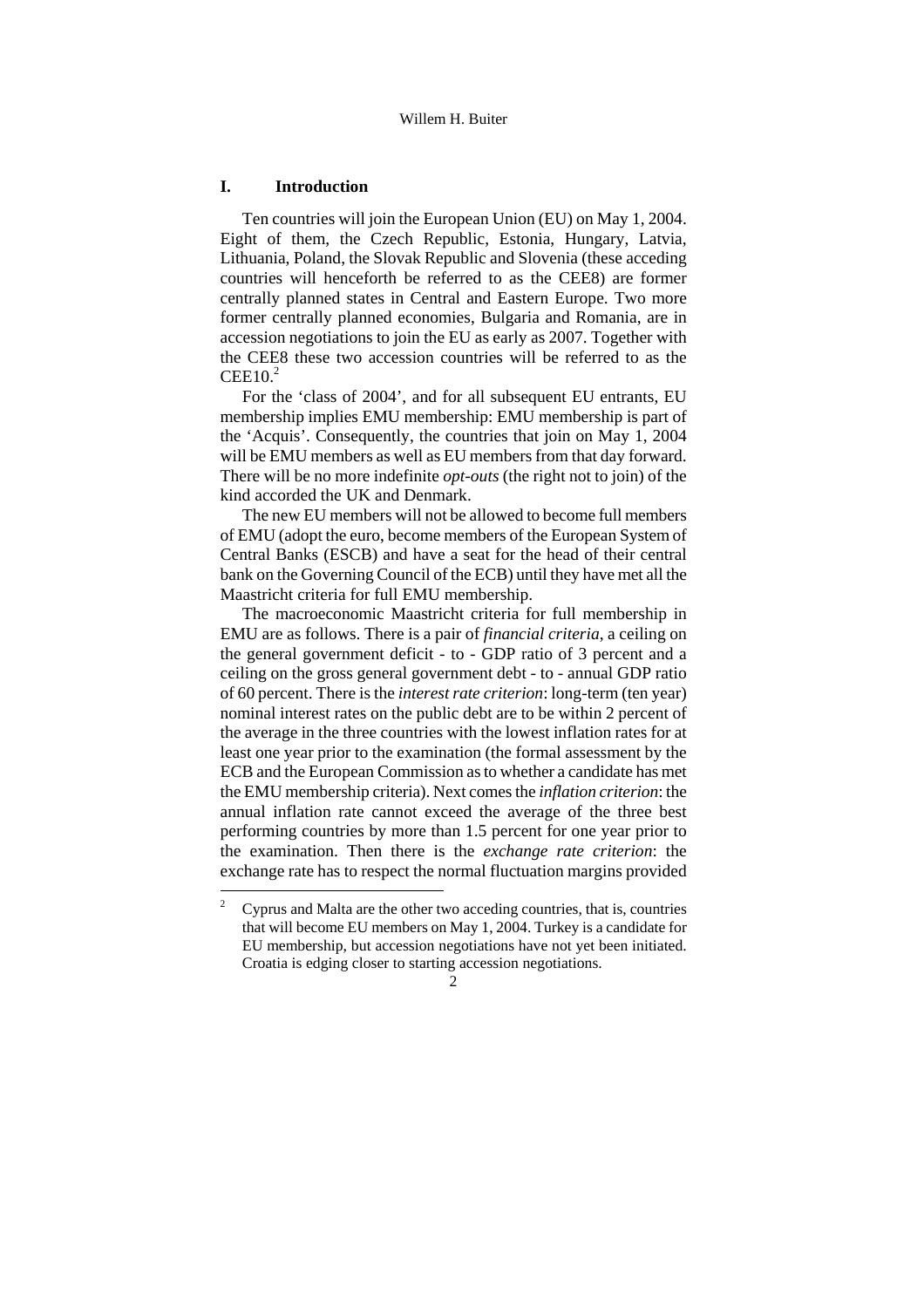for by the exchange-rate mechanism (ERM) of the European Monetary System, without severe tensions for at least the last two years before the examination. In particular, the Member State shall not have devalued its currency on its own initiative for the same period. The current interpretation by the ECB and the European Commission of the exchange rate criterion is that EMU candidates will have to join an ERMII arrangement with  $\pm 15$  percent fluctuation bands around a fixed central parity vis-à-vis the euro, for two years prior to joining EMU. There is also the institutional requirement that the central bank be independent.

It will be possible for the new EU members to have *derogations* from some of the obligations of EMU. The key derogation is that the new EU members will not be required to enter the ERMII arrangement by any date or depending on the achievement of any benchmark. Also, no date is specified by which a new EU member must adopt a mutually agreed upon irrevocably fixed conversion rate between the euro and its national currency – 'adopt the euro' or 'join the Eurozone', for short. Nor are there any conditions the new EU members must satisfy before they can enter ERMII.

When a country has a derogation from some of the obligations of full EMU membership, it does not get a seat on the Governing Council of the European Central Bank (ECB).

It follows that the new EU members can, should they so desire, postpone full EMU membership indefinitely (indeed forever) by some combination of the following two strategies. The first is to postpone ERMII entry. The second, for those already in ERMII, is to ensure that at least one of the other necessary conditions for full EMU membership is not satisfied. What this means is that while the new EU members can be kept out of the Eurozone against their wishes, they cannot be forced to join the Eurozone against their wishes.

Denmark, the only country currently in the ERM, has satisfied all EMU membership requirements, including the debt and deficit criteria, the inflation, interest rate and exchange rate criteria and the central bank independence criterion.<sup>[3](#page-2-0)</sup> Because of its opt-out, however,

<span id="page-2-0"></span><sup>3</sup> The original inflation criterion for EMU membership, designed for the *ab initio* creation of EMU on January 1, 1999 for the 12 founding Member States - an EMU candidate has to show a price stability performance that is sustainable and an average rate of inflation, observed over a period of

<sup>3</sup>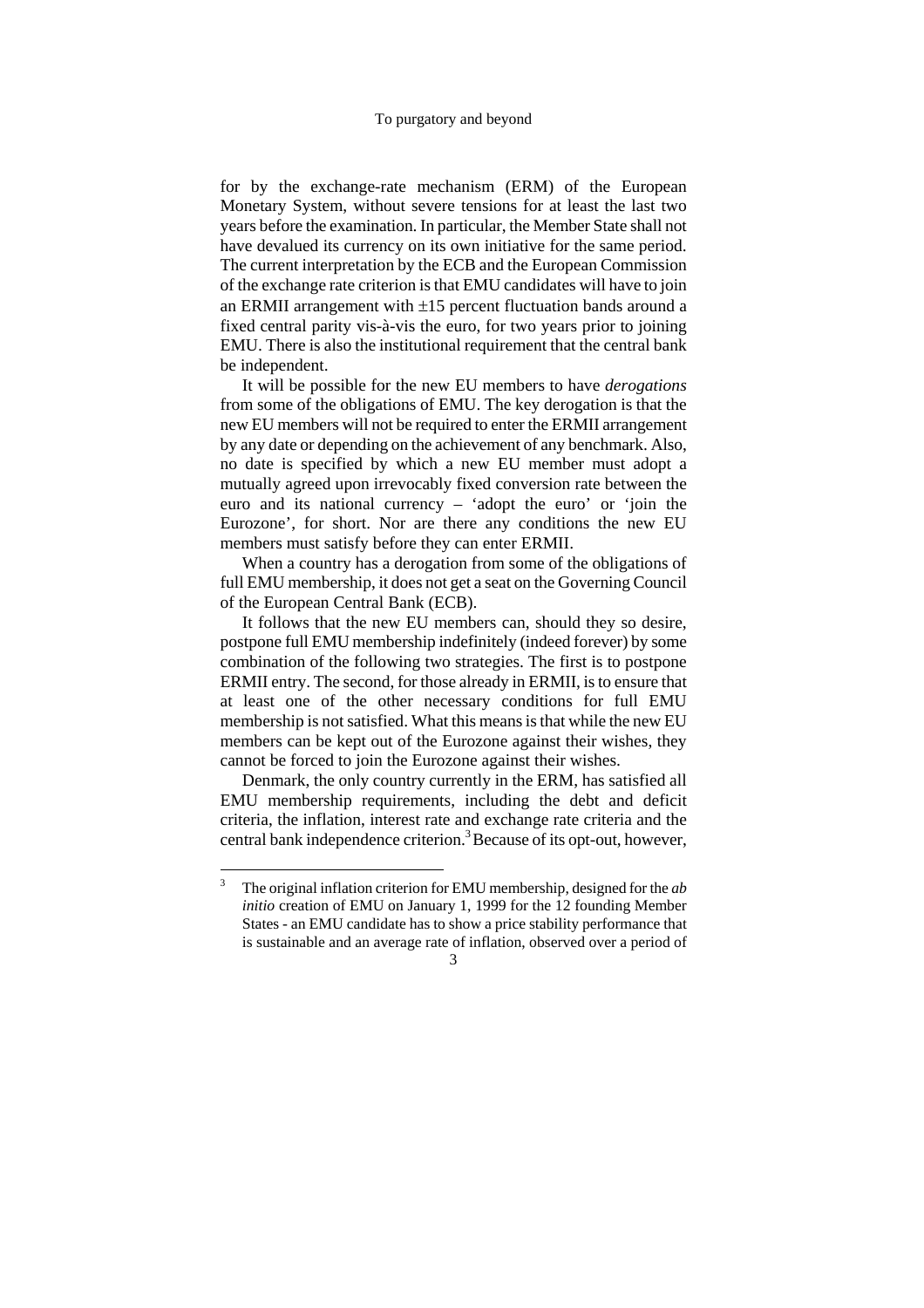it cannot be forced to join the EMU, even though it satisfies all the criteria. Sweden does not have an EMU opt-out, but has thus far evaded the obligation to join EMU by *choosing* not to satisfy the exchange rate criterion.

Granted that, in practice, the new EU members have the ability to postpone their adoption of the euro for as long as they want, when should they aim for full EMU membership? The ECB and the European Commission have recommended caution in setting a target date for the adoption of the euro (see e.g. *European Central Bank* (2003) and *Solbes* (2004)).4  [F](#page-3-0)ew would oppose caution unless a course of action characterised as cautious turns out to be highly and unnecessarily risky.

The ECB and the European Commission (EC), in a recent two-day conference in Prague on euro-zone enlargement for the new entrants, interpreted caution as meaning that candidate countries should not rush for euro adoption and should finish their economic reform programmes before entering the European Exchange Rate Mechanism (ERMII). As long as a recommendation of 'not rushing for EMU/ERMII' is compatible with adopting the euro at the earliest opportunity, that is, once fiscal sustainability has been achieved (and preferably also inflation convergence, properly defined), the first part of the ECB/EC recommendation is unobjectionable. The argument that candidate countries should finish their economic reform programmes (I assume this means *structural* and *institutional* reform programmes) before entering the ERM is deeply flawed. Acting on

one year before the examination, that does not exceed by more than 1 1/2 percentages points that of the three EU Member States with the lowest rates of inflation - is clearly inappropriate for countries joining an already functioning multi-country EMU. Indeed, since the inflation criterion refers to the three EU Member States with the lowest inflation rates rather than the three EMU Member States, it did not make much sense even for the 12 original EMU members. Presumably, for the new accession candidates, the inflation criterion will be re-interpreted to mean that the inflation candidate's rate does not exceed by more than 1½ percentage points that of the euro area as a whole. Inflation differences within the existing euro area should be of no concern whatsoever for either the

<span id="page-3-0"></span>candidates or the existing euro area members. 4 [Euro Adoption in the Accession Countries-Opportunities and Challenges,](http://www.cnb.cz/en/vystoupeni_imf_2_2_2004.php) Prague, Congress Hall of the Czech National Bank, February 2-3, 2004.

<sup>4</sup>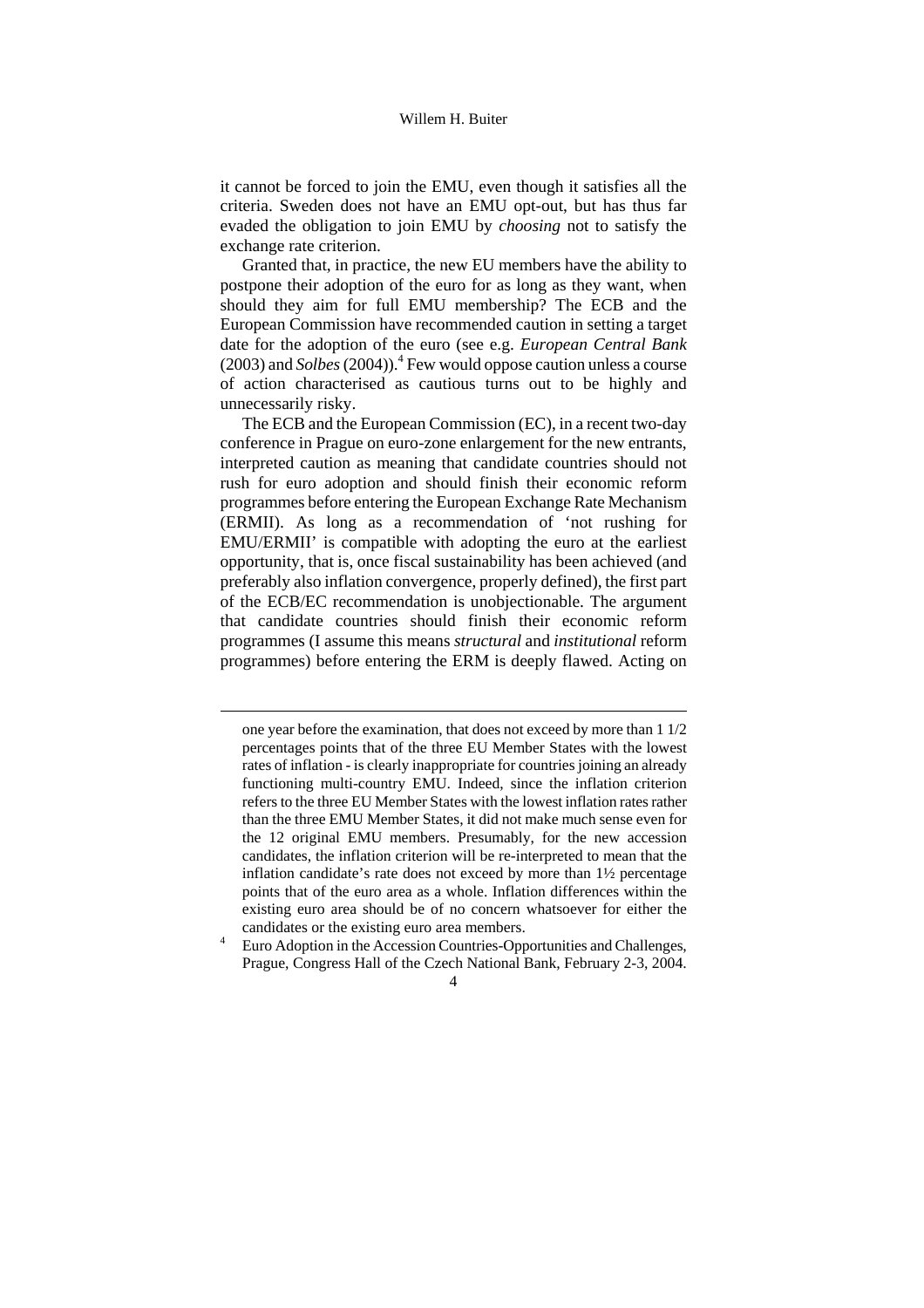this recommendation could expose the new EU members to unnecessary risk of serious harm.

In what follows I shall argue that, from an economic perspective, the decision on whether and when to adopt the euro should be informed by the following five propositions:

*First*, adopting the euro as soon as possible is in the national interest of each of the accession countries. Even the largest among them (Poland) is too small, too open and too financially vulnerable to constitute an optimal currency area. The unavoidable vulnerability associated with unrestricted international capital mobility makes a national currency a costly and dangerous luxury for the accession countries. The full benefits from international financial integration (superior risk-sharing through international portfolio diversification, deep and liquid financial markets, a more competitive and efficient financial services sector) can only be reaped by adopting the euro.

*Second*, achieving fiscal sustainability prior to adopting the euro is essential. It is the only truly *necessary* condition for euro adoption. It should also be a *sufficient* condition for Eurozone membership.

*Third*, nominal convergence, interpreted as convergence of a candidate nation's inflation rate, prior to adopting the euro, to its *Eurozone equilibrium inflation rate* would be helpful, but not essential. The Eurozone equilibrium inflation rate is the EMU-wide inflation rate plus the Balassa-Samuelson real exchange rate appreciation premium (see Section III.C.).

*Fourth*, real convergence, defined as convergence of productivity levels, real per capita income, structures of production and employment, financial markets and institutions, quality of regulatory and supervisory institutions, is not necessary prior to euro adoption. Indeed, the weaker the domestic monetary and financial institutions and markets, the stronger the case for early adoption of the euro.

*Fifth*, ERMII is a pointless and potentially dangerous arrangement, especially if the nominal exchange rate constraint it incorporates is combined with an inflation target and a nominal interest rate target. No monetary authority should be asked to pursue more than one nominal target. The simultaneous pursuit of three nominal targets greatly enhances the likelihood that a major financial accident will happen. As soon as fiscal sustainability and inflation convergence (properly defined) are achieved, a *date* (for full EMU membership) and a *rate* (the irrevocable conversion rate of the national currency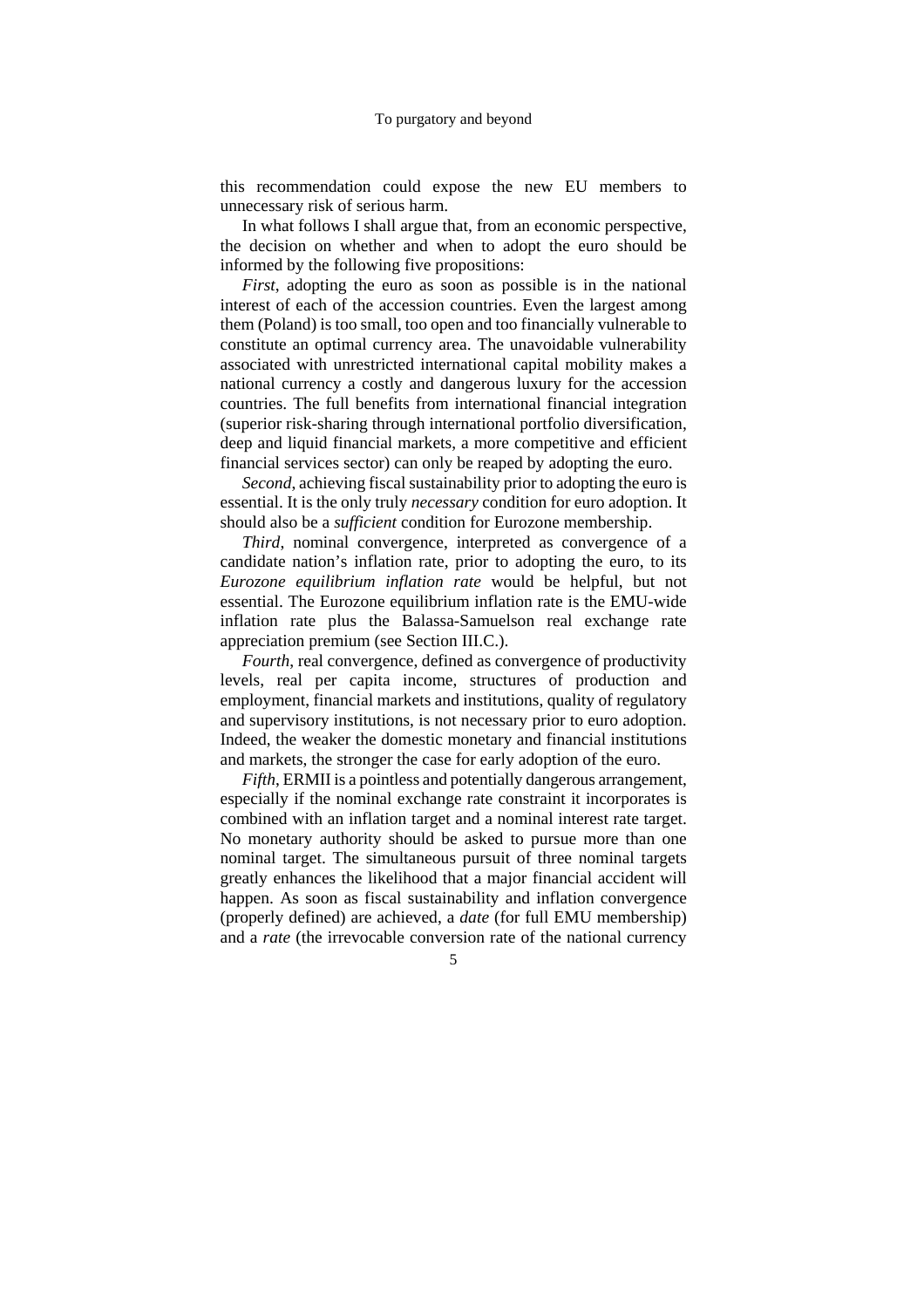and the euro) should be announced. This will give the markets the focal point they require to achieve an orderly convergence of the market exchange rate to the required conversion rate at the right time.

Candidates should be allowed to have a free floating exchange rate between the time the 'date and rate' are announced and the time the currency is locked irrevocably to the euro. If they opt to float after the announcement date, they could be required to pursue continued convergence to their Eurozone equilibrium inflation rates. If on the announcement date they choose to peg the exchange rate immediately at the level of the eventual conversion rate, they should not be given any additional nominal target.

These five propositions imply that participation in ERM II for a period of at least two years prior to (the examination date for) Eurozone membership is at best irrelevant for successful entry into and membership of the Eurozone. For most acceding countries it will bring unnecessary exposure to potentially de-stabilising international capital flows (and to unpredictable brusque capital flow reversals), to excessive exchange rate volatility and to the risk of financial instability. Such an enforced period in ERM purgatory represents a potentially costly investment without any return.

The five propositions represent the advice I would give the EU accession countries. There is the separate issue as to whether this advice should take the form of binding, externally imposed conditions, like the Maastricht Criteria for EMU membership.

There are two arguments for making these recommendations binding constraints. The first is the *externality* argument. EMU membership, and in particular EMU membership by a country this is not 'ready for it', may impose negative externalities on the other (existing and new) EMU members. There may be externalities associated with an unsustainable national fiscal-financial position. Three that come to mind are (1) possible cross-border contagion effects of sovereign default risk and actual sovereign default; (2) inflation externalities due to the response of the ECB to the unsustainable fiscal position of an EMU member and (3) excessive cyclical demand spillovers associated with the fiscally challenged country's inability to let its automatic fiscal stabilizers perform their normal role.

The possible contagion effects of national sovereign default call for a regulatory response in the EMU Member States, limiting the maximum permitted exposure by systemically important financial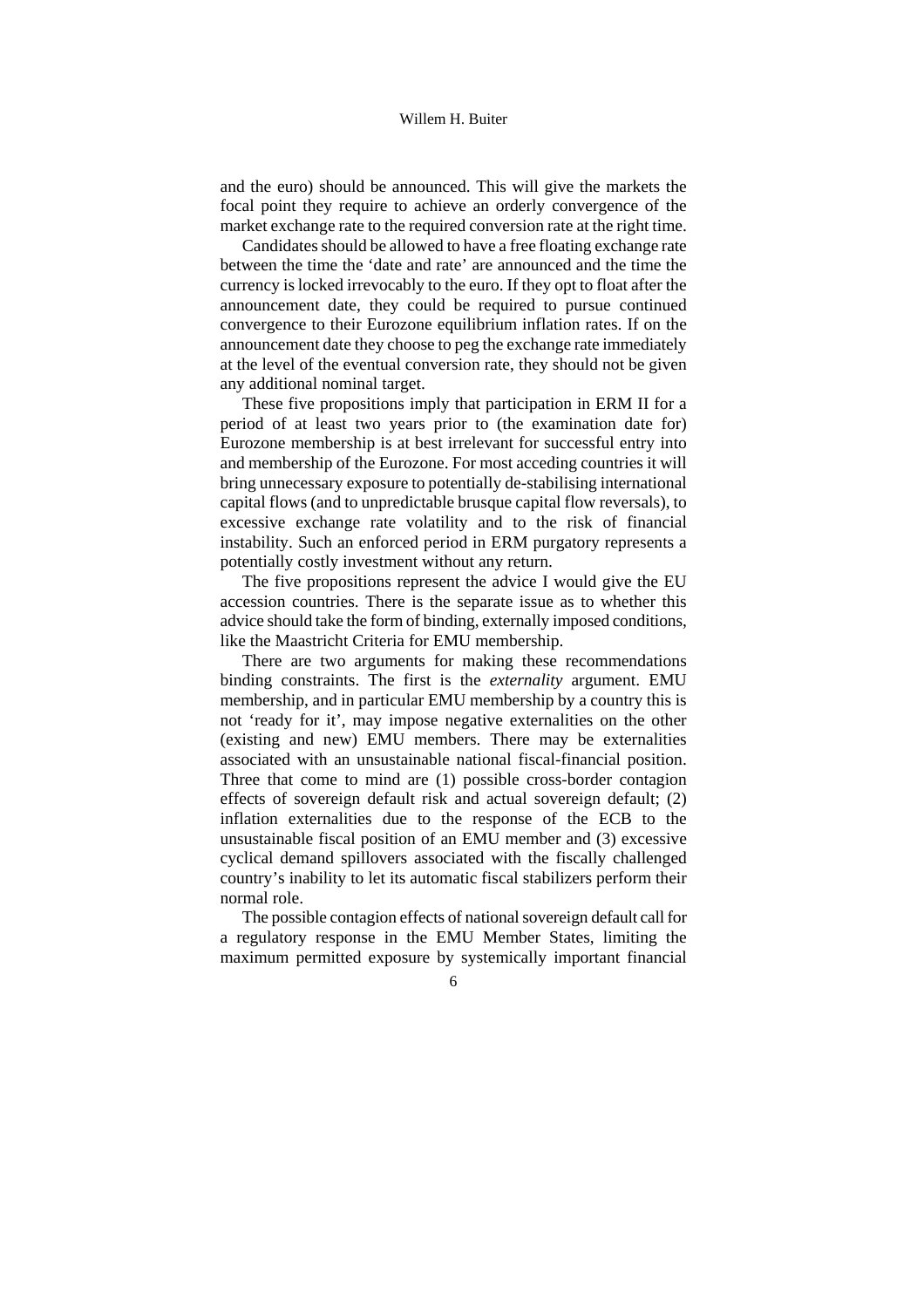institutions (e.g banks) to any sovereign. It does not call for binding constraints of the Maastricht variety. Also, the small size of the accession countries, individually and collectively, reduces the thrust of each of the externality arguments.

The second argument for an externally imposed set of criteria for EMU membership is paternalism. An appeal to paternalism could make sense if an EMU candidate is deemed either not to know what its interest is or to be incapable of acting in its own interest without the benefit of externally imposed constraints. An example would be if, in the absence of an external constraint, a country were to be unable to make credible, binding commitments about its future fiscal actions. Against this, the Principle of Subsidiarity implies that without significant externalities, there is no place for paternalism as a justification for externally imposed hurdles on the road to full EMU membership.<sup>[5](#page-6-0)</sup>

## **II. Fiscal sustainability**

The central thesis of this paper is that there is one, and only one, *necessary* condition for the adoption of the euro by the new EU members: the government's fiscal-financial-programme should be sustainable following the adoption of the euro; furthermore, fiscalfinancial sustainability should also be a *sufficient* condition for the adoption of the euro. The first argument supporting this view is a simple application of intertemporal public finance theory. The second argument emphasizes the importance of ensuring that the automatic fiscal stabilizers can work without encumbrances following the adoption of the euro.

As regards the classical intertemporal public finance argument, the central bank, as agent of the state, provides the state with a stream of normal revenues (the operating profits of the central bank, roughly net interest income on the central bank's portfolio minus the cost of running the central bank). In addition, it has the means of imposing,

<span id="page-6-0"></span><sup>5</sup> The Principle of Subsidiarity means that what the lesser entity can do adequately should not be done by the greater entity unless it can do it better. In EU governance and policy competence, it is used to determine when the Union is to act in areas not coming under its exclusive competence. It amounts to a legalistic way for lower-tier jurisdictions to say 'mind your own business' to higher-tier jurisdictions.

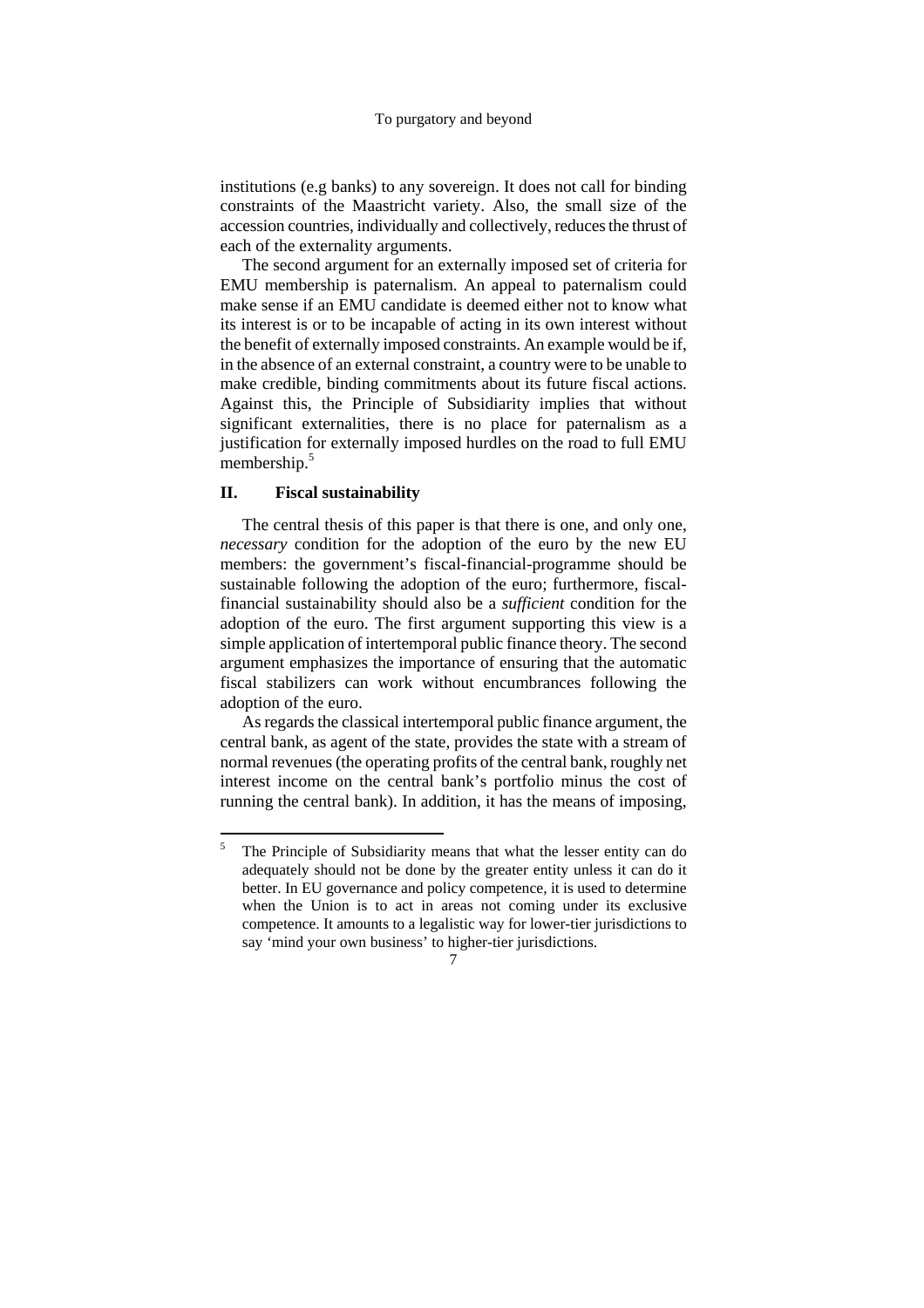by generating unanticipated inflation, what amounts to extraordinary capital levies on holders of base money and other nominally denominated public debt. When an accession country adopts the euro, the option of unilaterally imposing an increase in the (anticipated and unanticipated) inflation tax vanishes. The state has to be able to manage without it.

Fiscal-financial sustainability means that there is widespread confidence in the government's ability to finance, now and in the future, politically mandated expenditure levels without the need for discretionary recourse to seigniorage (that is, monetary revenues). As full members of EMU, base money issuance is decided in Frankfurt by the ECB. Each national central bank in the ESCB (and through them the national Treasuries) receives a share in the aggregate profits of the ECB equal to its share in the capital of the ECB. Each national central bank will also continue to make some profit on its own financial portfolio, but the capacity to engineer a rapid and massive expansion of the national stock of base money (though loans or advances to the government (or the private sector), or through the purchase of government (or private) securities in the primary or secondary markets) on its own initiative or on the initiative of the national government of the day, is gone.

For a country with its own currency and central bank, the budget constraint of the consolidated general government and national central bank can be written in the stylized form of equation (1). *M* is the nominal stock of base money,  $B$  is the stock of non-monetary public debt held outside the central bank,  $R^{\epsilon}$  is the stock of euro foreign exchange reserves;  $R^s$  is the stock of non-euro (dollar, say) foreign exchange reserves,  $S^{\epsilon}$  is the nominal euro spot exchange rate,  $S^{\delta}$  is the nominal dollar spot exchange rate, *P* is the domestic general price level, *G* is real public spending, *T* is real taxes net of transfers, *i* is the short nominal rate of interest on domestic government debt,  $i^{\epsilon}$  is the short nominal interest rate on euro foreign exchange reserves and  $i<sup>s</sup>$ the short nominal interest rate on dollar foreign exchange reserves. For simplicity all non-monetary public debt is assumed to be denominated in domestic currency and to have a one-period maturity.

$$
\frac{\dot{M} + \dot{B} - S^{\epsilon}\dot{R}^{\epsilon} - S^{\delta}\dot{R}^{\delta}}{P} = G - T + \frac{iB - S^{\epsilon}\dot{t}^{\epsilon}R^{\epsilon} - S^{\delta}\dot{t}^{\delta}R^{\delta}}{P} \quad (1)
$$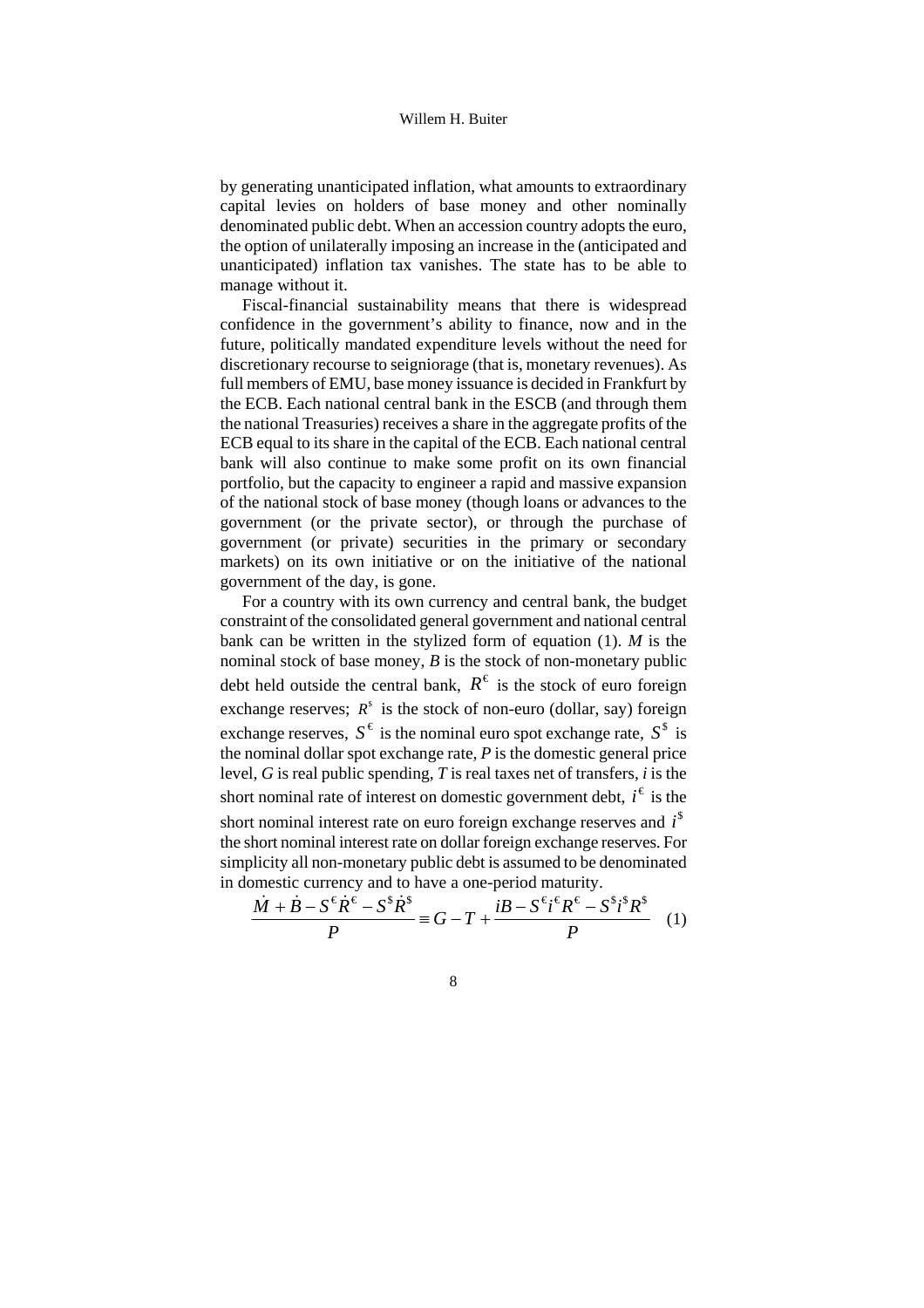#### To purgatory and beyond

We define seigniorage,  $\sigma$ , to be the real value of the change in the stock of base money, that is,  $\sigma = M / P$ . With the usual no-Ponzi finance solvency constraint, this implies the intertemporal budget constraint, given in equation (2), for the consolidated general government and central bank. The short domestic real interest rate *r* is

defined by *P*  $r \equiv i$ *P*  $\equiv i -$ .<br>P . Also, € € € *S S*  $\varepsilon$  = ċ and \$ \$ \$ *S S*  $\varepsilon^*$  =  $\dot{\vec{\Omega}}$ are the

proportional rates of depreciation of the nominal euro and dollar exchange rates, respectively.

$$
\frac{B(t) - S^{\epsilon}(t)R^{\epsilon}(t) - S^{\delta}(t)R^{\delta}(t)}{P(t)} \leq \int_{v=t}^{\infty} e^{-\int_{v}^{v} r(u)du} \begin{pmatrix} T(v) - G(v) + \sigma(v) \\ + [i^{\epsilon}(v) + \varepsilon^{\epsilon}(v) - i(v)] \frac{S^{\epsilon}(v)R^{\epsilon}(v)}{P(v)} \\ + [i^{\delta}(v) + \varepsilon^{\delta}(v) - i(v)] \frac{S^{\delta}(v)R^{\delta}(v)}{P(v)} \end{pmatrix} dv
$$
(2)

The net financial liabilities of the state, consisting of public debt held outside the central bank net of international foreign exchange reserves, can be no greater than the present discounted value of current and future primary (non-interest) surpluses of the state, plus the present discounted value of future seigniorage (money base issuance), plus the present discounted value of the profits (or losses) the government will make in the future by holding foreign reserves instead of retiring some of its own debt.

When the national currency has been given up, the authorities effectively exchange their capacity to issue base money for a share of the profits of the ECB. Let the euro value of this flow be  $f^*$ . The euro is now the currency of the new Member State. Without loss of generality we choose the irrevocable conversion rate of the national currency and the euro to be 1. Thus, following the adoption of the euro,  $S^{\$}$  is the exchange rate of the euro for the dollar. For simplicity we assume that following the adoption of the euro,  $i = i^{\epsilon}$ . The posteuro adoption period budget constraint of the state is

$$
\frac{\dot{B} - \dot{R}^{\epsilon} - S^{\delta}\dot{R}^{\delta}}{P} = G - T - \frac{f^{\epsilon}}{P} + \frac{i^{\epsilon}(B - R^{\epsilon}) - S^{\delta}R^{\delta}}{P}
$$
(3)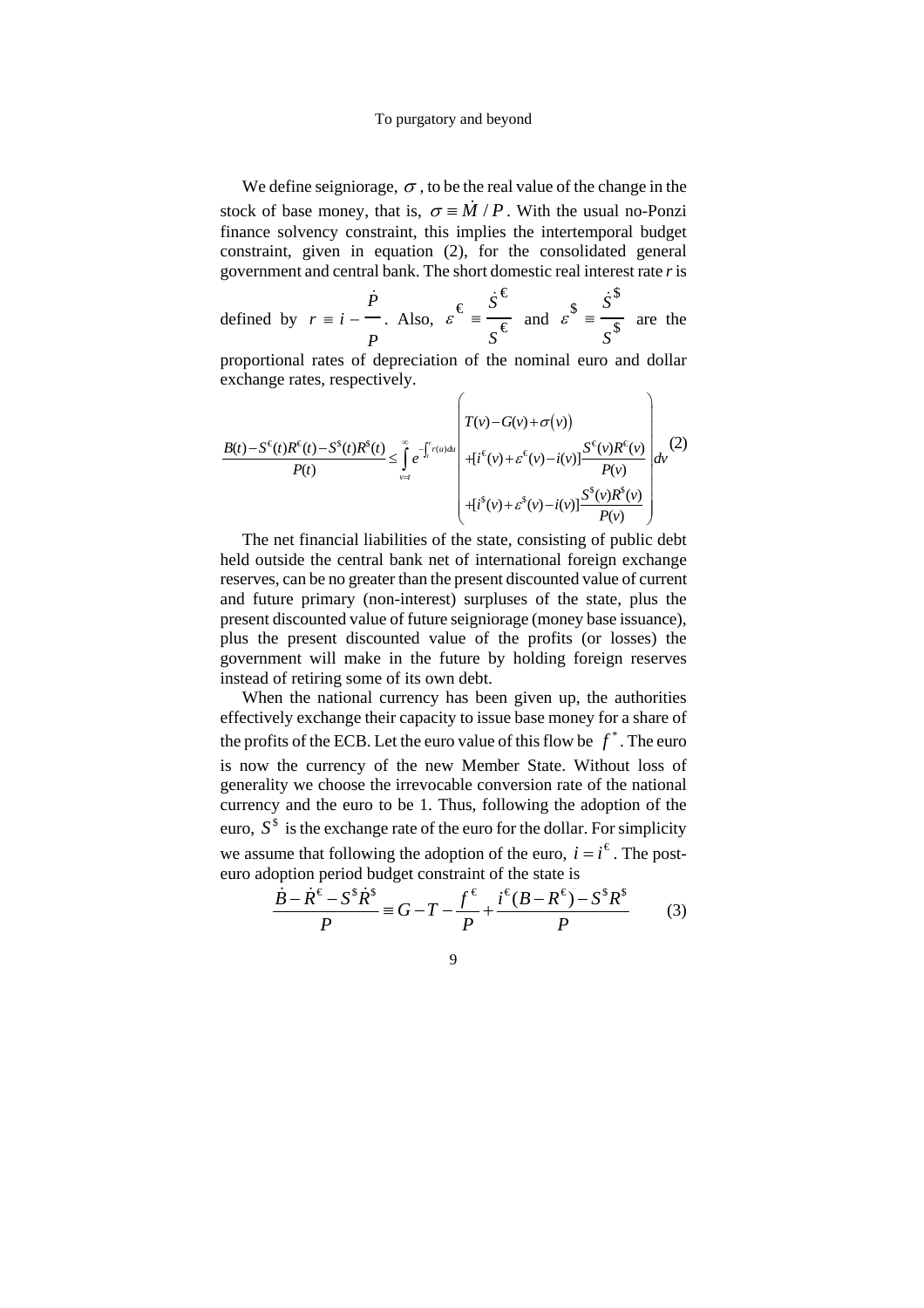## Willem H. Buiter

Its intertemporal budget constraint is, after adopting the euro: \*

$$
\frac{B(t) - R^{\epsilon}(t) - S^{s}(t)R^{s}(t)}{P(t)} \leq \int_{v=t}^{\infty} e^{-\int_{t}^{v} r(u) du} \begin{pmatrix} T(v) - G(v) + \frac{f^{*}(v)}{P(v)} \\ + [i^{s}(v) + \varepsilon^{s}(v) - i^{s}(v)] \frac{S^{s}(v)R^{s}(v)}{P(v)} \end{pmatrix} dv \cdot (4)
$$

The Member State has given up a stream of future seigniorage revenues  $\sigma$  in exchange for a stream of future "dividends" or profits shares from the ECB,  $f^*/P$ .<sup>[6](#page-9-0)</sup> There is no presumption that the present value of current and future  $\sigma$  is necessarily larger or smaller than the present value of current and future  $f^*/P$ . What is different is that, from the point of view of the national government,  $f^*/P$  is an exogenous variable. Likewise, the Eurozone short nominal interest rate,  $i^{\epsilon}$ , which is set by the ECB, is exogenous to the new Eurozone member.<sup>[7](#page-9-1)</sup>

Although the pre-EMU national central banks are all supposed to be operationally independent, it is not true, in the final analysis, that pre-EMU national  $\sigma$  or *i* are exogenous to the national government. In any case,  $P\sigma$  and *i* both are instruments of the *state*. Of course, even if the central bank were completely subordinate to the government,  $\sigma$  will still be constrained by the willingness of the private sector to hold base money, that is, by the demand for *real* base money and the seigniorage Laffer curve. However, an unexpected sharp increase in nominal monetary issuance will temporarily allow the government to appropriate a large amount of real resources, until nominal prices adjust and the effect of expected inflation on the demand for real base money limits the real amount of seigniorage the government can extract. In addition to the anticipated and unanticipated inflation tax on base money, unexpected inflation, brought about by a sharp increase in the growth rate of the nominal money stock, will reduce the real value of the stock of non-monetary nominally denominated public debt. Such a capital levy can be large if

<span id="page-9-0"></span><sup>6</sup> I ignore capital gains and losses associated with deviations from uncovered interest parity (UIP).

<span id="page-9-1"></span><sup>7</sup> Because the new Member States are small and have effectively no impact on any of the determinant of world and Eurozone interest rates, real or nominal.

<sup>10</sup>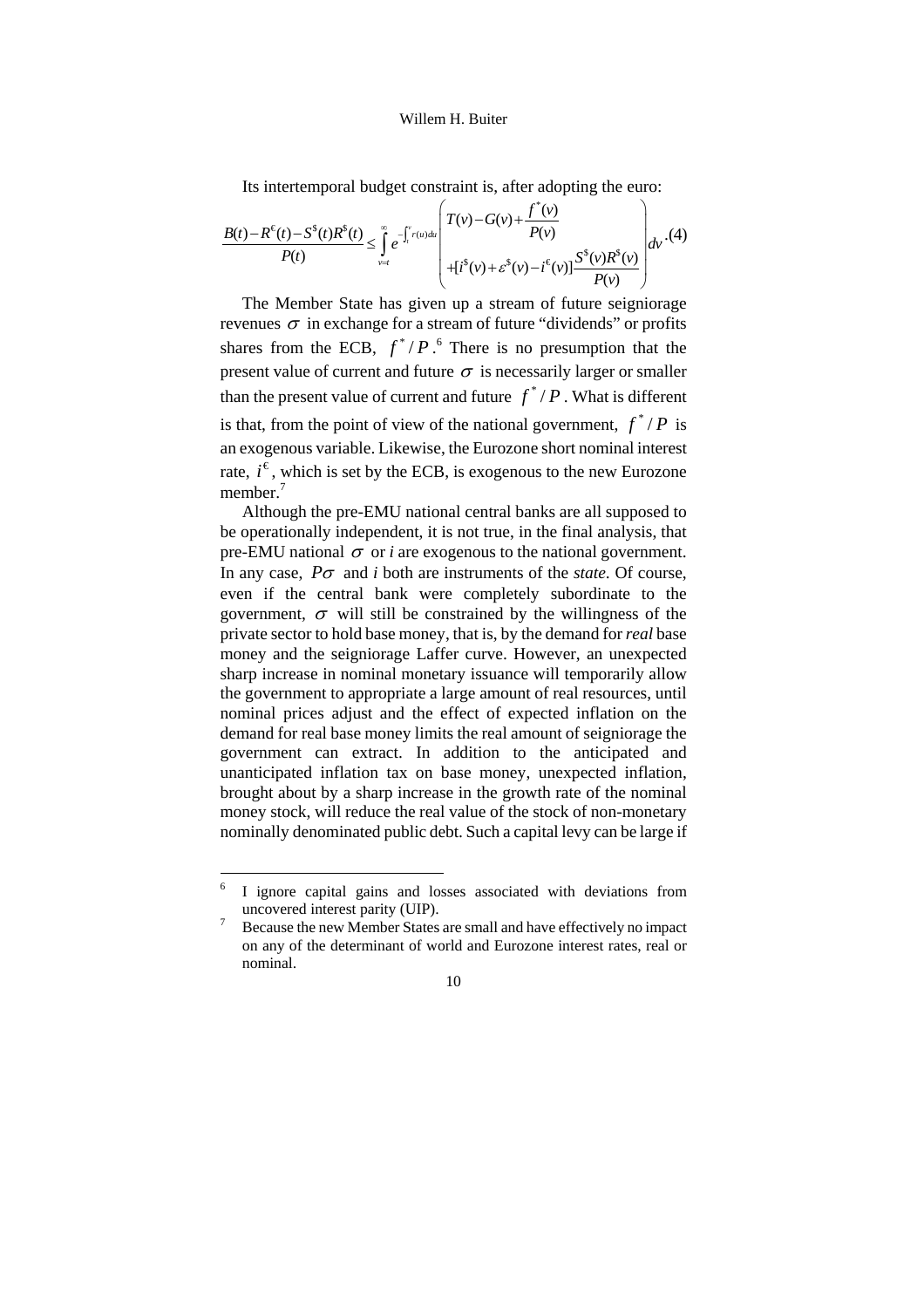there is a lot of longer maturity fixed rate nominally denominated debt outstanding.

When the member state gives up the ability to impose seigniorage levies at its discretion, now or in the future, it should be confident that the circumstances that might create a need for a large, discretionary boost to seigniorage revenues – large and unsustainable state deficits – will not arise again. If a government has thrown the discretionary seigniorage key away, an unsustainable fiscal position can be resolved only through spending cuts and/or tax increases or through default on the non-monetary debt of the state. The ECB cannot, according to the Treaty, bail out a national government that is faced with an unsustainable fiscal position.

Fiscal sustainability can never be 100 percent certain. Even if national laws or constitutions, or international treaty obligations contain clauses that, if respected, would rule out excessive public debt and deficits, it is not in general possible to prevent a determined sovereign from changing these rules or ignoring them. The recent decision to suspend the excessive deficits procedure of the EU's Stability and Growth Pact rather than initiate Treaty-conform sanctions against Germany and France is a case in point.

The fiscal conditions of the CEE8 and CEE10 countries vary widely. While public debt burdens (measured as shares of annual GDP) are not high by the standards of the existing EU and EMU members, for the larger countries that will join in May 2004 the fiscal situation ranges from worrying to very worrying. None of the four Visigrad countries can be said to have achieved fiscal sustainability.<sup>[8](#page-10-0)</sup> Until they do, they should not even dream of entering the ERM, let alone of being viable candidates for full EMU participation. Table 1 gives a snapshot of some fiscal-financial indicators in 2002.

<span id="page-10-0"></span><sup>8</sup> Achieving fiscal sustainability is not synonymous with satisfying the two fiscal preconditions for EMU membership, a general government financial deficit of no more than 3.0 Percent of GDP and a gross general government debt to annual GDP ratio of no more than 60 percent. For a discussion of fiscal sustainability and some applications to the CEE10, see *Buiter/Grafe* (2004).

<sup>11</sup>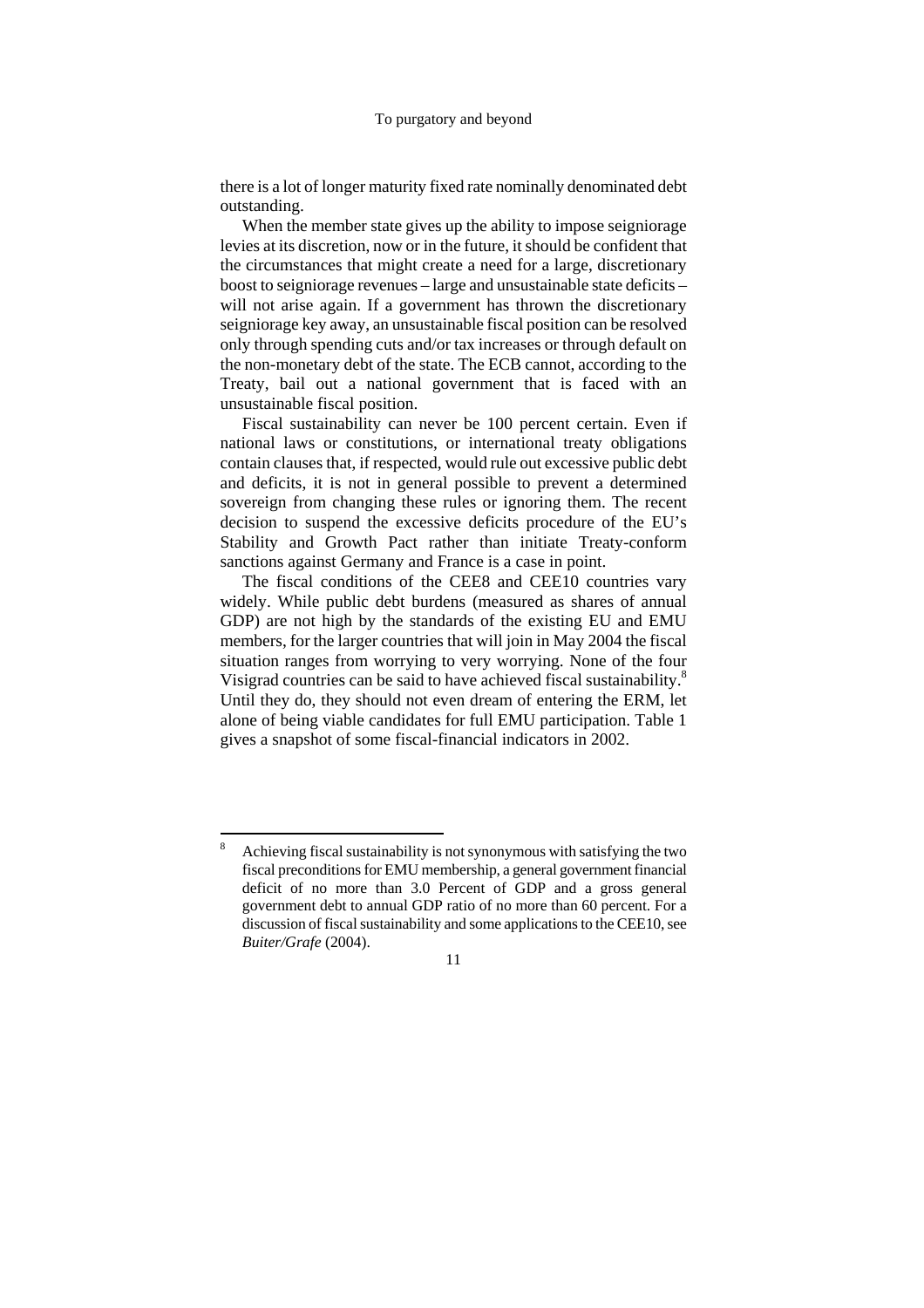| Fiscal data for accession countries (2002, % of GDP) |        |                    |         |        |                     |        |           |                                    |                |        |
|------------------------------------------------------|--------|--------------------|---------|--------|---------------------|--------|-----------|------------------------------------|----------------|--------|
|                                                      |        | <b>BUL CZE EST</b> |         |        |                     |        |           | <b>HUN LAT LTU POL ROM SVK SLO</b> |                |        |
| <b>Total Revenues</b>                                | 36.5   | 39.9               | 39.6    | 44.2   | 36.1                |        | 30.5 37.4 | 29.7                               | 36.2           | 40.8   |
| Total                                                |        |                    |         |        |                     |        |           |                                    |                |        |
| <b>Expenditures</b>                                  | 36.6   | 46.6               | 38.5    |        | 54.0 39.1           |        | 31.6 44.1 | 32.2                               | 40.5           | 43.7   |
| <b>Current</b>                                       |        |                    |         |        |                     |        |           |                                    |                |        |
| <b>Expenditures</b>                                  | 34.3   | 40.9               | 34.6    |        | 50.8 35.0 28.4 41.2 |        |           | 29.0                               | 36.2           | 39.7   |
| <b>Grants</b> and                                    |        |                    |         |        |                     |        |           |                                    |                |        |
| <b>Transfers</b>                                     | 16.8   | 31.0               | 12.0    | 16.0   | 18.2                | 11.3   | 21.2      | 14.1                               | nal            | 19.7   |
| <b>Interest</b>                                      |        |                    |         |        |                     |        |           |                                    |                |        |
| <b>Payments</b>                                      | 2.2    | 0.7                | 0.2     | 4.1    | 0.8                 | 1.4    | 3.1       | 3.0                                | 2.4            | 1.7    |
| <b>Investment</b>                                    | 3.2    | 5.6                | 3.9     | 3.2    | 4.1                 | 3.1    | 2.9       | 3.2                                | 4.3            | 4.0    |
| <b>Budget Balance</b>                                | $-0.6$ | $-7.1$             | 1.2     | $-9.8$ | $-2.7$              | $-1.2$ | $-6.7$    | $-2.6$                             | $-4.5$         | $-2.9$ |
| <b>Public Debt</b>                                   | 55.1   | 20.0               | 5.2     | 54.3   | 14.6                | 29.5   | 46.0      | 28.9                               | 42.7           | 26.9   |
| Current                                              |        |                    |         |        |                     |        |           |                                    |                |        |
| Account                                              | $-4.4$ | $-6.5$             | $-12.3$ | $-4.0$ | $-7.8$              | $-5.3$ | $-3.6$    | $-3.5$                             | $-8.2$         | 1.7    |
| <b>Investment Rate</b>                               |        |                    |         |        |                     |        |           |                                    |                |        |
| (Gross)                                              | 20.7   | 34.0               | 31.4    | 26.8   | 29.5                |        | 22.6 19.2 | 23.1                               | 32.5           | 26.7   |
| <b>National Saving</b>                               |        |                    |         |        |                     |        |           |                                    |                |        |
| Rate (Gross)                                         | 16.3   | 27.5               | 19.1    |        | 22.8 21.7           |        | 17.3 15.6 |                                    | 19.6 24.3 28.4 |        |
| $S_{\Omega UTCP}$ FRRD                               |        |                    |         |        |                     |        |           |                                    |                |        |

Table 1: Factoids about the Fiscal Situation in the CEE10

Source: EBRD.

In addition to a concern about public debt and deficits, there should be even more fundamental concerns about the ratios of total public spending to GDP. These are high, even very high (see Hungary in Table 1) for countries with the per capita income levels of the CEE8 or CEE10. With the additional future demands put on the budget by the Acquis in the areas of infrastructure and environmental investment, it is clear that a major re-prioritisation of public expenditure is overdue.

Without the need for any discretionary changes in tax rates or expenditure programmes, the automatic fiscal stabilisers cause government deficits to rise (fall) when the economy slows down (booms). This dampens the short-run demand multipliers and acts as a buffer for shocks to aggregate demand. When a country's fiscal sustainability is in doubt, a cyclical increase in the deficit that would be desirable from a low initial debt and deficit position may instead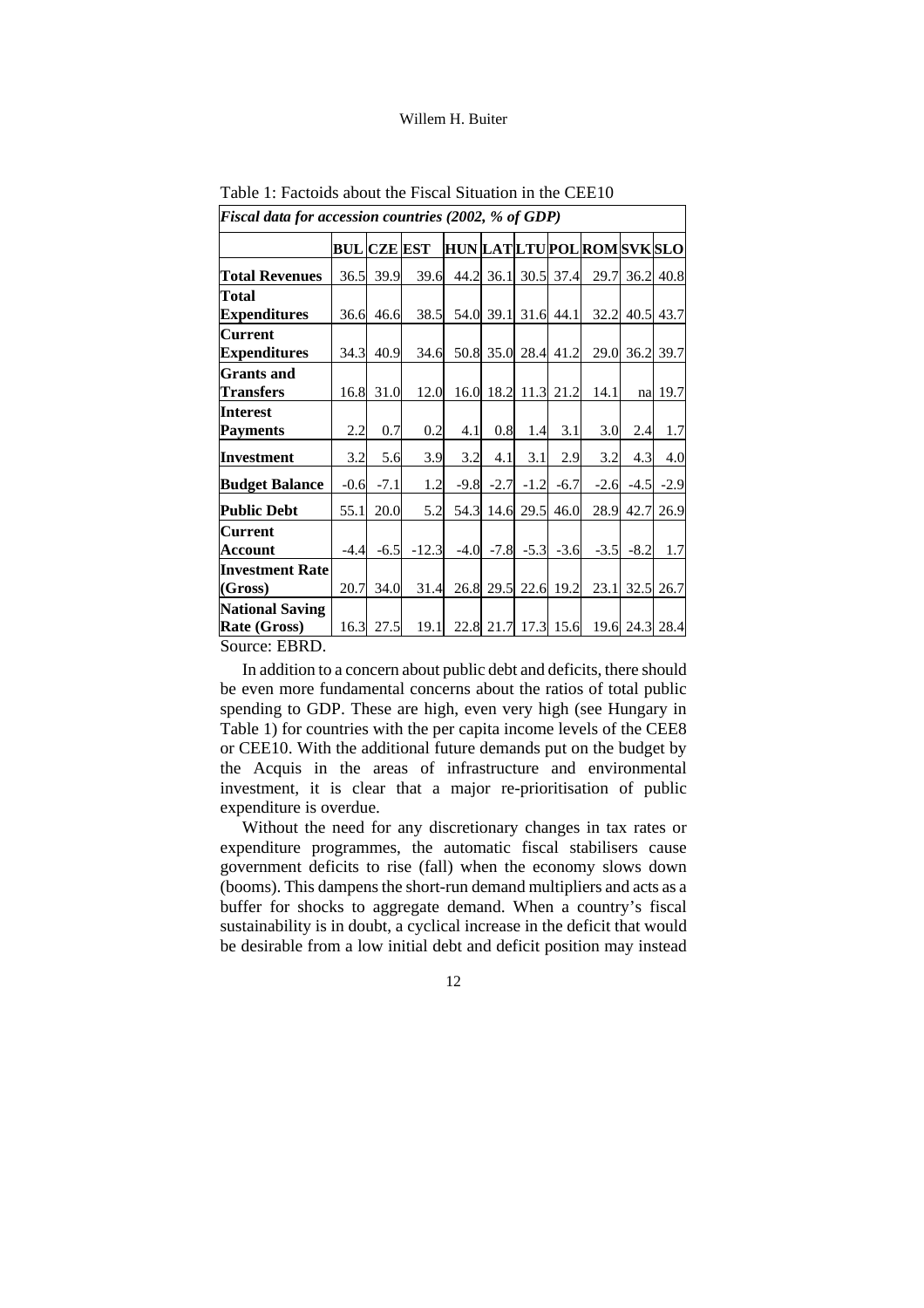spook the financial markets. Unfavourable asset market responses (higher long-term interest rates, weaker stock markets) may overcome the automatic fiscal stabilisers under these conditions. This is a further reason for recommending EMU candidates to put their fiscal houses in order on a lasting basis, before locking into the common currency.

# **III. Too open, too small and too vulnerable for monetary independence**

If an economy is small in the global markets for traded goods and services, changes in the nominal exchange rate will not affect the relative price of traded goods. If there are nominal rigidities that affect the market for non-traded goods and services (including labour services), the relative price of traded and non-traded goods (that is, the real exchange rate) and the real wage can still be affected, at least in the short run, by changes in the nominal exchange rate. However, if the economy is both very open and small, it is likely that even the real exchange rate and the real wage will be invariant to the behaviour of the nominal exchange rate, because of formal or *de facto* indexation of domestic money prices and wages to the nominal exchange rate.

# *A. Trade*

As can be seen from Tables 2 and 3, the CEE8 and the CEE10 are highly open economies: the sum of imports and exports as a share of GDP at market exchange rates for the CEE8 was 91 percent in 2002 (at PPP exchange rates it was 58 percent). Four earlier EU joiners who started from relative levels of economic development not too far from where the CEE8 are today (Greece, Ireland, Portugal and Spain) had corresponding shares of 61 percent and 36 percent in 1986). $9$ 

<span id="page-12-0"></span>The 'late EU joiners' refers to Ireland, Greece, Portugal and Spain, all of which were poor relative to the EU average at the time they joined. Ireland joined the EU in 1973, Greece in 1981, Portugal and Spain in 1986.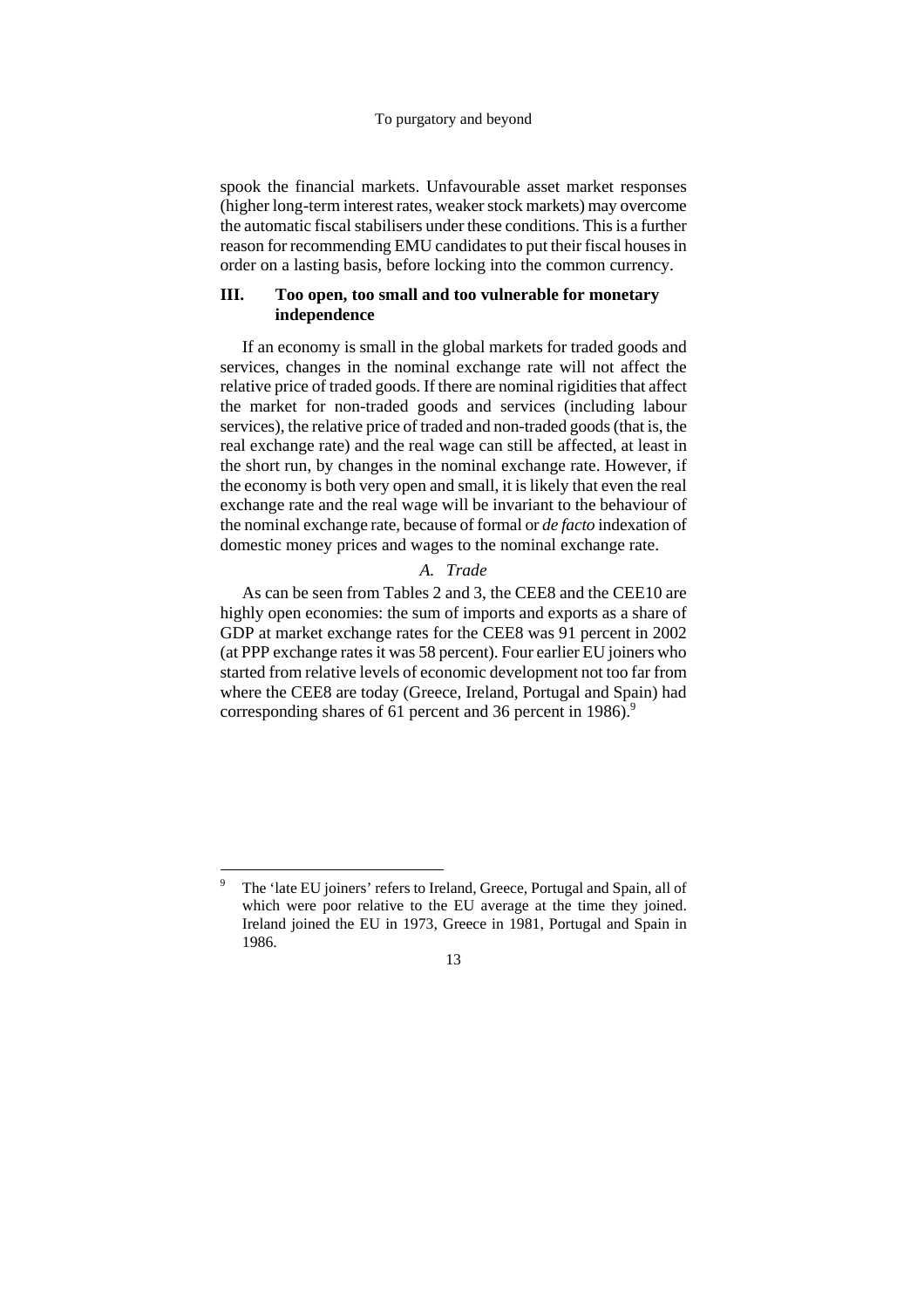| Table 2: Openness I |  |
|---------------------|--|
|---------------------|--|

| 2002       | Trade % of GDP<br>(current prices) | Trade % of GDP<br>(PPP) |
|------------|------------------------------------|-------------------------|
| Group 1    |                                    |                         |
| <b>CZE</b> | 133                                | 57                      |
| <b>EST</b> | 179                                | 80                      |
| <b>HUN</b> | 132                                | 64                      |
| <b>LAT</b> | 102                                | 45                      |
| <b>LIT</b> | 115                                | 54                      |
| POL        | 45                                 | 22                      |
| <b>SLO</b> | 115                                | 69                      |
| <b>SVK</b> | 152                                | 56                      |
| Group 2    |                                    |                         |
| <b>BUL</b> | 112                                | 33                      |
| <b>ROM</b> | 77                                 | 21                      |

Trade= Exports + Imports

Source: World Bank and Eurostat.

Table 3: Openness II

| Trade (% of GDP) | % of GDP         |      | % of GDP (PPP) |      |
|------------------|------------------|------|----------------|------|
|                  | (current prices) |      |                |      |
|                  | 1986             | 2002 | 1986           | 2002 |
| Group of EU late |                  |      |                |      |
| joiners          |                  |      |                |      |
| <b>GRE</b>       | 44               | 48   | 15             | 35   |
| <b>IRL</b>       | 103              | 165  | 88             | 176  |
| <b>POR</b>       | 63               | 68   | 22             | 49   |
| <b>ESP</b>       | 38               | 59   | 18             | 48   |
| Averages         |                  |      |                |      |
| Average late EU  | 62               | 71   | 36             | 58   |
| joiner           |                  |      |                |      |
| Average group 1  |                  | 91   |                | 43   |
| Average group 2  |                  | 86   |                | 24   |

Source: World Bank and Eurostat.

It is to be expected that trade openness will continue to increase in the accession countries. The trade to GDP ratios are still lower than those of the existing EU members today, as shown in Chart 1.

Chart 1: Openness of the transition economies relative to other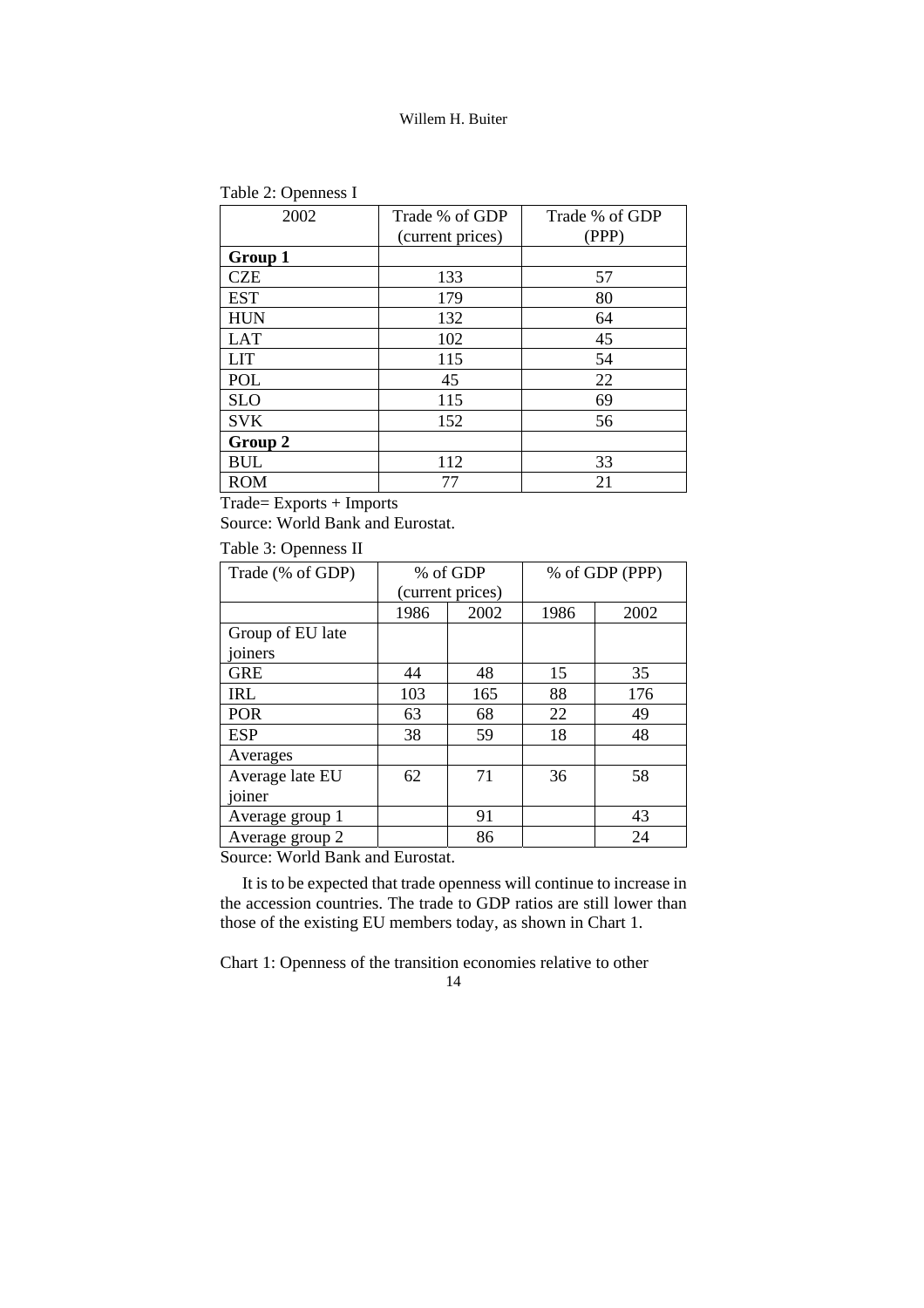#### To purgatory and beyond

regions, 1995-2002



Note: Openness is defined as an unweighted average ratio of total trade to GDP in Purchasing Power Parity (ppp) for each region: (exports + imports) / GDPppp. ASEAN – Association of South East Asian Nations (six out of ten member countries are included: Indonesia, Malaysia, Philippines, Singapore, Thailand and Vietnam). Mercosur – Mercado Comun del Cono Sur (Southern Cone Common Market: Argentina, Brazil, Paraguay and Uruguay). SEE includes Croatia.

Sources: IMF Direction of Trade Statistics (2003) and EBRD staff calculations.

Moreover, a family of gravity models (summarised in Table 4) never put the actual trade of the CEE8 countries at more than 75 percent of what would be predicted by these models (see *EBRD* (2003)). This probably reflects the lingering influence of between 40 and 60 years of misdirected trade under communism and central planning; the 13 years since the collapse of communist rule in the CEE8 are too short a period to re-allocate resources fully in conformity with the acceding countries' underlying comparative advantage.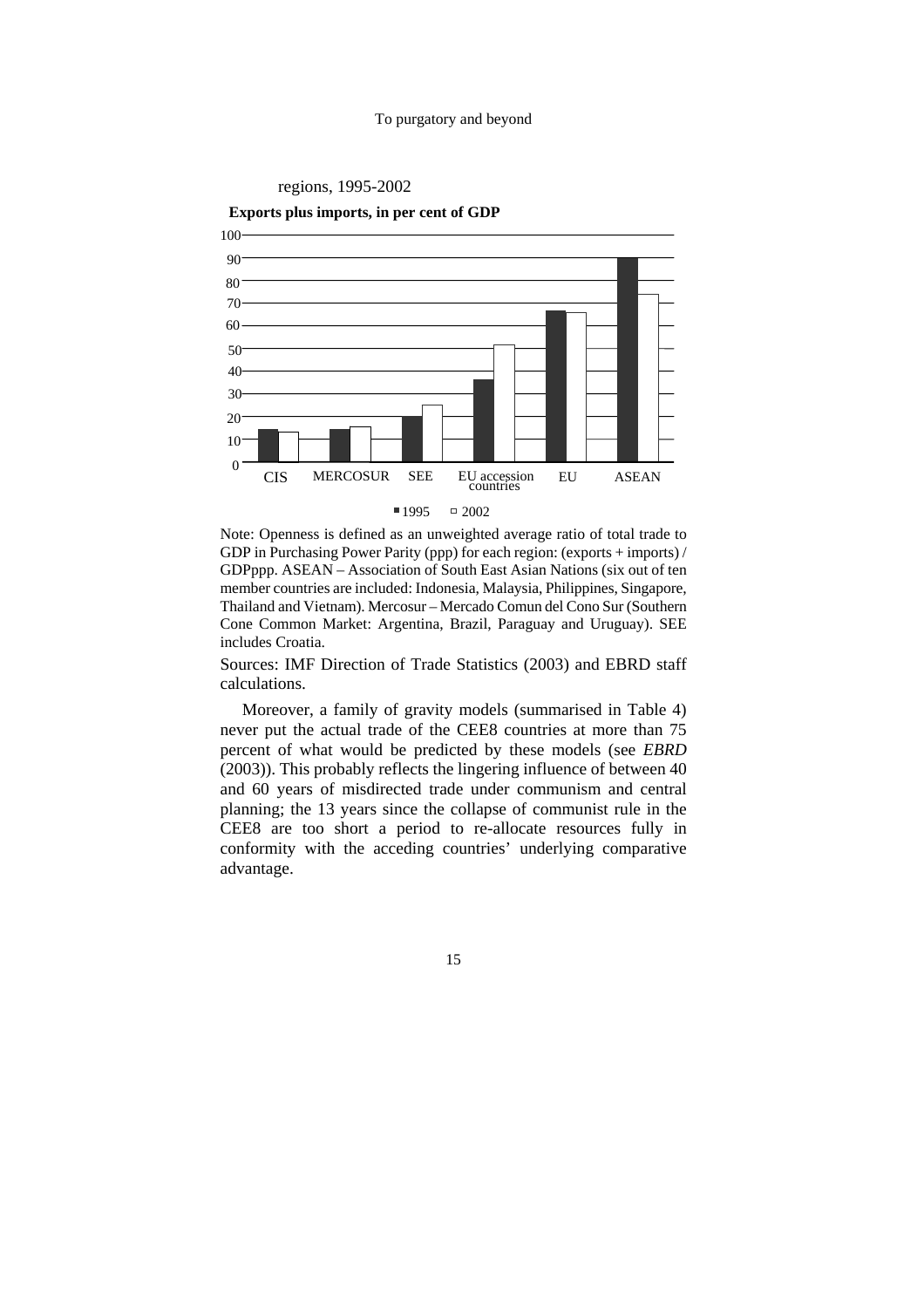|            | $10,10$ $\mu$ $\mu$ $\mu$ $\sigma$ $\sigma$ $\sigma$ |         |               |                                     |                               |               |
|------------|------------------------------------------------------|---------|---------------|-------------------------------------|-------------------------------|---------------|
| Model      |                                                      | 2       | 3             | 4                                   | 5                             | 6             |
|            |                                                      |         |               | Baseline Baseline Baseline Baseline |                               |               |
|            |                                                      | Country |               | Country Country Country             |                               | Country       |
|            |                                                      | size    | size          | size                                | size                          | size          |
|            |                                                      |         | <b>Border</b> | <b>Border</b>                       | <b>Border</b>                 | <b>Border</b> |
|            |                                                      |         |               | Infra-                              | Infra-                        | Infra-        |
|            |                                                      |         |               |                                     | structure structure structure |               |
|            |                                                      |         |               |                                     | Policy                        | Policy        |
|            |                                                      |         |               |                                     |                               | Insti-        |
|            |                                                      |         |               |                                     |                               | tutions       |
| CEE8       | 63                                                   | 65      | 73            | 75                                  | 62                            | 68            |
| SEE and    |                                                      |         |               |                                     |                               |               |
| Croatia    | 24                                                   | 27      | 30            | 32                                  | 30                            | 42            |
| <b>CIS</b> | 28                                                   | 39      | 47            | 46                                  | 55                            | 83            |
|            |                                                      |         |               |                                     |                               |               |

Table 4: Ratio of actual to predicted gravity model results by subregion (in per cent)

Note: Figures are derived from a gravity model including regional dummies. Columns 1-6 refer to different specifications, where additional variables have been progressively added to the basic model. For variable definitions see text, for details of the estimation see *Babetskii/ Koukhartchouk/Raiser* (2003). Source: EBRD staff calculations.

The relevant metric for size in economics is market power – the archetypical small open economy is a price taker in global markets. Consider the three key international prices faced by the accession countries: the static international terms of trade (the relative price of exports in terms of imports); the global intertemporal terms of trade (proxied by global real and nominal risk-free rates at varying maturities and the global rate of return on equity); and global real wages (a key determinant of international migration).

It is a safe assumption that none of the CEE10 accession countries have significant market power in the global markets for traded goods and services. Common indicators of financial development (e.g. M2 to GDP, Bank Credit to GDP, stock market capitalisation to GDP ratios) show that even the CEE8 are financially relatively underdeveloped (see e.g. *EBRD* (2003)). There can be no real doubt that the CEE10 are price takers in the global financial markets.

GDP shares are a reasonably proxy for market power in the global markets for goods and services. Table 5 shows that the CEE10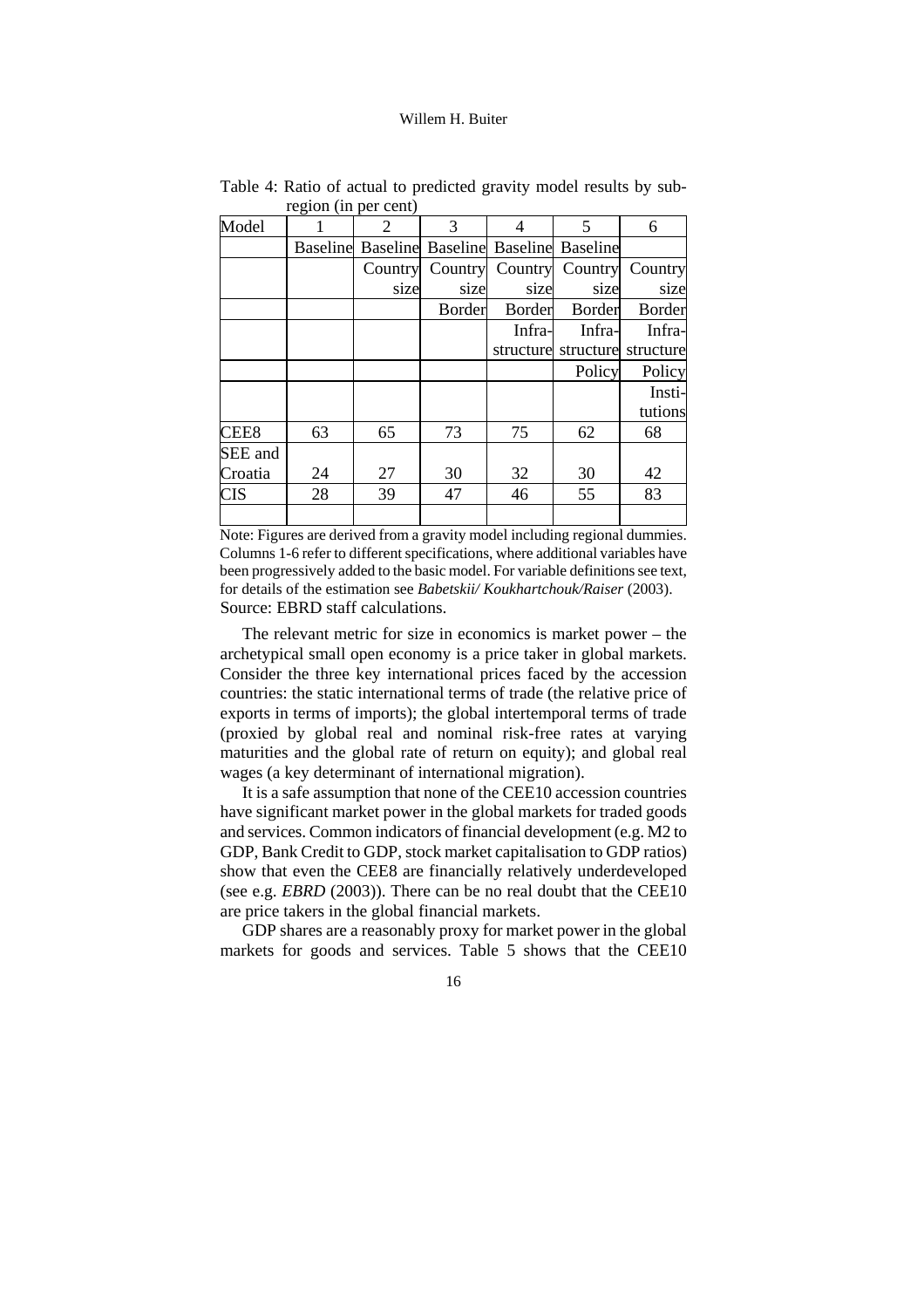### To purgatory and beyond

accession countries range from small to very small as regards their current GDPs relative to the EMU12 or EU15 GDPs.

|                       | <b>Relative GDPs</b>  | Relative            | Relative     |
|-----------------------|-----------------------|---------------------|--------------|
|                       |                       |                     |              |
|                       | at Market             | GDP <sub>s</sub> at | Population   |
|                       | <b>Exchange Rates</b> | <b>PPP</b>          | <b>Sizes</b> |
|                       |                       | Exchange            |              |
|                       |                       | Rates               |              |
| <b>CEE10/EU15</b>     | 5.1%                  | 10.8%               | 27.6%        |
| <b>CEE10 / EMU 12</b> | 6.6%                  | 13.5%               | 34.3%        |
| CEE10 / Netherlands   | 105.6%                | 226.5%              | 648.0%       |
| Bulgaria / EMU 12     | 0.22%                 | 0.76%               | 2.6%         |
| Czech Rep. / EMU 12   | 0.93%                 | 2.06%               | 3.4%         |
| Estonia / EMU 12      | 0.09%                 | 0.19%               | 0.4%         |
| Hungary / EMU 12      | 0.85%                 | 1.72%               | 3.3%         |
| Latvia / EMU 12       | 0.12%                 | 0.25%               | 0.8%         |
| Lithuania / EMU 12    | 0.20%                 | 0.40%               | 1.1%         |
| Poland / EMU 12       | 2.89%                 | 4.99%               | 12.8%        |
| Romania / EMU 12      | 0.64%                 | 1.78%               | 7.4%         |
| Slovak Rep. / EMU 12  | 0.34%                 | 0.88%               | 1.8%         |
| Slovenia / EMU 12     | 0.31%                 | 0.47%               | 0.7%         |

Table 5: CEE10: Small GDPs, Larger Populations

Sources: GDP: *World Bank* (2003); data for 2001; Population: *European Commission* (2003); data for 2002.

In 2001, the GPD of largest of the CEE10 countries, Poland, was less than 3 percent of the EMU12 GDP at current exchange rates and just 5 percent at PPP exchange rates. The ratio of Polish GDP to EU15 GDP in 2001 was 2.2 percent at market exchange rates and 4.0 percent at PPP exchange rates. The share of the CEE10 in *world* GDP is probably an even better proxy for these countries' static and intertemporal market power. In 2001, EMU12 GDP was 19.3 percent of world GDP at market exchange rates and 15.8 percent at PPP exchange rates. For the EU 15 the corresponding figures were 25.0 percent and 19.6 percent respectively. The GDP ratios in Table 3 should therefore be divided by a number between 4 or 6 in order to get the perhaps more appropriate shares of CEE10 GDP in global GDP. Even Poland barely makes it to 1 percent according to the share of world GDP metric.

17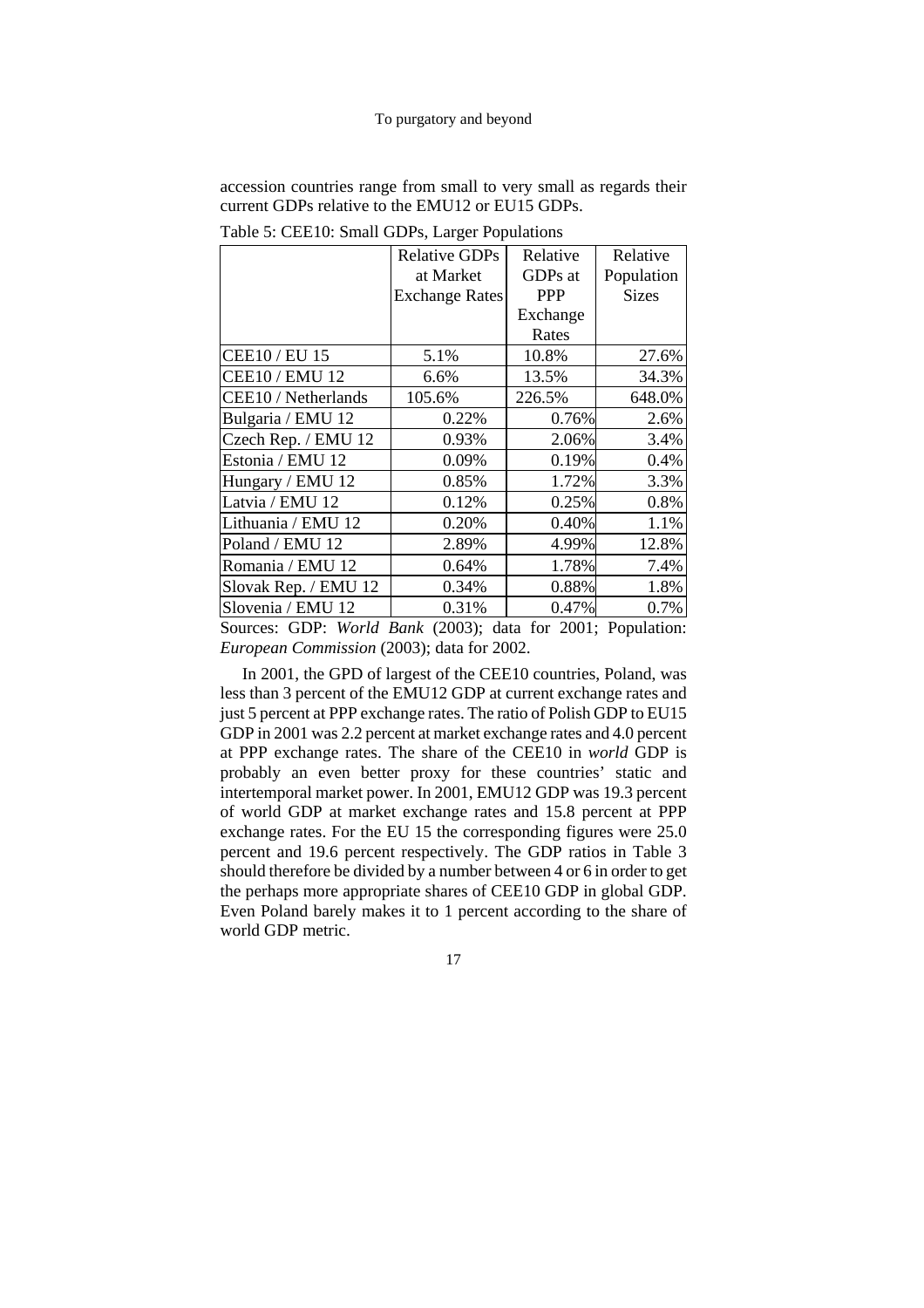The impact of the CEE10 on the EU as a competitor and as a market is not uniform across the region. The strongest effects are likely to be felt in the immediate neighbours like Germany and Austria.

# *B. Migration*

If the CEE10 current impact on global static and intertemporal relative prices ranges from none to negligible, their potential direct influence on EU labour markets through migration is non-negligible (see Table 5). It is the EU labour market rather than the global labour market that provides the relevant denominator, since CEE8 and CEE10 workers face serious legal and administrative barriers to crossborder mobility in most potential migration destinations other than the EU. Almost all existing EU members have imposed administrative obstacles to the free entry of labour from the CEE8 countries for transitional periods of up to seven years following EU accession. The effectiveness of enforcement of such barriers in *any* existing EU member when they are not imposed or enforced by *all* existing EU members is questionable.

In 2002, the EU15 had a population of 375 million, the EMU12 had 301 million, the CEE10 had 103 million and the CEE8 had 73 million.<sup>10</sup> Clearly, even in the absence of man-made barriers to crossborder mobility of labour in the EU, the unavoidable costs of migration (including cultural barriers) remain significant. Most of the population aged 15-64 in the 10 countries acceding to the EU in May 2004 will therefore 'stay home', unless there is, unexpectedly, a sudden and sharp deterioration in living standards in the acceding countries (see e.g. *Barrell/Holland/Pomerantz* (2004, Chapter 4)). Again, the most significant inflows are likely to occur in Germany and Austria.

#### *C. Real convergence*

The combination of a low GDP share and a much higher population share implies that the accession countries have much lower productivity and per capita real income than the existing EU members. This is evident from Chart 2 and Table 6 below:

<span id="page-17-0"></span><sup>10</sup> The population of Cyprus in 2002 was 680 thousand, that of Malta about 383 thousand.

<sup>18</sup>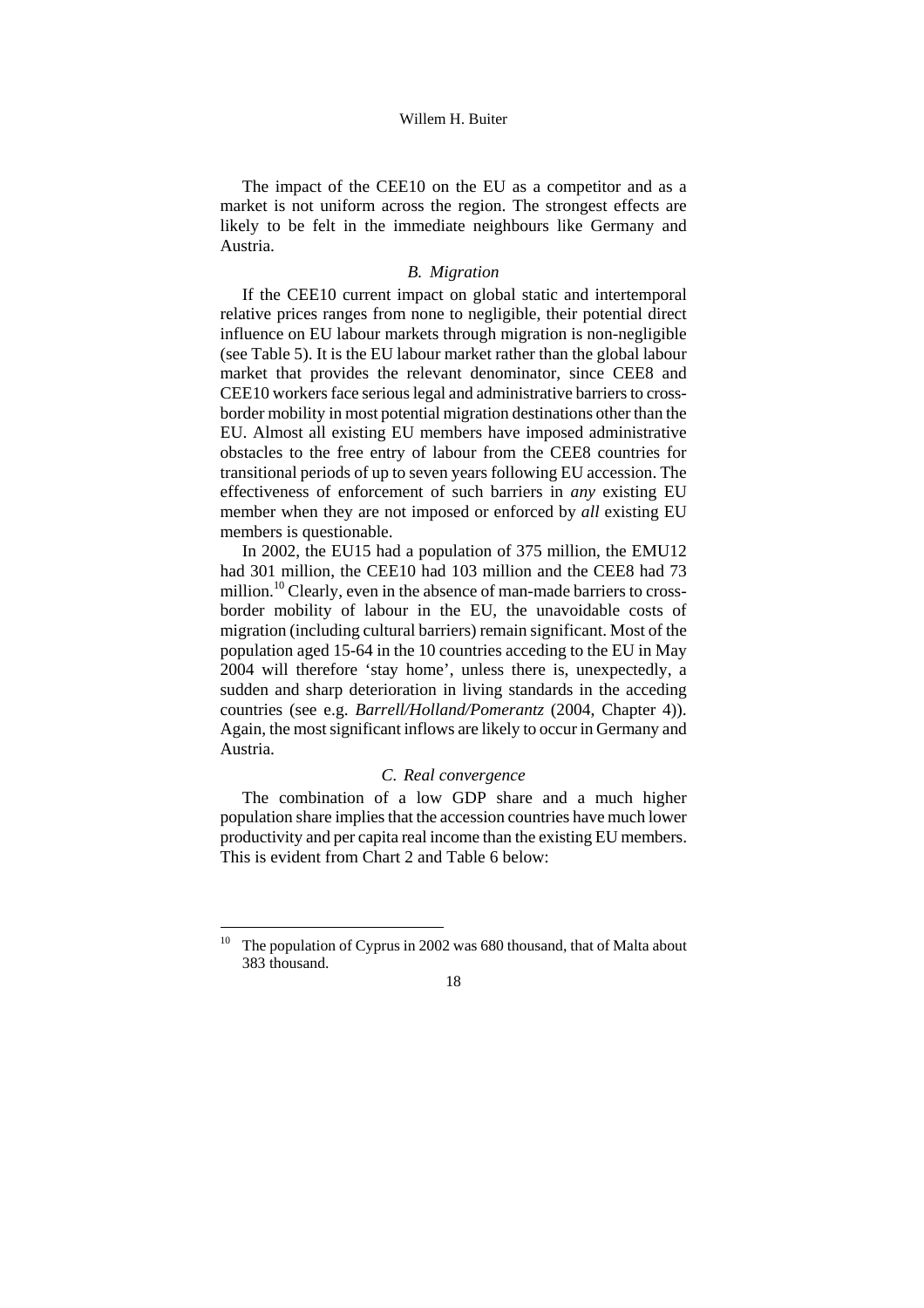

Chart 2: Per capita GDP in PPP as % of EU GDP, 2001

Source: World Bank.

Table 6: GDP comparisons

|                             | Share of relevant |                  |      | Share of relevant |  |  |
|-----------------------------|-------------------|------------------|------|-------------------|--|--|
| GDP per Capita              |                   | EU av.           |      | EU av. (PPP)      |  |  |
|                             |                   | (current prices) |      |                   |  |  |
|                             | 1986              | 2002             | 1986 | 2002              |  |  |
| Accession (% of curr. EU)   |                   |                  |      |                   |  |  |
| Czech Rep.                  |                   | 27               |      | 56                |  |  |
| Estonia                     |                   | 18               |      | 36                |  |  |
| Hungary                     |                   | 27               |      | 49                |  |  |
| Poland                      |                   | 20               |      | 36                |  |  |
| Latvia                      |                   | 15               |      | 29                |  |  |
| Lithuania                   |                   | 16               |      | 30                |  |  |
| Slovak Republic             |                   | 18               |      | 42                |  |  |
| Slovenia                    |                   | 44               |      | 66                |  |  |
| Average                     |                   | 23               |      | 43                |  |  |
| EU late joiners (% of EU85) |                   |                  |      |                   |  |  |
| <b>Greece</b>               | 46                | 45               | 62   | 61                |  |  |
| Ireland                     | 64                | 115              | 48   | 109               |  |  |
| Portugal                    | 31                | 44               | 49   | 62                |  |  |
| Spain                       | 57                | 59               | 62   | 74                |  |  |

Sources: World Bank and Eurostat.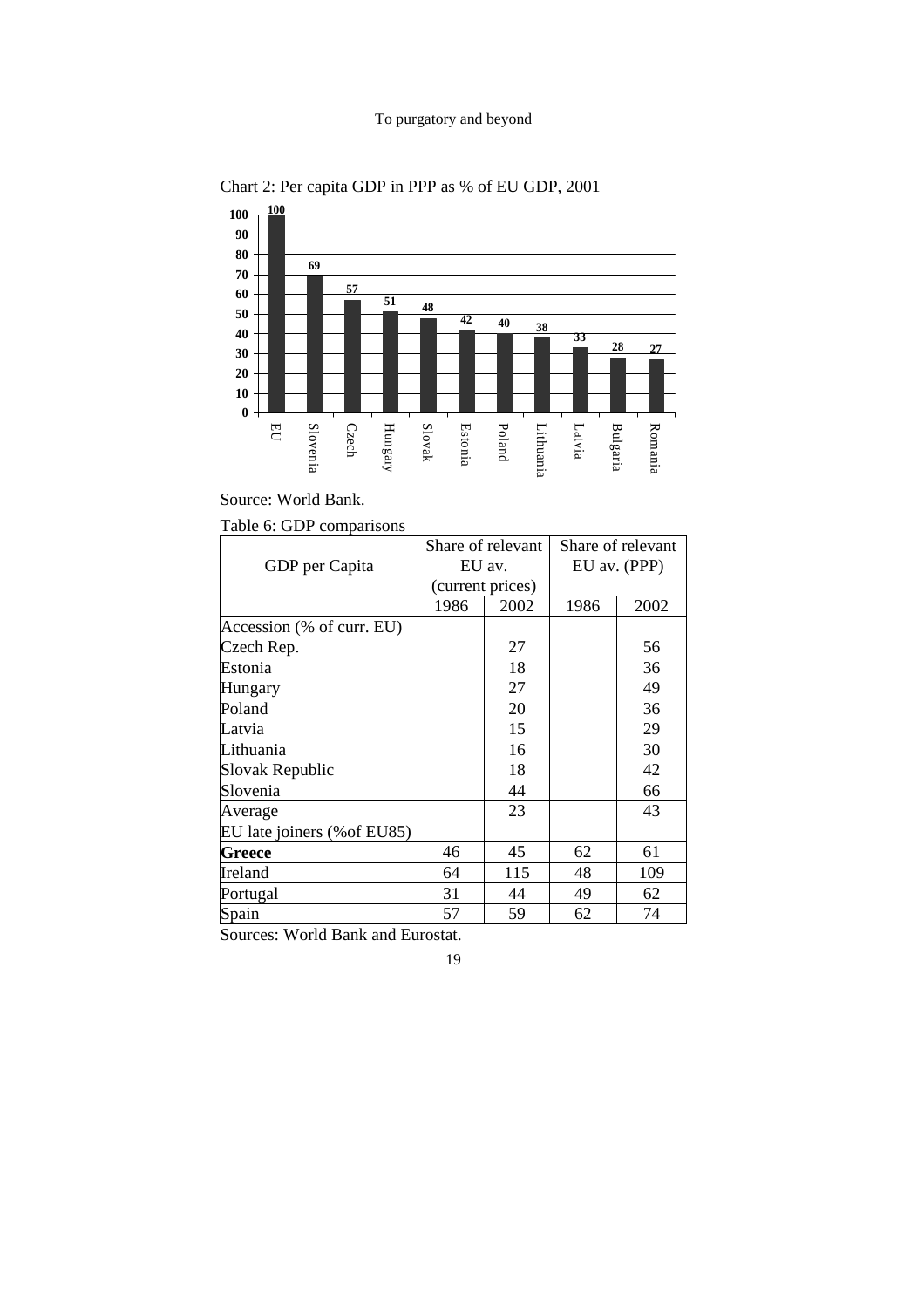If the real convergence or real catch-up process is successful, converge of standards of living will occur. If relative population sizes do not change significantly during this process, the CEE10 will ultimately be a significantly more important player in regional and global trade and financial relations. Real convergence is, however, bound to be a gradual process taking one to two generations for most CEE10 countries, as shown in Tables 7 and 8 below.

| Table 7: How long will it take for CEE10 to converge to EU if |  |
|---------------------------------------------------------------|--|
| growth differential is $3\%$ pa? (2001)                       |  |

|                 | 50% | 75% | 100% |
|-----------------|-----|-----|------|
| Czech Republic  | na  | Ÿ   | 19   |
| Estonia         | 6   | 20  | 30   |
| Hungary         | na  | 13  | 23   |
| Latvia          | 14  | 28  | 38   |
| Lithuania       | 10  | 24  | 34   |
| Poland          | 8   | 22  | 32   |
| Slovak Republic | 2   | 16  | 26   |
| Slovenia        | na  | 3   | 13   |
| Romania         | 24  | 37  | 43   |
| Bulgaria        | 20  | 34  | 41   |

Source: World Bank

Table 8: By what rate do CEE10 need to grow for convergence to occur in 20/30 years, assuming EU15 grows at 2% pa? (2001)

|                 | 100% target |     | 75% target |     | 50% target |     |
|-----------------|-------------|-----|------------|-----|------------|-----|
|                 | 20          | 30  | 20         | 30  | 20         | 30  |
| Czech Rep       | 4.9         | 3.9 | 3.4        | 2.9 | na         | na  |
| Estonia         | 6.5         | 5.0 | 5.0        | 4.0 | 2.9        | 2.6 |
| Hungary         | 5.5         | 4.3 | 3.9        | 3.3 | na         | na  |
| Latvia          | 7.8         | 5.8 | 6.2        | 4.8 | 4.1        | 3.4 |
| Lithuania       | 7.1         | 5.4 | 5.6        | 4.4 | 3.5        | 3.0 |
| Poland          | 6.8         | 5.2 | 5.3        | 4.2 | 3.2        | 2.8 |
| Slovak Rep      | 5.8         | 4.5 | 4.3        | 3.5 | 2.2        | 2.1 |
| Slovenia        | 3.9         | 3.3 | 2.4        | 2.3 | na         | na  |
| Romania         | 9.1         | 6.8 | 7.7        | 5.7 | 5.5        | 4.3 |
| <b>Bulgaria</b> | 9.7         | 6.4 | 7.1        | 5.4 | 5.0        | 4.0 |

Source: World Bank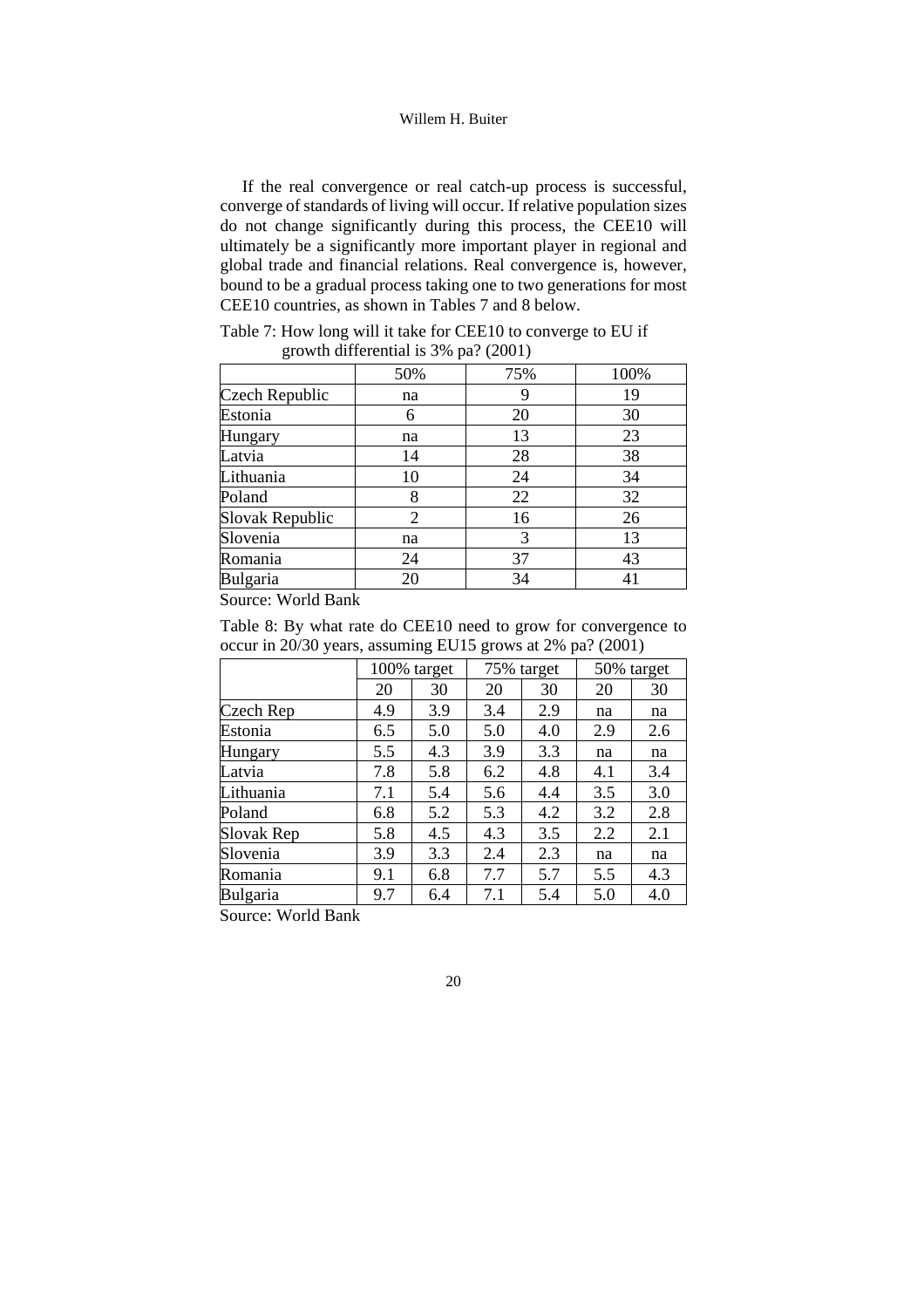# 1.) Real convergence and Balassa-Samuelson

Real convergence is likely to have significant implications for the future trend of the real exchange rate. Real exchange rates of transition economies have been quite volatile and subject to large medium-term swings. There can be little doubt, however, that as part of the process of real convergence and catch-up in productivity and living standards, the CEE10 should continue to expect a significant trend appreciation of their real exchange rates. The reason for this belief is the Balassa-Samuelson effect (see *Balassa* (1964), *Samuelson* (1964, 1994), *Heston/Nuxoll/Summers* (1994)).

Let  $\pi^A$  be the inflation rate of traded goods prices in the accession country,  $\pi_{\tau}^{E}$  the inflation rate of traded goods prices in Euroland and  $\varepsilon^{\epsilon}$  the proportional rate of depreciation of the accession country's currency vis-à-vis the Euro. Assume that the law of one price holds for traded goods, then

$$
\pi_T^A = \pi_T^E + \varepsilon^{\epsilon}.
$$

The inflation rate used to define the inflation criterion for EMU membership is the inflation rate of the Harmonized Index of Consumer Prices (HICP) a broad-based consumer price index, which includes both traded and non-traded goods and services. Let  $\pi^A$  and  $\pi_N^A$  be the CPI inflation rate, respectively the non-traded goods inflation rate, in the accession country and  $\pi^E$  and  $\pi^E$ <sub>N</sub> the CPI inflation rate, respectively the non-traded goods inflation rate, in Euroland, all expressed in terms of the local currency. The share of non-traded goods in the consumption bundle is  $\alpha$  both in the accession country and in Euroland. It follows that

$$
\pi^{i} = \alpha \pi_{N}^{i} + (1 - \alpha)\pi_{T}^{i}
$$
  $i = A, E$ 

The prices of both types of goods are determined as constant proportional mark-ups on unit labour costs. Assume the growth rate of wages within a country is the same for both sectors. The growth rate of money wages in country *i* is  $w^i$  and the sectoral productivity growth rates are denoted  $g_N^i$  and  $g_T^i$ ,  $i = A$ , *E*. It follows that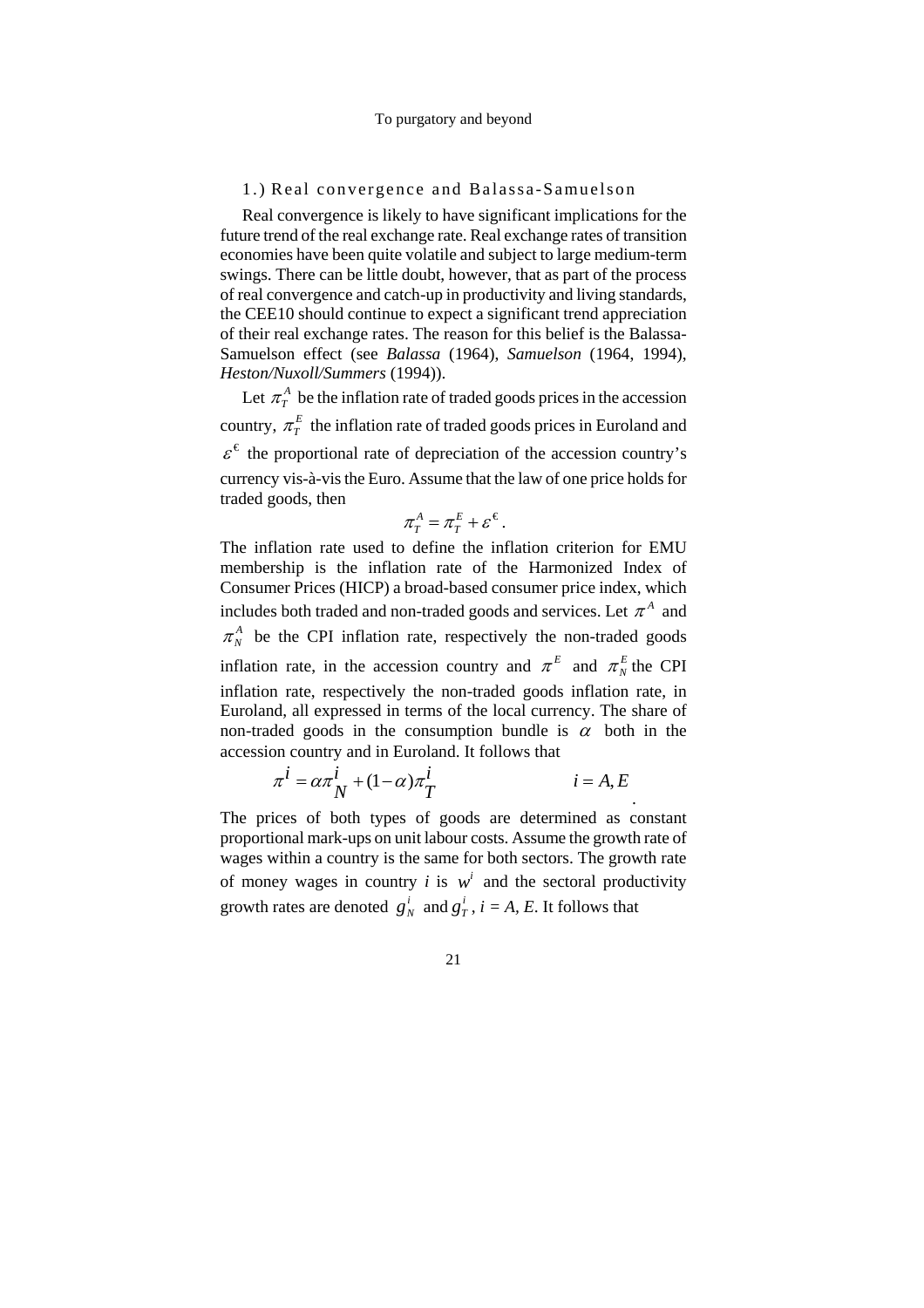## Willem H. Buiter

$$
\pi^A - \pi^E = \varepsilon^{\epsilon} + \alpha \left[ \left( g_T^A - g_N^A \right) - \left( g_T^E - g_N^E \right) \right].
$$

Thus, under reasonable assumptions, the difference between the HICP rates of inflation in an accession country and Euroland equals the proportional rate of deprecation of the nominal exchange rate plusthe (common) share of nontraded goods in the consumption basket, multiplied by the excess of the productivity growth differential between the traded and non-traded goods sectors in the accession country over that same sectoral productivity growth differential in Euroland. It seems likely that the differential between productivity growth in the traded goods sector and productivity growth in the nontraded goods sector is larger in the accession country than in Euroland, because productivity catch-up is likely to be faster in the traded goods sector than in the non-traded, sheltered sector. This means that the relative price of non-traded goods to traded goods will be rising faster in the accession candidate than in Euroland. This in turn implies that, at a given exchange rate, the overall inflation rate will be higher in the accession candidate than in Euroland.

Chart 2 and Tables 6, 7 and 8 are consistent with this view. They show, first, that there is a sizeable gap in real per capita incomes, and therefore also in average labour productivity levels, between the accession countries and the existing Euroland members. Aggregate productivity catch-up is therefore possible and, barring economic policy disasters, likely. Second, the real per capita GDP gap is much larger at market exchange rates than at PPP exchange rates. The relative price of non-traded goods to traded goods is therefore much lower in the accession countries than in Euroland, reflecting a larger differential between the traded sector productivity levels of Euroland and the accession countries than between their non-traded sector productivity levels.

Several authors have recently estimated the empirical magnitude of the impact of the Balassa-Samuelson effect on the real appreciation of accession countries. De Broek and Slok (2001) estimate in a panel regression that a one percentage point increase in the relative productivity levels in industry in accession countries compared to the EMU area increases the real exchange by 0.4%. Given this point estimate, they find that the catch-up of productivity in accession countries causes a real appreciation of around 1.5% per annum on average for all the accession countries. Given the dispersion of productivity growth differentials across countries, the effect is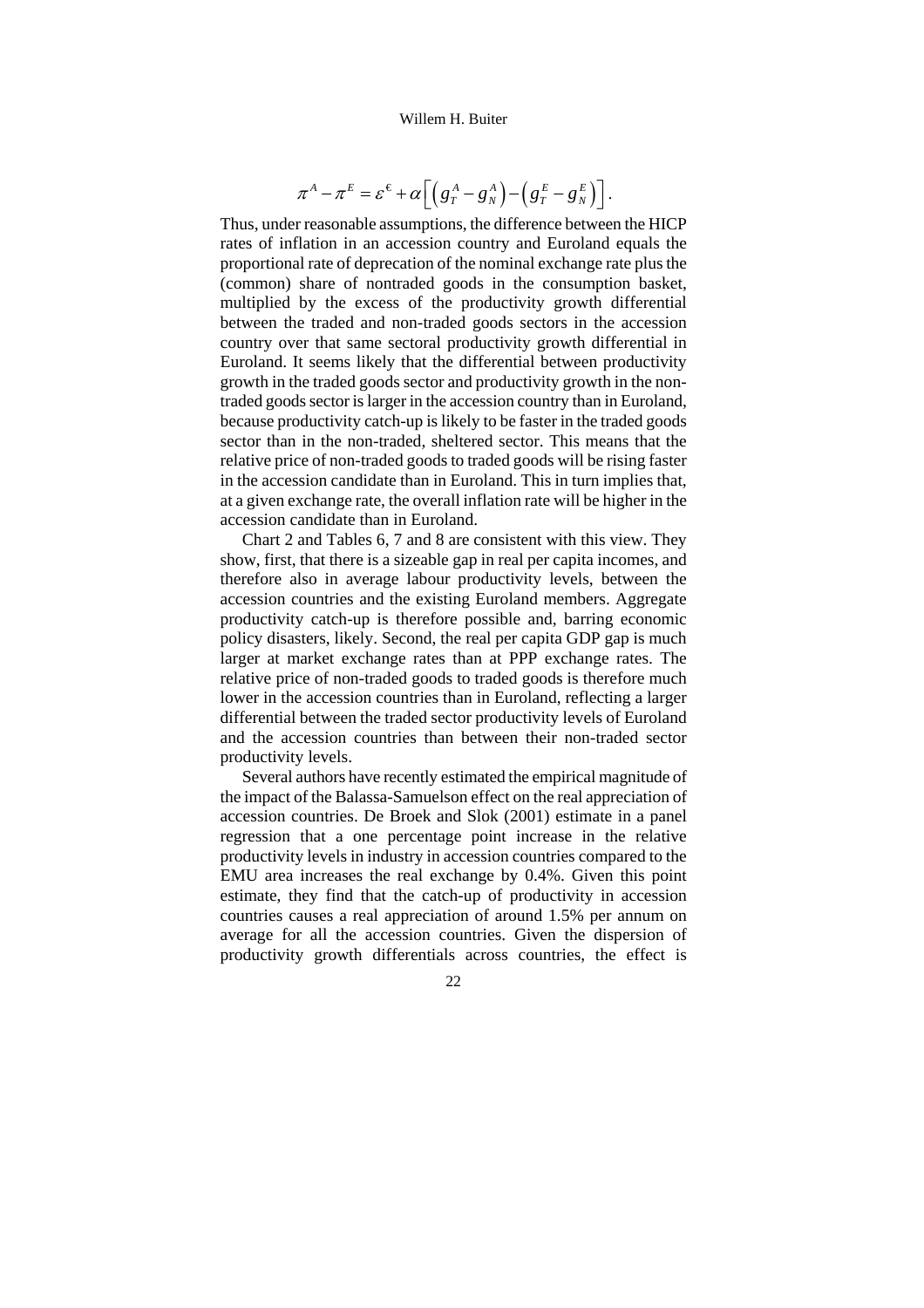significantly stronger for some countries. *Jakab/Kovacs* (1999) estimate the effect on Hungarian data and find about 1.9% per year for Hungary. *Rother* (2000), analysing Slovenian data, puts the effect at 2.5% per year. All these estimates have the obvious shortcoming that they are done on very short data sets that do not allow the authors to filter out some of the cyclical factors with any degree of confidence. For what it is worth, estimates of the impact of the Balassa-Samuelson effect on the real appreciation of the Eastern European currencies against the EMU appear to be in the range of 1.5% to 2.5% per annum. Thus, at constant exchange rates, this appreciation would raise annual inflation rates in accession countries by 1.5% to 2.5% compared to the EMU average, and by even more compared to the best three performing EU countries.

If, at full capacity utilisation and a fixed exchange rate, the equilibrium inflation differential were to exceed the 1.5 percent permitted by the Maastricht inflation criterion, the only way the candidate EMU member could meet the inflation criterion at a fixed exchange rate would be to have a temporary recession to depress the inflation rate for at least one year to the level required by the Maastricht treaty. Following EMU membership however, the inflation rate in the former accession country would continue to exceed that of the older EMU members by the margin implied by the Balassa-Samuelson effect, for as long as the real convergence process remains unfinished.

A more elegant solution, permitting the EMU candidate to maintain a fixed exchange rate without incurring an unnecessary recession would be to redefine the inflation criterion of the Maastricht Treaty in terms of the inflation rate of traded goods only. Without such a redefinition, only a waiver or derogation would allow a candidate accession country with a strong Balassa-Samuelson effect to qualify for EMU while maintaining a fixed exchange rate and without incurring an unnecessary recession.

If a candidate EMU member subject to the Balassa-Samuelson effect were to float its exchange rate within the ERMII band, it is most unlikely that Balassa-Samuelson real exchange rate appreciation would pose problems as regards the Maastricht criteria for both inflation and the exchange rate over a two-year period. Consider the case where monetary policy in the accession country keeps inflation at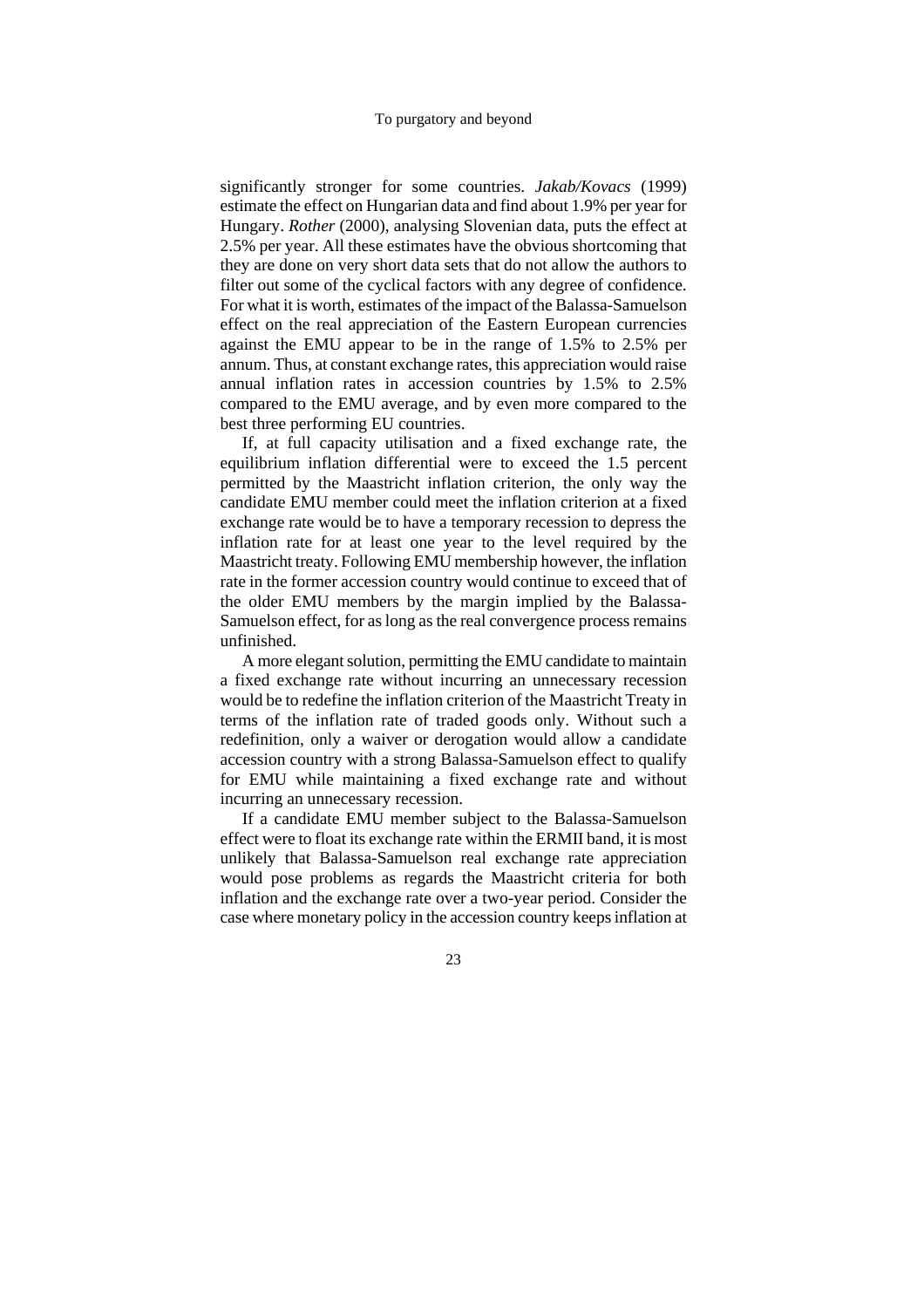a level no more than 1.5% per annum above the Euroland level<sup>11</sup>, but the inflation differential warranted by the Balassa-Samuelson effect is greater than 1.5% per annum at a given exchange rate and with full capacity utilisation. The equilibrium response of the nominal exchange rate would be an appreciation. There exists no estimate of the Balassa-Samuelson effect that would make it likely that it would exhaust the 15% bands of the ERM in two years, assuming the exchange rate starts off in the middle of the band.<sup>12</sup> Narrower bands, such as the symmetric ±2.25% ERMI bands would, however, expose the country to the risk of violating the exchange rate criterion. While this is good news for countries that are quite happy to float within the ERMII band for a couple of years, it makes no sense to ask countries already on a fixed exchange rate with the euro (such as Estonia and Lithuania) $13$  to abandon their euro peg simply to satisfy an inappropriately formulated inflation convergence criterion.

A serious design weakness of the Maastricht criteria for full EMU membership is that it specifies a number of nominal convergence criteria that jointly constrain the behaviour of real economic variables in ways that may not be desirable or, worse, not even feasible. The nominal interest rate target and the inflation target imply a real interest rate target that may not be market-conform. The inflation target and the nominal exchange rate criterion constrain the behaviour of the real exchange rate in ways that may make no sense, both from the point of view of desirable movements in key international and internal relative prices and from the point of view of asset market equilibrium.

## *D. Asymmetric shocks*

A key argument in favour of nominal exchange rate flexibility (and therefore against any fixed exchange rate regime, including a common currency), is that nominal exchange rate flexibility provides a useful adjustment mechanism, or a useful 'buffer', when a national economy is hit by asymmetric shocks or by asymmetric transmission, due to differences between national economic structures, of a common shock. Where such nation-specific shocks call for changes in equilibrium

<span id="page-23-0"></span> $11 -$ 11 Or even above the average of the three EU members with the lowest inflation rates.<br><sup>12</sup> The Treaty is not completely clear as to whether staying within the 15%

<span id="page-23-1"></span>bands (without any unilateral devaluation of the central rate) is sufficient for satisfying the exchange rate criterion for EMU membership. 13 Latvia has a fixed exchange rate with the SDR.

<span id="page-23-2"></span>

 $24$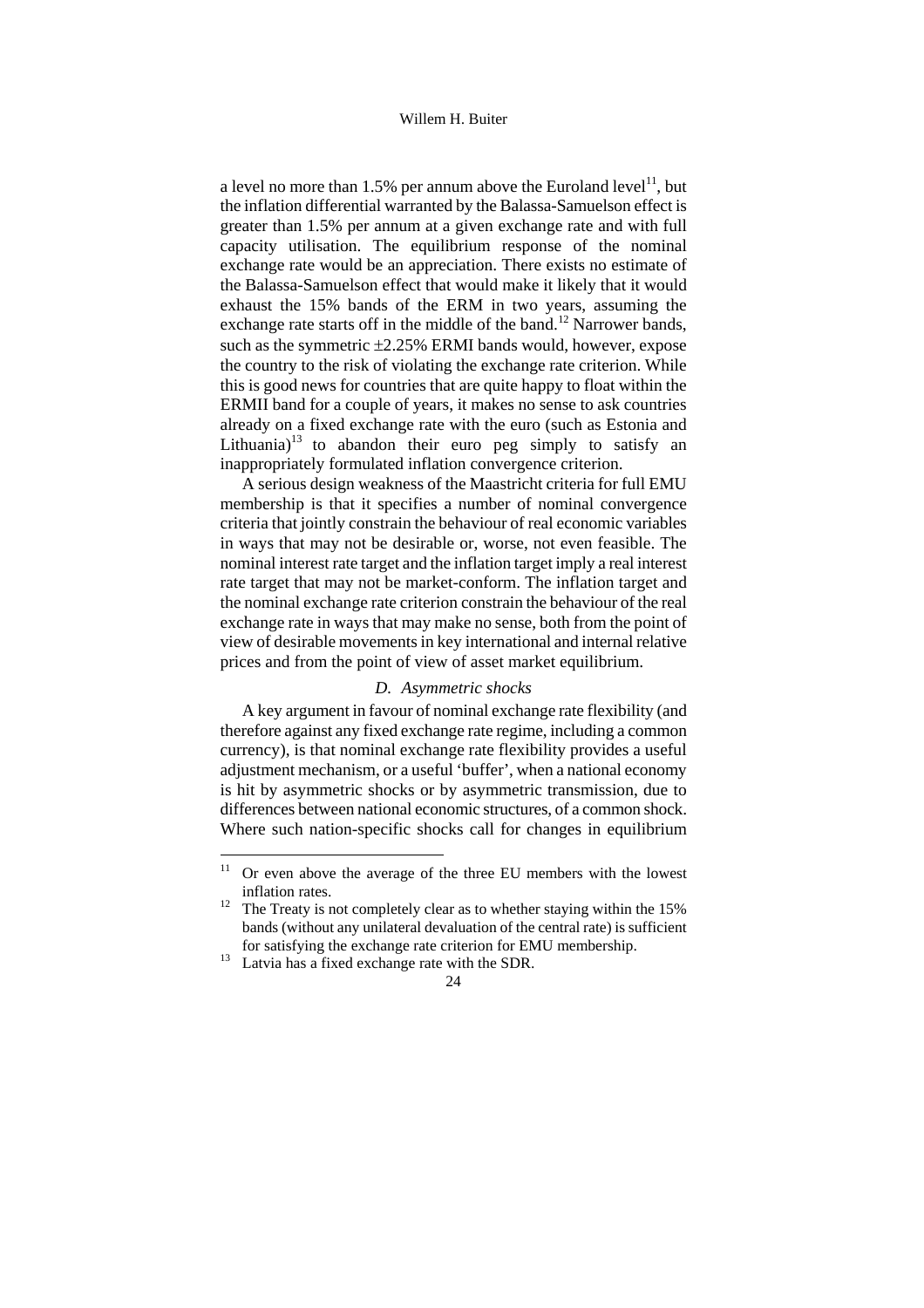international relative prices or costs, and when there are nominal rigidities in domestic costs and prices, it may be easier to achieve the required changes in international relative prices or costs through variations in the nominal exchange rate than through changes in relative national prices or costs at a constant nominal exchange rate.

For this argument to carry weight, three conditions must be fulfilled. *First*, there must be frequent and/or serious asymmetric shocks that are not the consequences of having an independent national currency and monetary policy. *Second*, there must be persistent nominal price or cost rigidities. *Third*, either it must be possible to manage the exchange rate to achieve the desired changes in international relative prices or costs, or a free floating exchange rate achieves this automatically - on its own.

The finding that country or (region), *X*, does a large share of its external trade with another country (or region), *Y*, is often viewed as an argument for country *X* having a fixed exchange rate with country *Y.* This argument makes sense only if the fact that country *X* has a large share of its foreign trade with country *Y* makes it less likely that there will be asymmetric shocks, that is, shocks requiring relative price or costs adjustments between these two countries.<sup>14</sup> For what it is worth, Table 9 shows that in 2002, the CEE8 countries had, on average 71 percent of their foreign trade with the EU23 (the existing EU15 plus the CEE8 countries). This share has grown rapidly and continues to do so.

<span id="page-24-0"></span> $14$ Also, the trade shares of country  $X$  with various other countries are not exogenous and may (like openness itself) be a function of the exchange rate arrangements of X with its various potential trading partners (see (*Frankel/Rose* (1998)).

<sup>25</sup>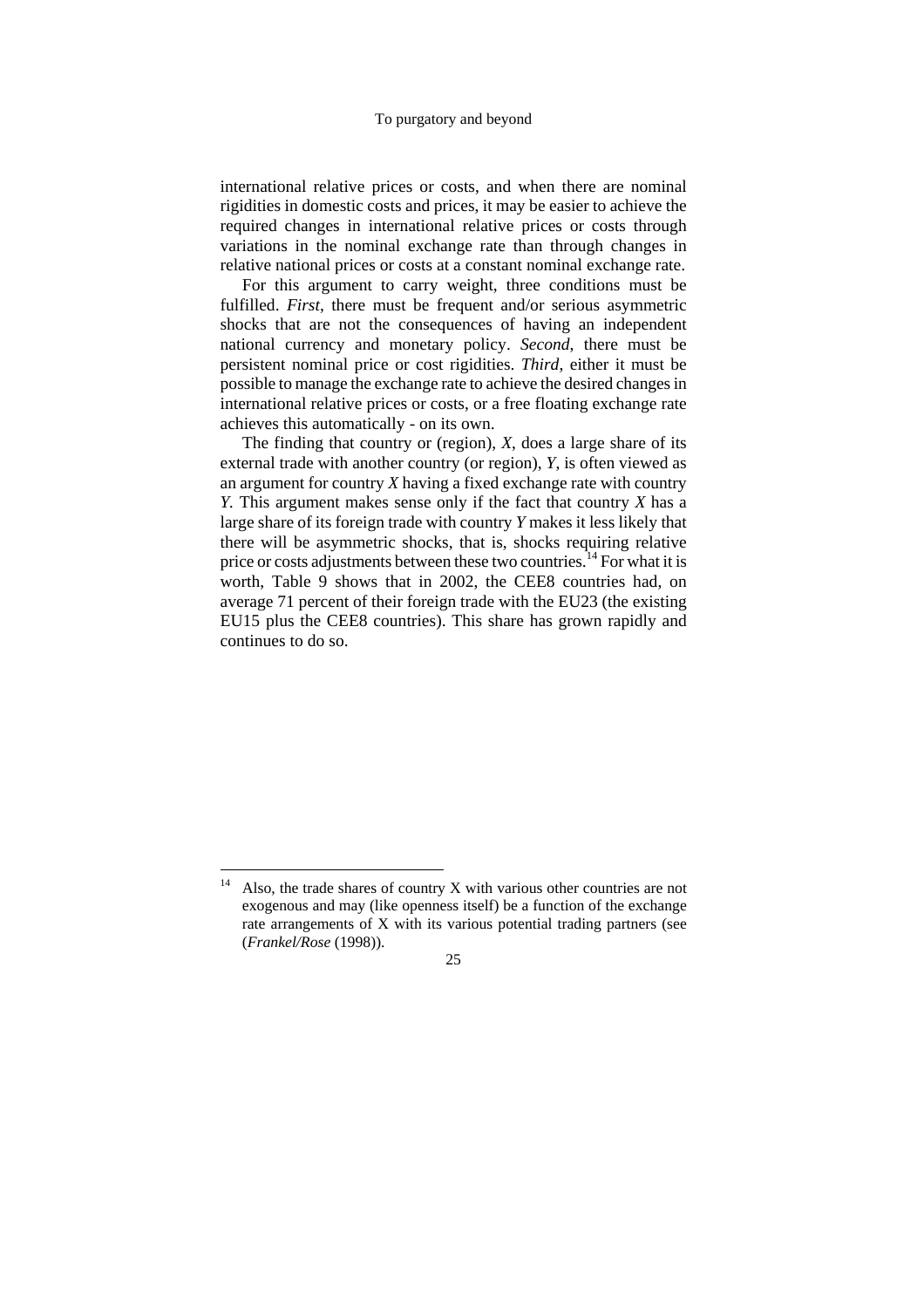| Group 1      | Trade w.          | Trade with EU    | Trade with  |  |
|--------------|-------------------|------------------|-------------|--|
|              | EU+group $1\%$ of | % of total trade | EMU % of    |  |
|              | total trade       |                  | total trade |  |
| Czech Rep.   | 86                | 72               | 64          |  |
| Estonia      | 64                | 59               | 39          |  |
| Hungary      | 73                | 66               | 58          |  |
| Latvia       | 75                | 59               | 37          |  |
| Lithuania    | 67                | 52               | 38          |  |
| Poland       | 79                | 70               | 59          |  |
| Slovenia     | 77                | 69               | 63          |  |
| Slovak Rep.  | 87                | 58               | 50          |  |
| Group 2      |                   |                  |             |  |
| Bulgaria     | 56                | 52               | 35          |  |
| Romania      | 59                | 52               | 54          |  |
| Average      | 71                | 60               | 48          |  |
| Weighted Ave | 87                | 75               | 64          |  |

Table 9: CEE 10, Trade with E(M)U in 2002

Source: EBRD.

Differences in the sectoral composition of production and employment mean that sector-specific demand or supply shocks may also be country-specific shocks. Table 10 shows that in 1999 the share of manufacturing in GDP in the CEE8 is well below what it was for Spain and Portugal in 1986. Only the Czech Republic (27 percent) and Hungary (25 percent) are higher than the current EU average.

26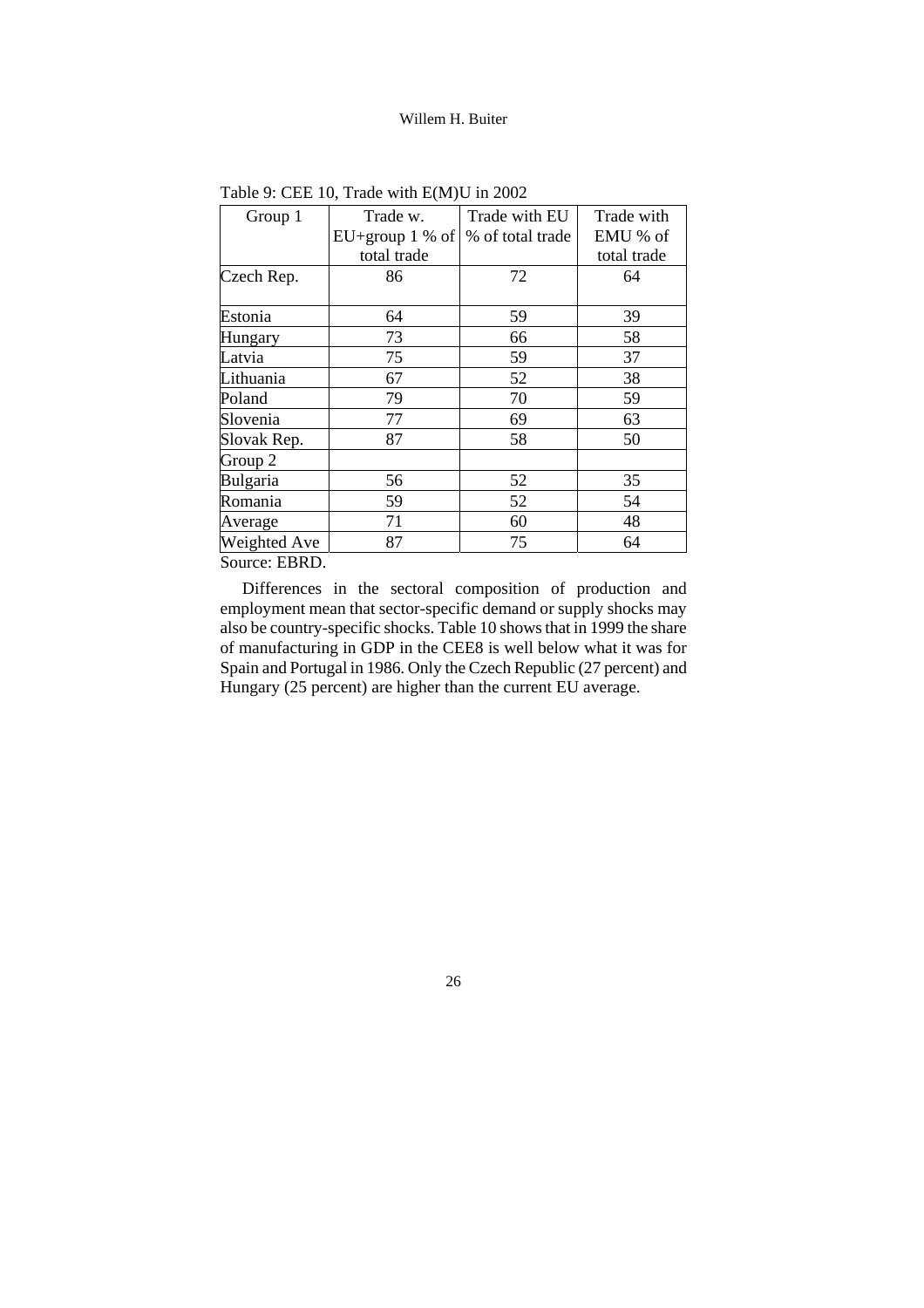|                        | Manufacturing Agriculture %<br>% of value<br>added |      | of value added   |                | <b>Agriculture</b><br>male<br>employment* |      |
|------------------------|----------------------------------------------------|------|------------------|----------------|-------------------------------------------|------|
|                        |                                                    |      |                  |                |                                           |      |
|                        |                                                    |      |                  |                |                                           |      |
|                        | 1986                                               | 1999 | 1986             | 2000           | 1990                                      | 1999 |
| <b>Average EU 85</b>   | 22                                                 |      | 4                | $2**$          | 6                                         | 5    |
| <b>Average EU late</b> | 23                                                 | 18   | 9                | $6.0**$        | 17                                        | 14   |
| joiner                 |                                                    |      |                  |                |                                           |      |
| Greece                 | 15                                                 | 11   | 13               | $8.0**$        | 20                                        | 16   |
| Ireland                |                                                    | 34   | 9                | $4**$          | 21                                        | 13   |
| Spain                  | 26                                                 | 19   | $\boldsymbol{7}$ | $4.0**$        | 13                                        | 9    |
| Portugal               | 29                                                 | 19   | 6                | $4.0**$        | 16                                        | 11   |
| <b>Average EU 95</b>   |                                                    | 19   |                  | $4.0**$        |                                           | 8    |
| Average group 1        |                                                    | 22   |                  | 5              |                                           | 14   |
| Czech Rep.             |                                                    | 27   |                  |                |                                           |      |
| Estonia                |                                                    | 17   |                  | 6              |                                           | 11   |
| Hungary                |                                                    | 25   |                  | 6              |                                           | 10   |
| Poland                 |                                                    | 21   |                  | 4              |                                           | 19   |
| Latvia                 |                                                    | 15   |                  | $\overline{4}$ |                                           | 17   |
| Lithuania              |                                                    | 18   |                  | 8              |                                           | 24   |
| Slovak Rep.            |                                                    | 21   |                  | $\overline{4}$ |                                           | 10   |
| Slovenia               |                                                    | 28   |                  | 3              |                                           | 11   |
| <b>TYTET</b>           |                                                    |      |                  |                |                                           |      |

Table 10: Structure of Production and Employment

Source: WDI.

More surprising, the 5 percent average share of CEE8 agricultural value added in GDP in 2000 is only slightly above those of Spain, Portugal and Ireland (all at 4 percent) and well below Greece (at 8 percent) in that same year. In 1986 these four countries had considerably higher agricultural shares in GPD than the CEE8 have today. The last column of Table 10, giving agricultural male employment shares, shows both that agricultural productivity is low relative to non-agricultural productivity and that the agricultural employment shares of the CEE in 1999 were lower (on average) that those of Greece, Ireland Spain and Portugal in 1986 and at about the same level as these countries in 1999. There are no massive differences in the structure of production and employment between the existing and the new EU members that would point to a high incidence of asymmetric shocks.

27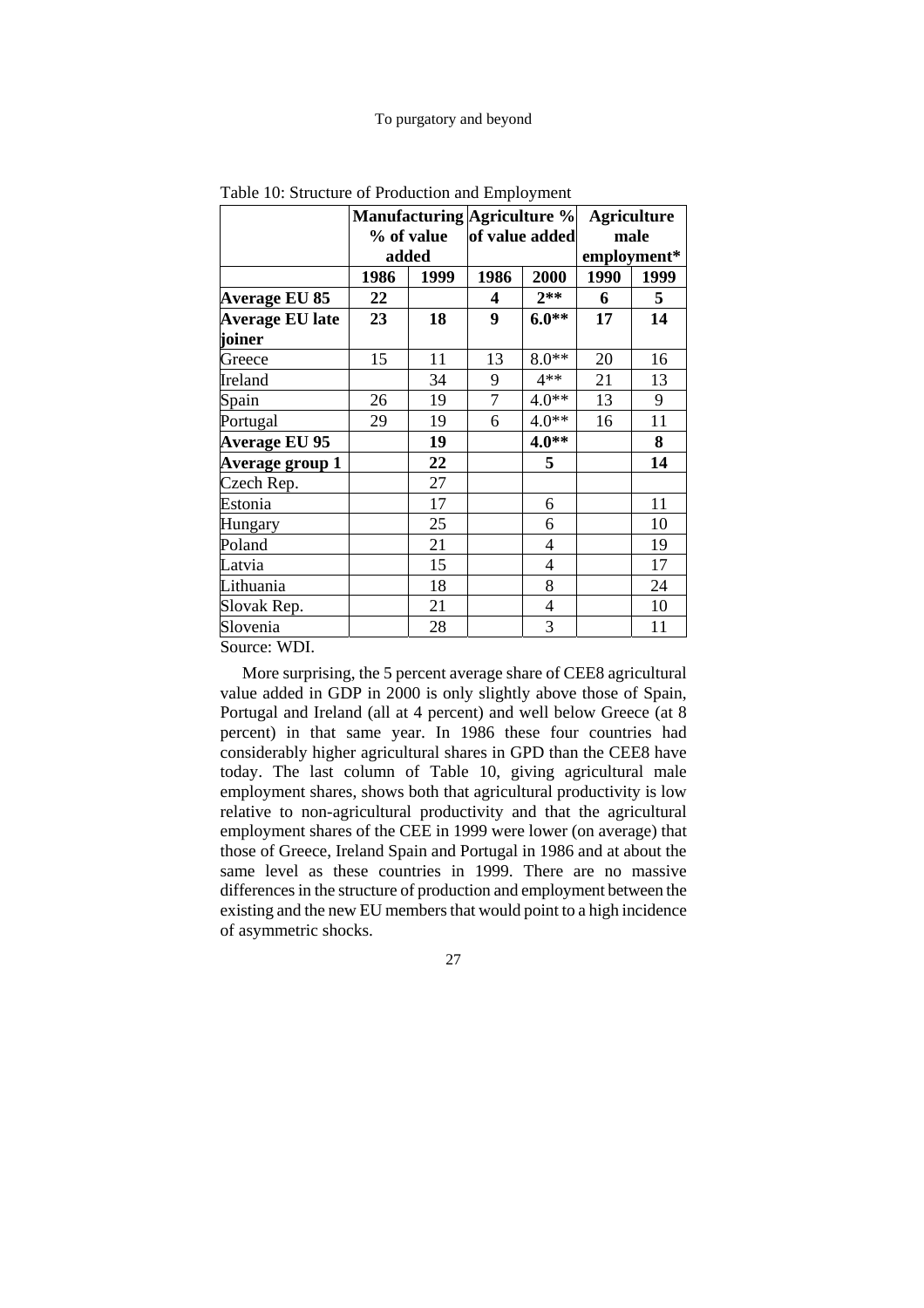#### Willem H. Buiter

By abolishing the national currency and the monetary policy function of the national central bank (other than through the single vote of its President on the Governing Council of the ECB), an important source of asymmetric shocks is eliminated. Collisions between the national Central Bank and the national Ministry of Finance have been the proximate causes of the asymmetric shocks that sent Poland into a severe slowdown during 2001 and 2002, and that in 2003 and 2004 threaten financial and macroeconomic stability in Hungary. The possibility of such clashes will be eliminated once the CEE8 or CEE10 adopt the euro. All these countries are far too small to contemplate playing a game of 'chicken' with the ECB.

In addition to removing the scope for conflict between the national monetary and fiscal authorities, the abolition of the national currency eliminates a fundamentally redundant financial asset whose continued existence can damage real economic performance, both because of its possibly capricious influence on international relative prices and costs and through the revaluation of imperfectly hedged portfolios. Since the foreign exchange markets (especially the relatively illiquid ones typical of the CEE10 currencies) are inefficient in all of the senses identified by *James Tobin* (1984)<sup>[15](#page-27-0)</sup> (see also *Buiter* (2003)), the elimination of a number of them should be good news for all but foreign exchange and forex derivatives traders.

As regards the presence of significant and persistent nominal rigidities, little reliable direct evidence is available. Identifying nominal rigidities in wages and prices is extremely difficult. A money wage process that exhibits a very high degree of statistical persistence (say, any number of unit roots), can be generated by a structural model without any nominal rigidities. In view of the openness and small size of the CEE10, I would be surprised to find a great deal of nominal rigidity in any of them, although the same logic suggests that there is likely to be more nominal rigidity in Poland than in Estonia.

The asymmetric shocks or asymmetric transmission of (common) shocks argument against monetary union is not restricted to national differences in the structures of production and employment. Differences between the financial systems of the UK and the current

<span id="page-27-0"></span> $15\,$ 15 They are *technical efficiency* (low transactions costs, high liquidity, competitive behavior); *information arbitrage efficiency* (weak, semistrong and strong); *fundamental valuation efficiency*; *functional efficiency* and *Arrow-Debreu full insurance efficiency*.

<sup>28</sup>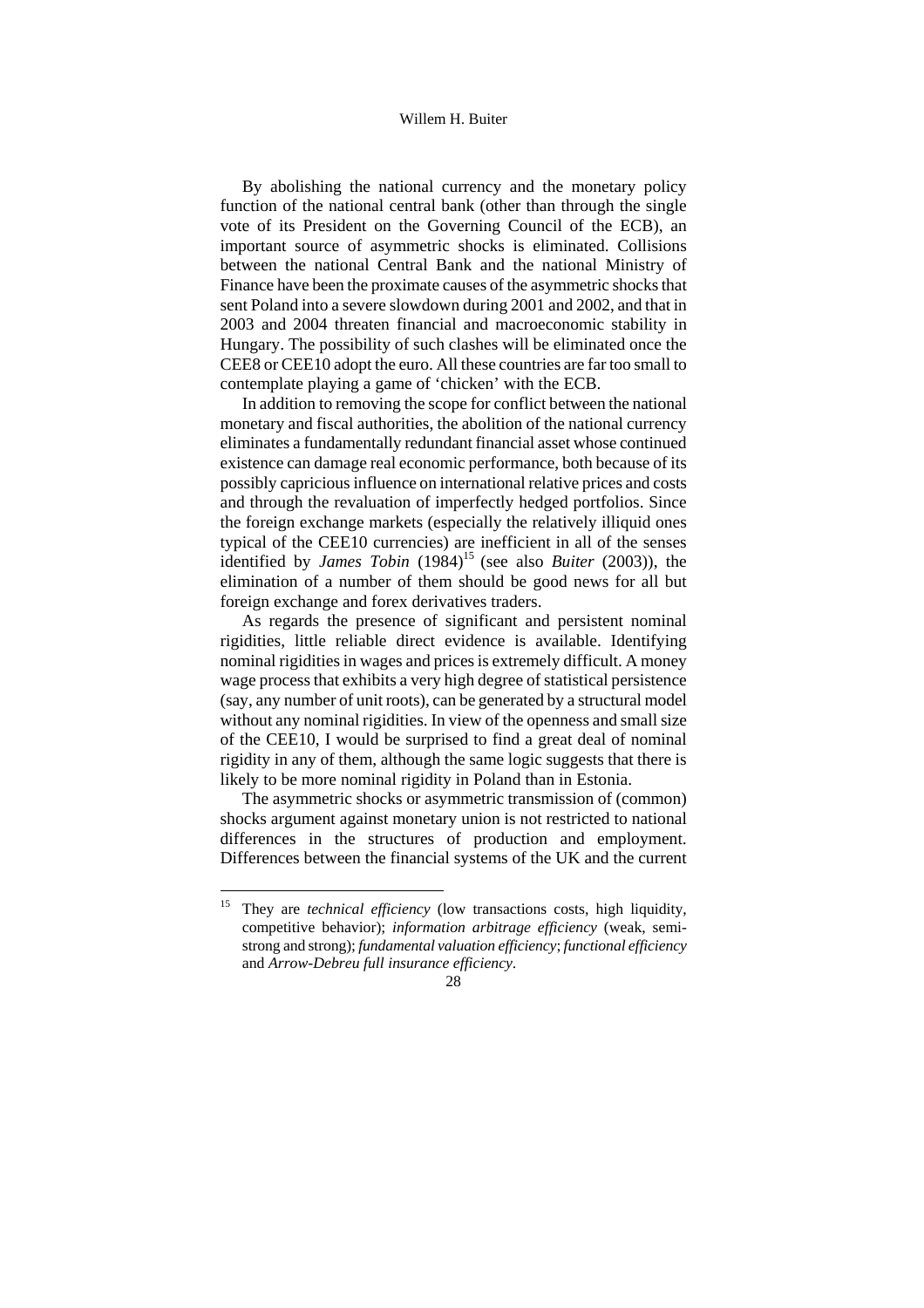EMU members have been argued (see e.g. *Muelbauer* (2003)) to be a reason for not subjecting the UK to an interest rate regime that would be designed for an (enlarged) EMU of which the UK would be a rather small and unrepresentative part. Frequently mentioned examples of differences between the UK and continental European transmission mechanisms of monetary policy are the dominant role played in the UK housing market by variable rate mortgage finance (fixed rate mortgages are more common on the continent) and the greater role of variable rate bank credit for the corporate sector in the UK.

As regards the likelihood that either a market-determined floating exchange rate or skilful management of the exchange rate can turn the nominal exchange rate into an effective instrument for achieving necessary changes in relative prices and costs, experience teaches us that both the market fundamentalists and the policy optimists (those who believe in exchange rate fine tuning) fail to appreciate the bewildering variety of fundamental and extraneous influences that drive international capital flows and exchange rates. With unrestricted cross-border mobility of financial capital, the exchange rate is more likely to be a source of unnecessary shocks, noise, volatility and misalignment than a buffer or adjustment mechanism for achieving, with less transitional pain, international relative price and cost adjustments warranted by asymmetric fundamental shocks. The foreign exchange market is rather like a rogue elephant: unpredictable, powerful and dangerous. The best way to deal with it is to put it out of its misery.

## *E. The perils of ERMII*

As part of the Acquis, virtually all controls on cross-border trade in financial claims have been abolished.[16](#page-28-0) The undoubted potential benefits of complete international financial integration will not be reaped in full, however, until the accession countries adopt the euro. The considerable risks associated with 'perfect' international capital mobility cannot be effectively mitigated while the accession countries retain their own currencies.

Faced with unrestricted international mobility of financial capital, there are but two reasonable options as regards currency regimes. The

l,

<span id="page-28-0"></span><sup>&</sup>lt;sup>16</sup> A few constraints on the foreign ownership of land still remain in most accession countries.

<sup>29</sup>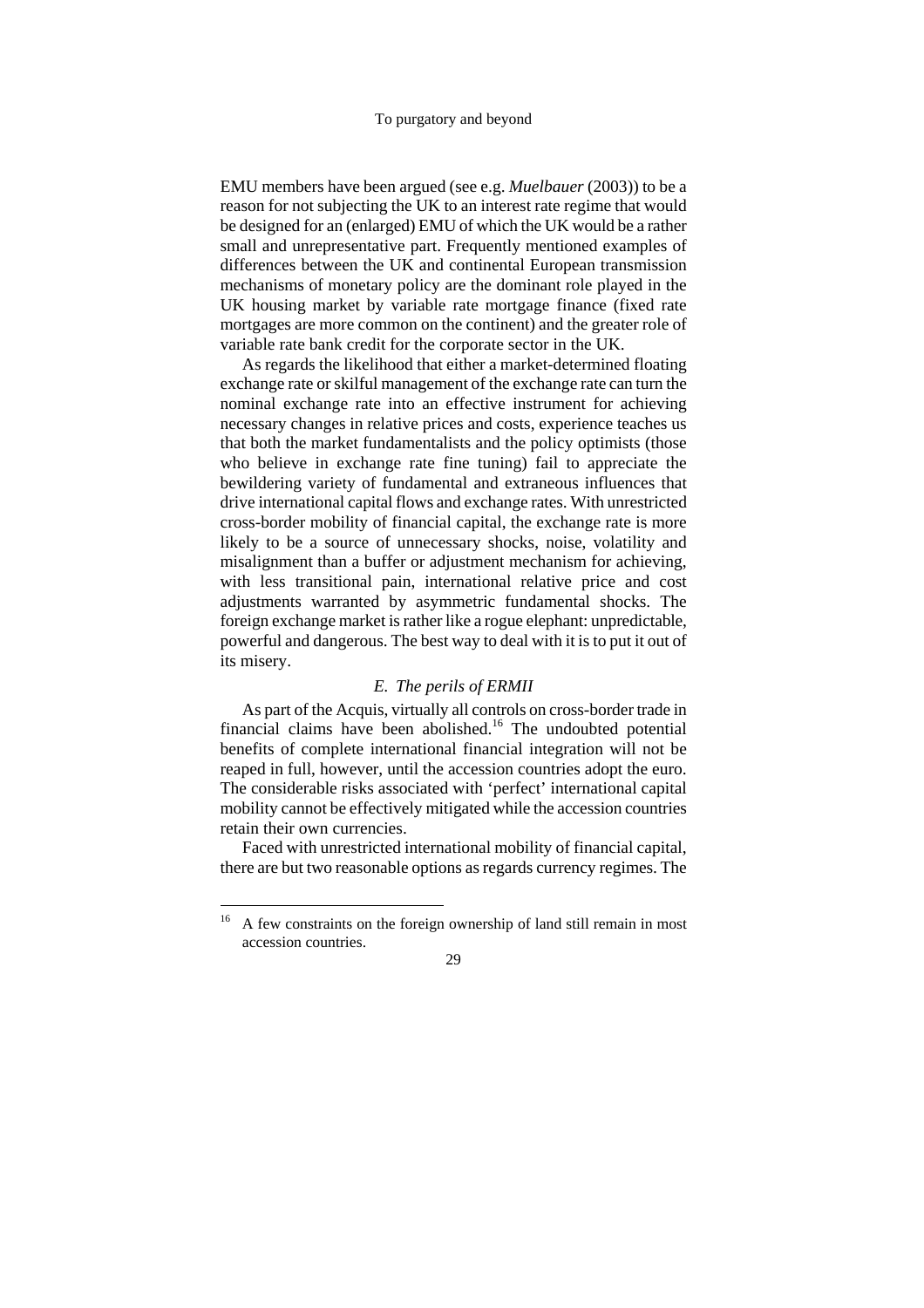first is a free float, that is, a monetary regime that targets inflation (or some other nominal aggregate other than the exchange rate) and treats the exchange rate as a residual. The second is a credible fixed exchange rate regime. The only credible fixed exchange rate regime is a formally symmetric currency union or common currency[.17](#page-29-0) Looser fixed exchange rate regimes such as currency boards may survive for a while, but should be seen as strictly temporary. A country should not enter into a currency board arrangement without a well-thought out strategy for achieving a 'strong exit' from the currency board, either into a formally symmetric monetary union or into an orderly and voluntary free float, preferably one in which the currency is not expected to depreciate sharply as soon as the exchange rate is floated.

The combination of a nominal exchange rate target zone with a 'fixed but adjustable' central parity (such as ERMII) and an inflation target is possibly the worst exchange rate regime ever designed. It is incredible that after the spectacular collapse of ERMI in 1992-93 (see e.g. Buiter, Corsetti and Pesenti (1998)), the powers that be decided to continue to impose this half-baked but wholly dangerous arrangement on future candidates for Eurozone membership.

It is not possible for the monetary authorities to make a credible commitment to defend a peg (the central parity and/or the weak edge of the band) in the face of a determined speculative attack against the currency. Faced with the transactions volumes that can materialise at little notice in the international financial markets, even the largest of the CEE10 is barely an appetiser for a speculative lunch. Official international reserves (including any and all off-balance sheet contingent reserves), even when augmented with the capacity of the Central Bank and the Ministry of Finance to borrow additional hard currency at short notice (through contingent credit lines, overdraft facilities with other monetary authorities or IFIs) are tiny compared to the financial resources private market participants can mobilise. Domestic interest rates can be increased to discourage speculators

l,

<span id="page-29-0"></span> $17$  A formally symmetric monetary union has a monetary authority that satisfies the following conditions: (1) Its mandate spans the entire monetary union; (2) it acts as lender of last resort on the same terms in every union member state; (3) central bank profits are shared fairly among all union member states; (4) it is accountable to the legitimate political representatives of the citizens of the whole union (see *Buiter/Grafe* (2002)).

<sup>30</sup>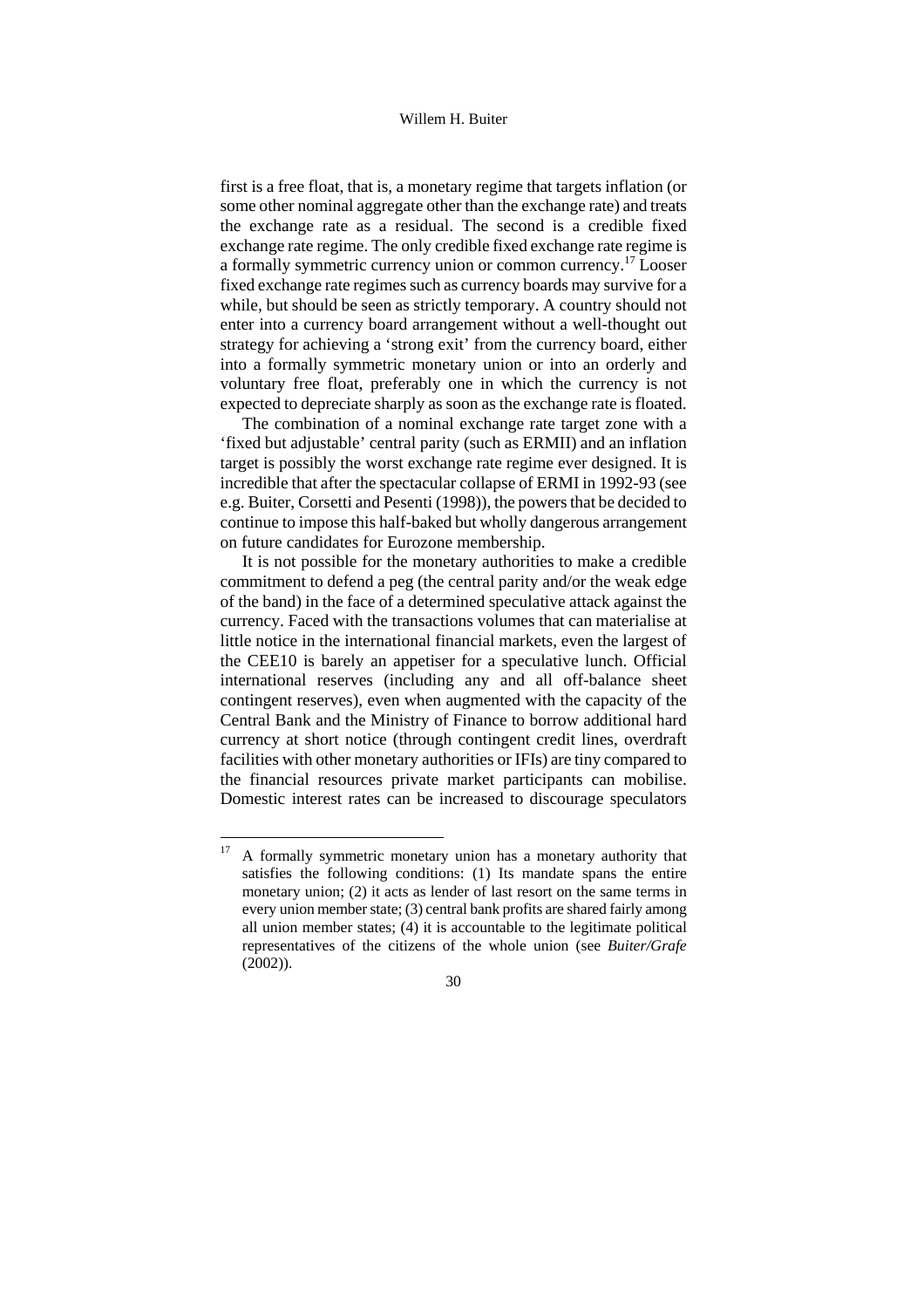(Hungary currently has 12.5 percent short-term interest rates to set against the 2.00 percent rate set by the ECB), but there are both political and economic constraints on the magnitude and the duration of such interest rate increases.

No modern central bank can credibly commit itself to make the maintenance of the external value of the currency its overriding, let alone its only concern. They may talk the talk (and every currency board in the world does just that), but they know that it is not politically possible to raise interest rates in defence of the peg to levels that threaten financial stability, do serious damage to the real economy or, worst of all, endanger the electoral prospects of the incumbent government.

ERMI was not a credible commitment device. The eleven countries that merged their monetary sovereignty in the Eurozone on January 1, 1999, managed to get to their joint destinations together only because they had been given a firm *date* and (except for Ireland, whose conversion rate into the euro represented a small appreciation relative to the central parity of its ERM band) a firm *rate* for the start of EMU. This provided the financial markets (and forward-looking goods markets and factor markets) with a clear focal point to anchor the nominal exchange rate path during the traverse to EMU.

For the current accession countries, no 'date and rate' pair is on offer. The timing of entry into ERMII is open-ended. The European Commission and the ECB keep emphasizing the fact that the central parity of the ERMII should *not* be viewed as a firm peg, but as something that can and should be changed in response to internal and external developments. This further undermines the value of ERMII as a commitment device (and specifically as a means of enforcing tighter budgetary control).

A *state-contingent* set of EMU entry criteria, such as the exchange rate criterion of ERMII, the inflation criterion and the nominal interest rate criterion, provides a veritable Petri-dish for breeding indeterminacy and multiple equilibria, if the state variables in question are to a significant 'expectational' and non-predetermined. This is clearly the case for the two financial asset prices (the nominal exchange rate and the long nominal interest rate). It is true at least in part for the inflation rate. It is essential, if the state-contingent criteria cannot be dropped completely, to add some solid *time-contingent* benchmarks to the EMU membership qualification process.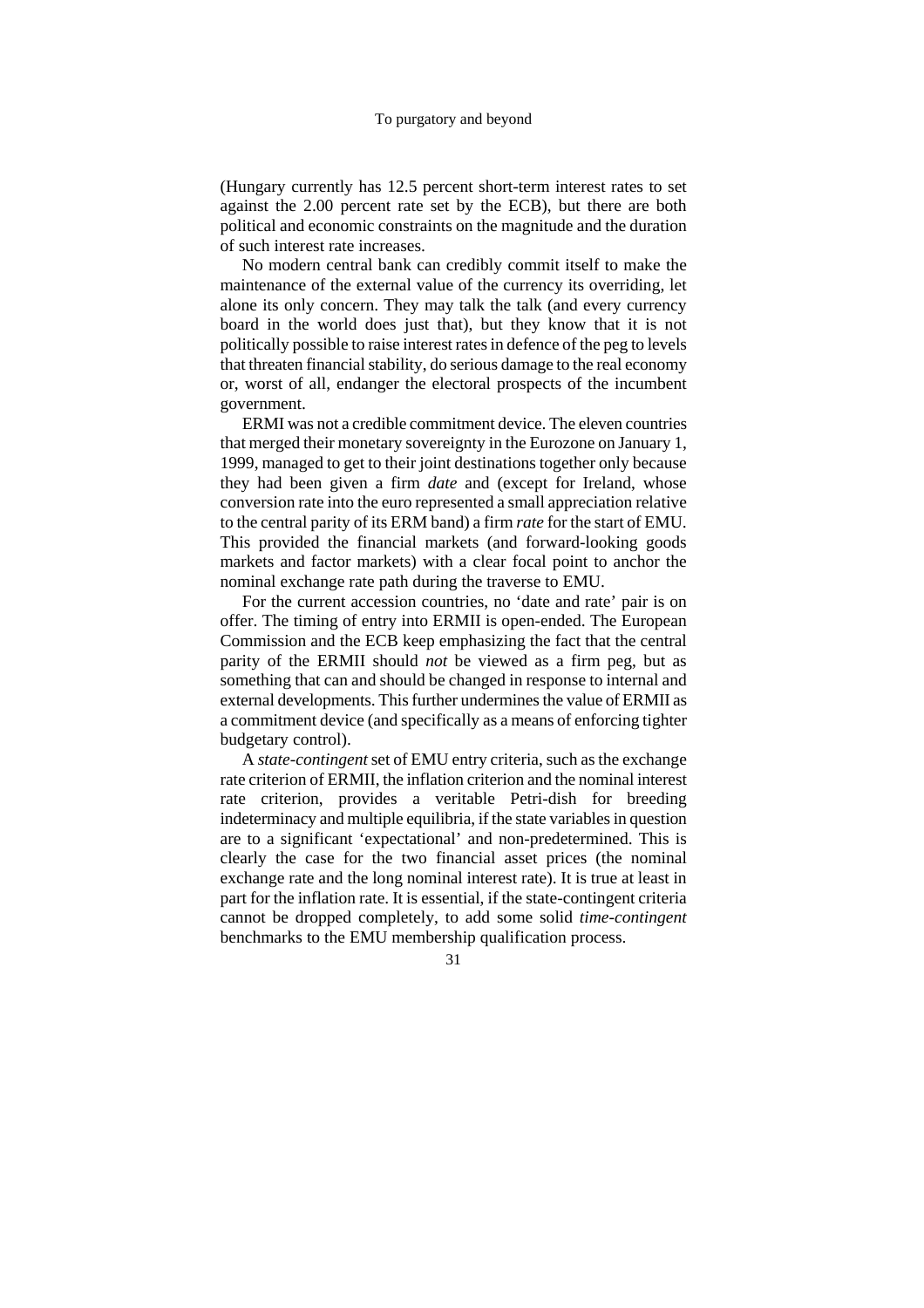The damage done by collapsing central pegs and associated wide swings in nominal exchange rates are not in the first instance due to the swings they cause in real international competitiveness in goods and services. For reasons explained already, nominal rigidities are unlikely to be a major problem for the CEE8 or CEE10. National monetary independence is inevitably a source of financial fragility for the new EU members, because of the highly imperfect hedging of foreign currency exposures in the balance sheets of banks, other financial institutions and non-financial corporates.

Clearly, this is in part a regulatory issue. Better regulation and supervision of domestic banks, other financial institutions and capital markets can lower the risk of speculative attacks and mitigate their consequences, even if they force a sharp change in the value of the currency. Regulation and supervision of the financial sector can only achieve so much, however. The banking sector may be perfectly hedged as regards exchange risk, when hard currency borrowings are matched by hard currency loans. However, if these loans are to domestic corporates that are not fully hedged as regards their foreign currency exposure (through natural or financial hedges), a sharp reduction in the value of the domestic currency may cause the corporate borrower to default on its bank loan. Market (exchange rate) risk has been hedged by putting more credit risk on the balance sheet. The regulator/supervisor must know the hedging behaviour (natural and financial) of the non-financial borrowers in order to assess the financial health of the financial sector. Such information is simply not available.

Things are actually worse than that. There is at least one CEE10 country which believes that its currency board arrangement justifies a decision to lump domestic currency-denominated financial claims and euro-denominated claims together for reporting purposes. The result is that the central bank no longer has the information to determine the net exposure to a change in the euro peg of the banks and other financial institutions reporting to it. Unfortunately for the country in question, the statement: "the distinction between domestic currency and the euro is irrelevant because the peg to the euro is sacrosanct and will never be changed: our exit from the currency board will be the entry into the Eurozone at a conversion rate given by the existing currency board parity", calls for the retort: "and one peso still equals one US dollar?"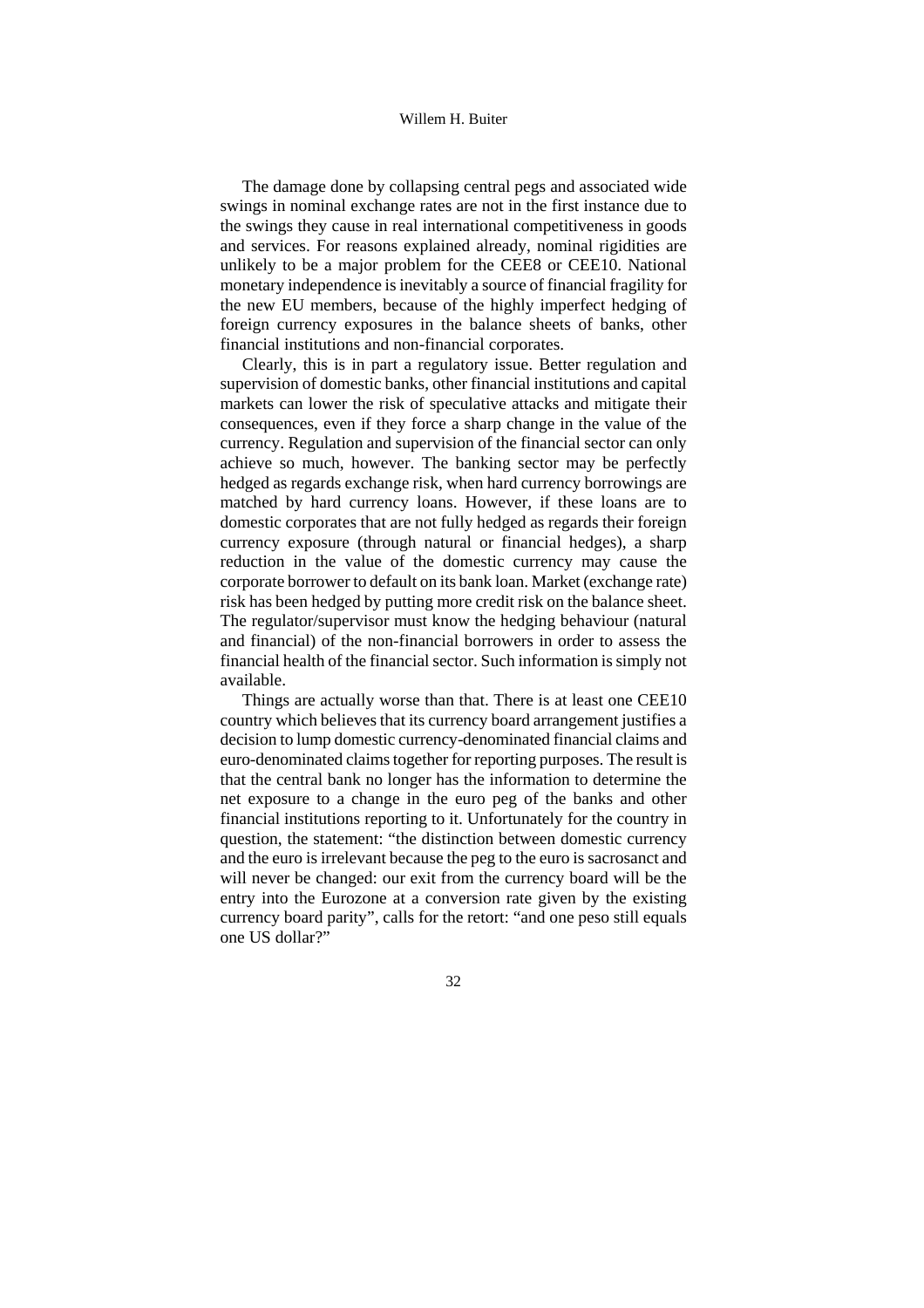#### To purgatory and beyond

#### *F. The usefulness of nominal convergence*

*Nominal convergence* prior to the adoption of the euro could be helpful to those CEE8 or CEE10 candidates that do not intend/expect to change their nominal exchange rate with the euro between now and full EMU membership. The reason is that disinflation may be easier with a floating exchange rate than with a fixed exchange rate (or a common currency). Whatever the merits of this argument, it is clear that it is difficult to make an externalities-based case for prior nominal convergence: because of the very small size of the candidate countries in the markets for goods and services, their nominal convergence, or lack of it, would be of no appreciable significance to the existing EMU members. I define nominal convergence as convergence to the EMU candidate's equilibrium rate of inflation following the adoption of the euro and after any inertial inflation inherited from the pre-euro regime has dissipated.

Since the costs associated with a failure to achieve nominal convergence prior to EMU membership are significant, at most, only for the candidate country, the decision whether or not to strive for prior nominal convergence should be left to the EMU candidates – a straightforward application of the Principle of Subsidiarity. The main argument against requiring inflation convergence prior to EMU membership is that the adoption of a common currency is a highly effective means for achieving inflation convergence, especially for a country whose monetary policy credibility is less than that of the ECB. Investing in national monetary policy credibility in order to meet the EMU inflation criterion makes no sense, because the reputational capital thus acquired is scrapped the day the country adopts the euro.

Convergence to the EMU average HICP inflation rate plus the Balassa-Samuelson 'real convergence' premium could result in a rate of inflation for the EMU candidate's HICP index that is more than 1.5 percent per annum above the average of the three EU members with the lowest rate of inflation. This is quite likely if the candidate country wishes to traverse to Eurozone membership at a fixed nominal exchange rate. It that were to happen, the inappropriate Maastricht inflation criterion should be waved. Forcing a country to achieve an inflation rate below its Eurozone equilibrium rate would mean imposing an unnecessary temporary dose of unemployment and excess capacity on the candidate country.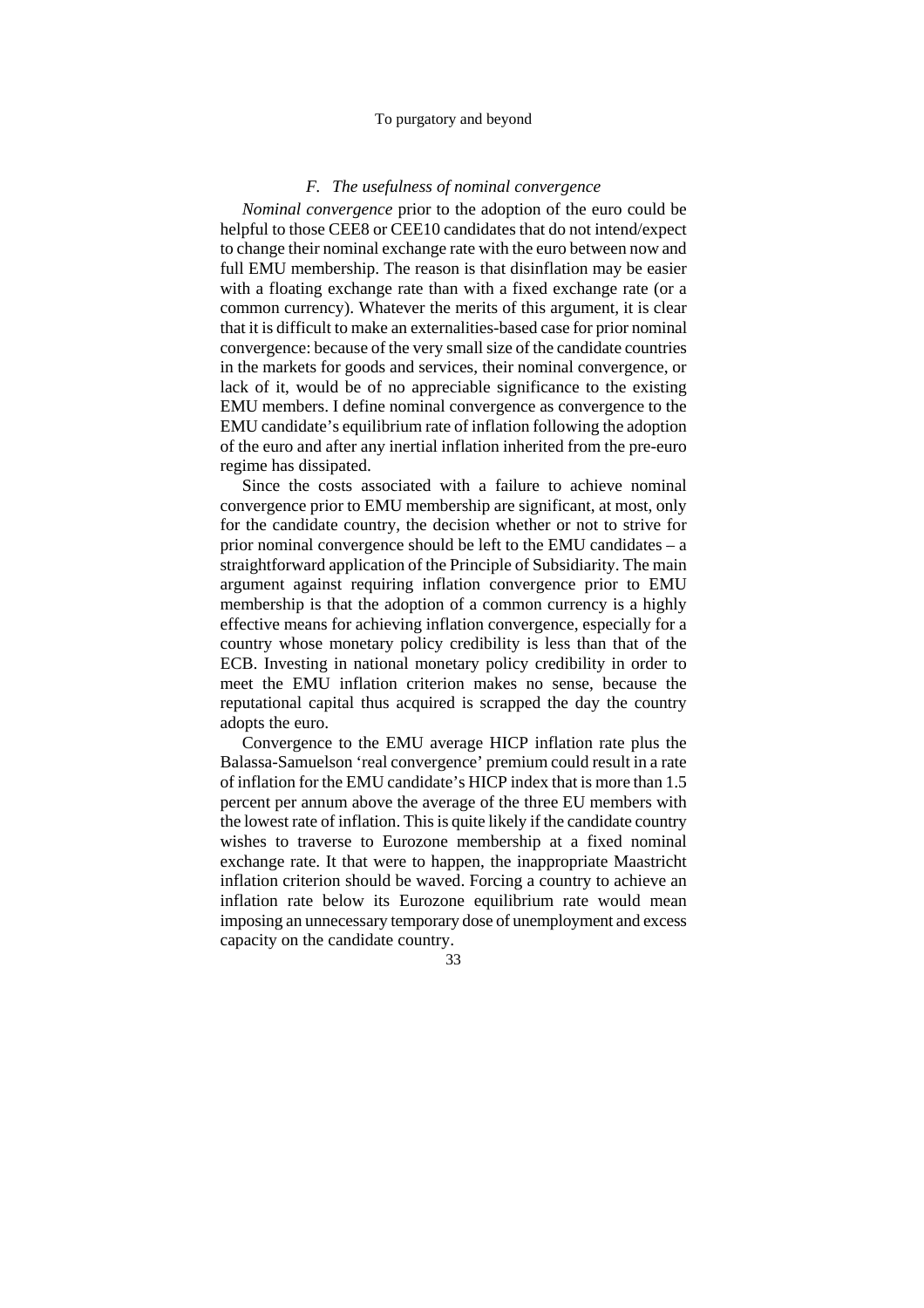#### *G. The irrelevance of real convergence for monetary union*

Real convergence matters only for monetary union if misguided externally or domestically imposed guidelines, targets and constraints cause them to matter. The possible conflict between Balassa-Samuelson real exchange rate appreciation and the inflation criterion for countries that would like to maintain a stable exchange rate in ERMII is an example of perverse convergence criteria causing real convergence to matter.

For the rest, even persistent structural differences between countries are no obstacle to them benefiting from monetary union. Both rich and poor people within a nation state benefit from using the same currency. No more are differences in average productivity and real income per capita between countries obstacles to these countries benefiting from membership in a monetary union. Differences in the sectoral composition of output between the EU15 and the CEE8 are small. Even if the differences that remain make asymmetric shocks possible, this would only matter for the choice of exchange rate regime if national monetary policy could be fine-tuned to facilitate the adjustment of external competitiveness through appropriate movements in the nominal exchange rate. This exchange rate fine tuning argument has been amply demonstrated to be a fallacy.

Greater convergence in regulatory and supervisory standards for financial institutions and markets (i.e. improvement in the regulatory and supervisory standards in the CEE8 and CEE10) would be most desirable, but higher standards are actually even more important when the national currency is retained than when it is allowed to disappear. With the abolition of the national currency one important source of asset-liability mismatch (unhedged net euro positions) and financial instability would disappear.

The very large current account deficits run by e.g. the Baltic EMU candidates (see Table 1) strengthen the case for these countries' earliest possible full participation in EMU. Their counterparts in the domestic accounts are mainly private sector financial deficits corporate sector financial deficits in particular. If the foreign funds are, along with domestic funds, invested wisely the economy should be able to generate the primary external surpluses required to finance the external debt that has been incurred and to satisfy the foreign owners of local capital. If they are invested unwisely, there will be corporate default and bankruptcy.

Such a corporate crisis would undoubtedly be more dangerous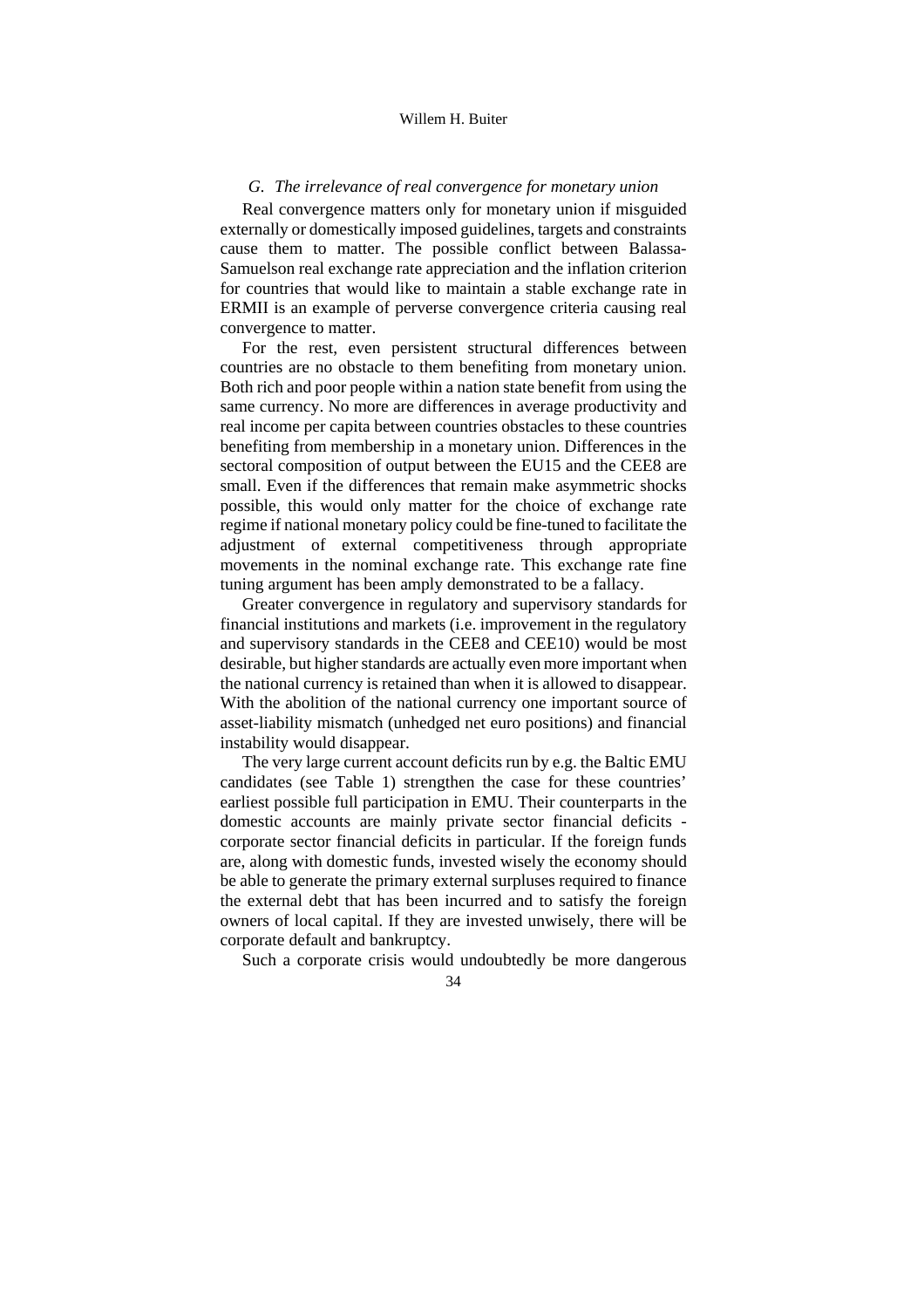under national monetary autonomy than with the country in the Eurozone. With a national currency and monetary autonomy, there is a risk – not present if the country were part of the Eurozone - that the corporate crisis could become an exchange rate crisis and through that, a banking crisis or even a public debt crisis. Having an independent national currency would increase both the likelihood of a crisis and the severity of any crisis that does happen.

# *H. The euro as parallel currency for accession countries*

One way for an accession country to give visible expression to its desire for and commitment to eventual full EMU participation, is for it to turn the euro into a parallel currency. The euro would be declared joint legal tender for all transactions under the accession country's jurisdiction, on the same terms as the national currency. Residents would be able to operate checkable euro accounts with local financial institutions.

The introduction of the euro as a parallel currency, that is, as a competing currency with legal tender status circulating alongside the fully convertible local currency, would provide additional monetary discipline. Local narrow money and the euro would become closer direct substitutes. By making the euro a better direct substitute for the local currency, any attempt at inflationary financing would be reigned in by a shift in money demand away from the local currency and towards the euro. In the limit, any non-zero anticipated depreciation of the local currency against the euro would drive the demand for the local currency to zero; likewise, any non-zero anticipated appreciation of the local currency against the euro would reduce the local demand for euros for domestic transaction purposes down to zero – a pure Kareken and Wallace world (*Kareken/Wallace* (1981)).<sup>18</sup>

Even under less idealized circumstances, the sensitivity of the demand for local base money to expected depreciation/appreciation of the exchange rate would be certain to increase as a result of 'creeping euroisation' if the euro were made legal tender.

<span id="page-34-0"></span><sup>18</sup> Narrow or base money is assumed to be non-interest bearing. The Kareken and Wallace universe has the further interesting property that the level of the (expected) equilibrium exchange rate, while constant, is indeterminate. Nominal price and/or wage rigidities would eliminate this indeterminacy, but not the requirement that the expected equilibrium exchange rate be constant.

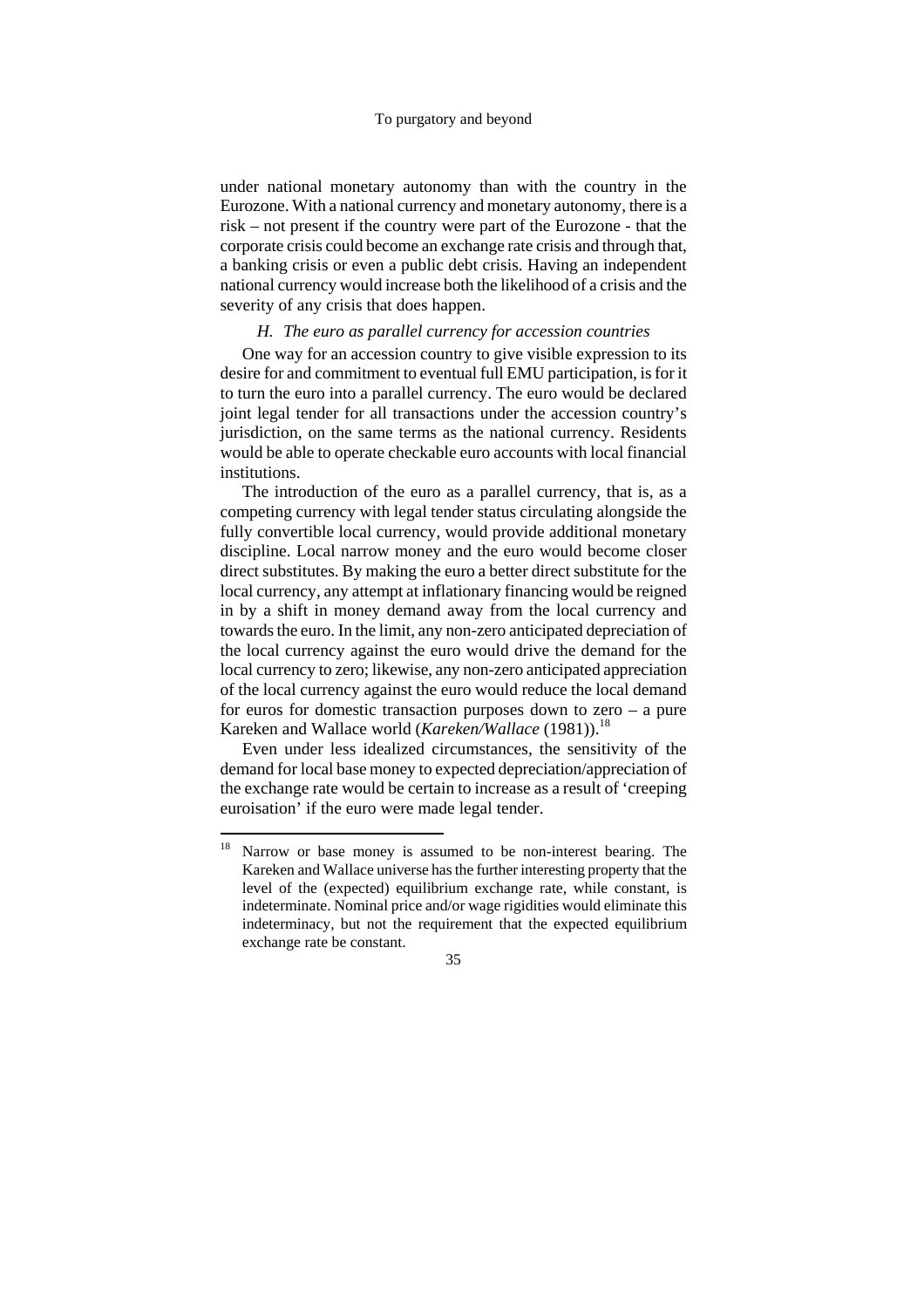A variety of monetary and exchange rate regimes are consistent with such enhanced direct currency competition. At one extreme is the unilateral adoption of the euro as the only legal tender, and the abolition of the domestic currency. A currency board is consistent with the euro as parallel currency, but so are managed and floating exchange rate regimes.<sup>[19](#page-35-0)</sup>

According to the letter of the Treaty, unilateral euroisation, is not compatible with the Maastricht criteria *if it involves the abolition of the national currency*. The argument is that, once the national currency has been abolished, there no longer is any way for the Council of Ministers to co-determine the conversion rate at which the candidate EMU member's currency eventually joins EMU. The candidate EMU member would have been able to determine its irrevocable euro conversion rate unilaterally.[20](#page-35-1) 

The ECB's position on the issue is the following *"Any unilateral adoption of the single currency by means of "euroisation" outside the Treaty framework would run counter to the economic reasoning underlying Economic and Monetary Union, which foresees the eventual adoption of the euro as the end-point of a structured convergence process within a multilateral framework. Unilateral "euroisation" cannot therefore be a way of circumventing the stages foreseen by the Treaty for the adoption of the euro"* (*European Central Bank* (2003)).

This argument is correct only if unilateral euroisation means the unilateral abolition of the domestic currency and its replacement by

<span id="page-35-0"></span><sup>19</sup> <sup>19</sup> Of course, if the euro and the local currency were to become perfect direct substitutes, even a floating exchange rate regime would turn out to support only constant exchange rate equilibria. Any expected depreciation or appreciation would imply the total abandonment of the currency that is

<span id="page-35-1"></span>expected to weaken.<br><sup>20</sup> Note that it might be possible to respect the letter of the Treaty in this regard, while violating its spirit. Consider the case where the euro is made joint legal tender with the national currency, and the candidate EMU member's own currency is not formally abolished and remains joint legal tender with the euro. The use of the local currency as a means of payment, numéraire and store of value could be discouraged in a variety of ways. In the limit, the last domestic banknote could lead a perfunctory existence, hanging framed on the wall of the office of the Governor of the central bank. The conversion rate ultimately decided by the Council would be irrelevant if the local currency had *de facto* if not *de jure* become defunct.

<sup>36</sup>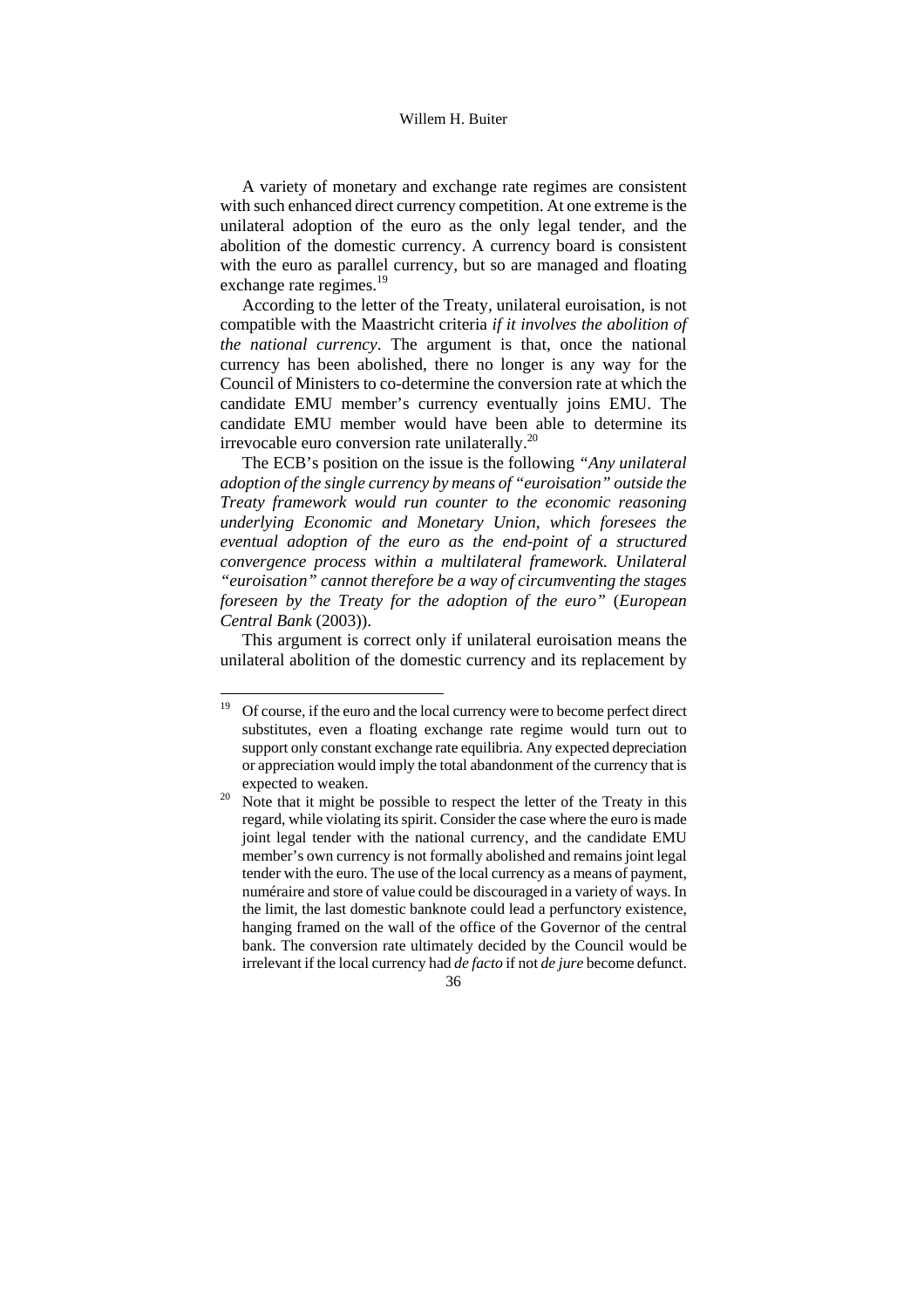the euro as the only national currency and legal tender. In contrast, there can be no objection, even on narrow legalistic grounds, to unilateral euroisation in the sense of the adoption of the euro as a parallel currency (as additional legal tender) without abolishing the domestic currency and without fixing, unilaterally, an irrevocable ultimate conversion rate of the domestic currency and the euro.

Furthermore, what the Council of Ministers (Ecofin) has taken away, it can give again. With the permission of the Council of Ministers *"consensual euroisation"* (even without the temporary retention of the domestic currency) could be made an option for all acceding and accession countries.

# *I. No investment without return*

A sufficient reason for granting an exchange rate (ERM) derogation to Eurozone candidates that have achieved fiscal sustainability is that the efforts by the new EU member to satisfy the exchange rate criterion represent an investment without any possible return – a pointless and costly exercise. Until the country joins EMU, it will forgo the full benefits from international financial integration, since these accrue only when currency risk has vanished irrevocably. It will, however, be exposed to the risk of a speculative attack against its currency. As soon as the EMU candidate country has established that it can manage its exchange rate for the requisite period of time within the assigned band, it is rewarded by having the capacity to manage the exchange rate taken away irrevocably and permanently. Reputational capital is accumulated through a costly and risky investment process. This reputational capital is scrapped the moment the country joins fully in EMU.

The same objection can also be made against the inflation criterion and the interest rate criterion: they involve up-front costs without any prospective benefits. Once a country joins EMU, its medium and longer term inflation profile is determined by the EMU-wide monetary policy set by the ECB and the operation of the Balassa-Samuelson effect. The investment in a reputation for monetary policy competence and for commitment to price stability is worth virtually nothing when monetary autonomy is given up as a country joins  $EMU<sup>21</sup>$  National

<span id="page-36-0"></span> $21\,$ 21 If national central bank governors continue to be voting members of the Governing Council of the ECB, the investment, prior to EMU membership, in a reputation for monetary competence and a commitment

<sup>37</sup>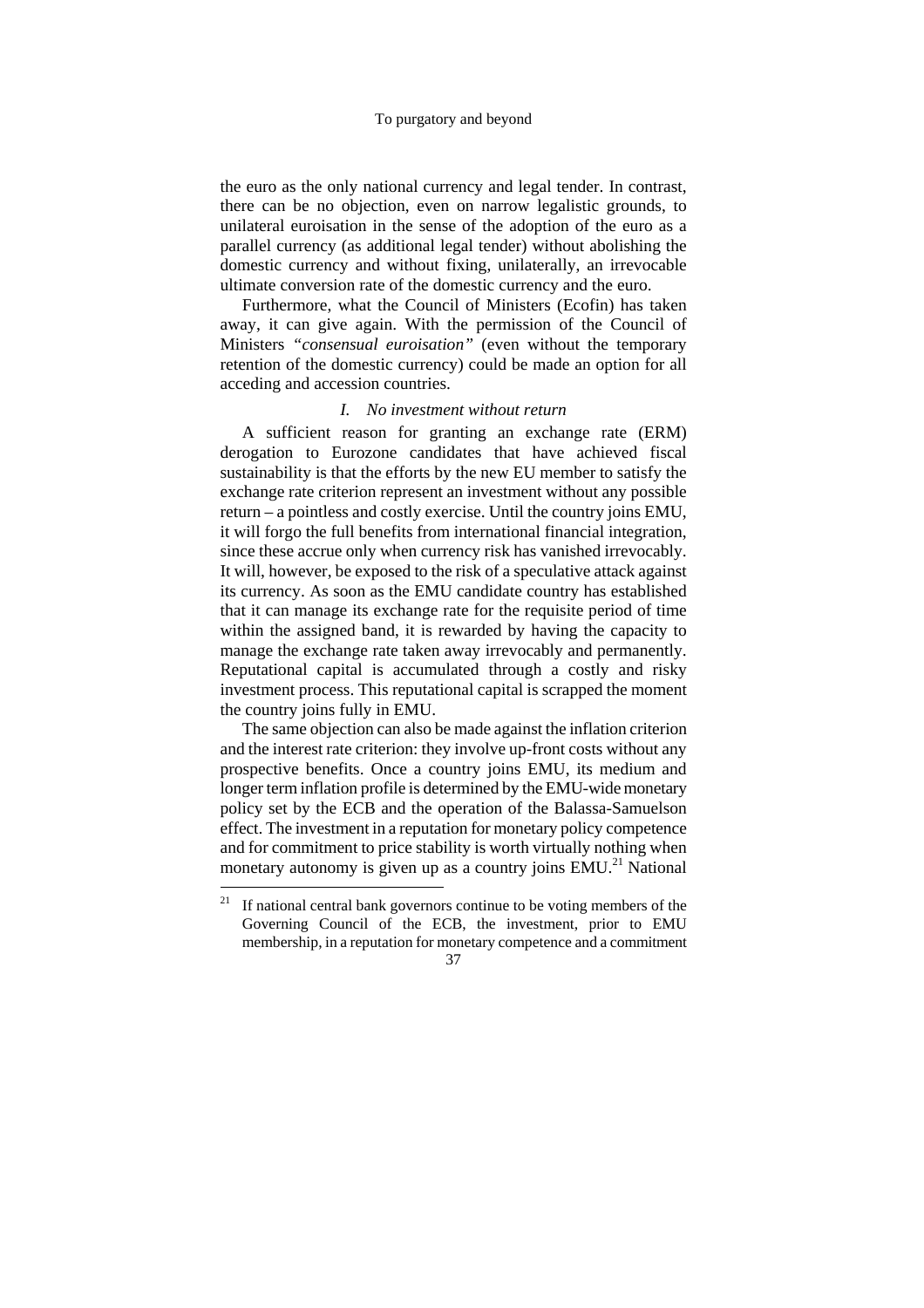fiscal policy can still affect national inflation rates, but only transitorily. At most, inflation concerns should therefore imply fiscal constraints (and fiscal coordination). They do not call for an inflation criterion *per se*.

With complete financial openness, the interest rates on eurodenominated government debt issued by different national authorities will differ only because of perceptions of differences in default risk. That again may argue for fiscal constraints, to address differential sovereign default risk, but not for interest targets *per se*.

The only demonstration of economic policy competence by accession candidates that is relevant to their future behaviour and performance, once EMU membership has been achieved, is the demonstration of responsible fiscal behaviour. It therefore does make sense, in principle, to encourage the EMU candidate to pass a fiscalfinancial test for EMU membership.

Whether there should be an externally imposed Treaty requirement to meet the fiscal-financial norms depends on the size of the country (which determines the magnitude of any cross-border externalities), on one's attitudes towards paternalism ('we know what is good for you') and on the value of externally imposed constraints as commitment devices. Whether the two numerical fiscal-financial criteria of the Maastricht Treaty are appropriate yardsticks for national fiscal behaviour that is acceptable to the Community as a whole, is a separate issue, which is not pursued here for reasons of space (but see *Buiter/ Grafe* (2004)).

# **IV. Conclusion**

l,

Fiscal sustainability should be the unique necessary and sufficient condition for Eurozone membership.

Nominal convergence – defined as a candidate Eurozone member approaching what would be its underlying equilibrium rate of inflation conditional on Eurozone membership - could be helpful to candidate members. The target should be the EMU average HICP inflation rate plus the Balassa-Samuelson real exchange rate appreciation premium.

The history of exchange rate target zones under unrestricted financial capital mobility is not a happy one. A weak ERMII, which is all that is on offer, has value neither as a commitment device or

to price stability will be seriously diluted, but it will not disappear altogether.

<sup>38</sup>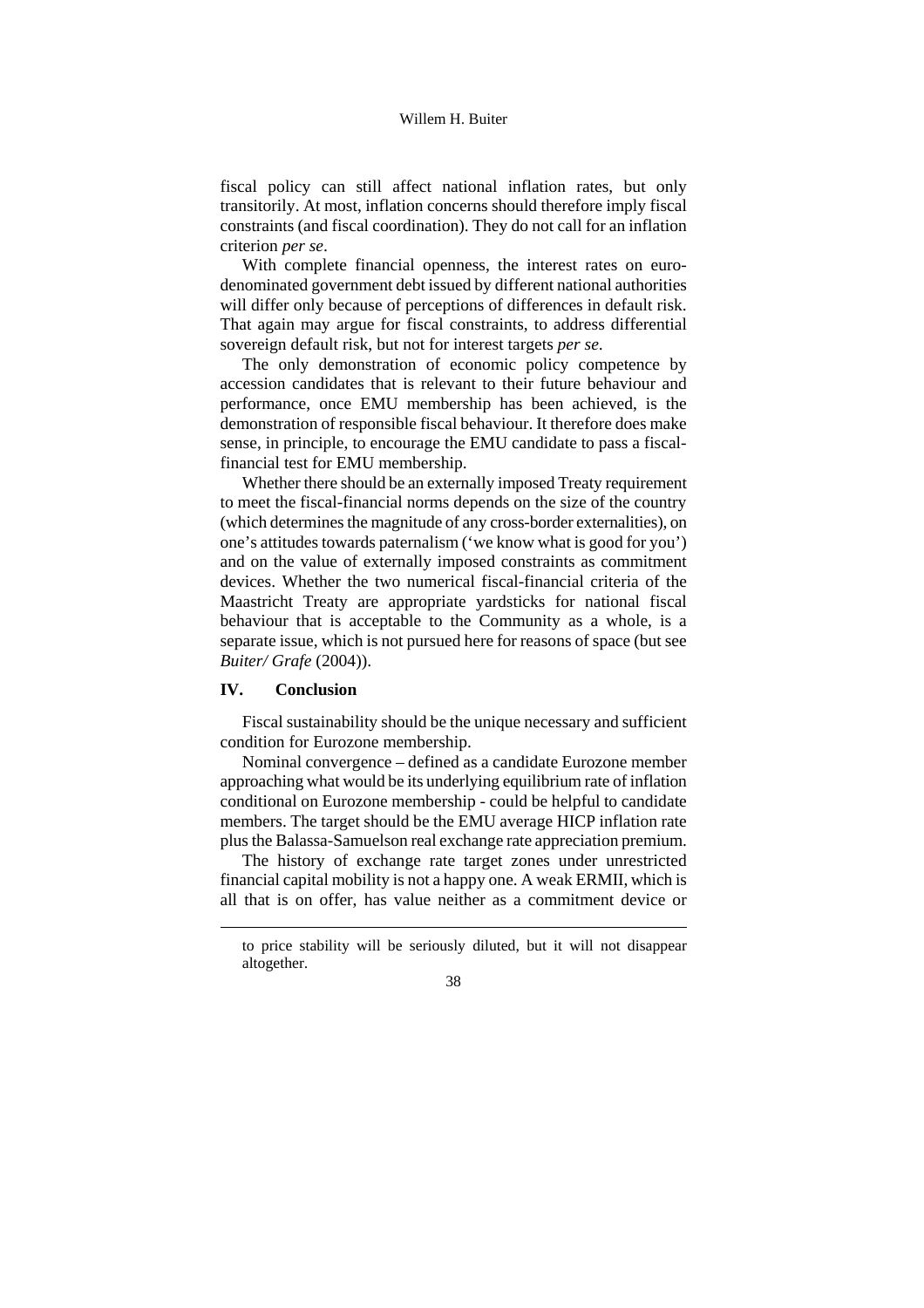nominal anchor, nor as a constraint on excessively loose fiscal policy. The history of the pursuit of two or more nominal targets (or one or more nominal targets subject to a nominal constraint) is a most unhappy one. The pursuit of an inflation target (itself inappropriately specified) and *a-fortiori* of an inflation target *and* a nominal interest rate target subject to a nominal exchange rate constraint is an accident waiting to happen.

Accession candidates (or existing EU member states) wishing for early full EMU membership should not have to spend two or more years in ERMII purgatory. ERMII is at best an irrelevant distraction. At worst it offers the international financial markets free opportunities for shooting fish in a barrel.

Arriving university students ('pledges') wishing to join certain fraternities or sororities are frequently subjected to gruelling forms of *hazing* – the shaving of heads and the cleaning of pavements with toothbrushes are two of the milder forms of humiliation and abuse. When the older students (initiated members) inflicting these indignities are asked why they want the would-be new members to go through this pointless and painful process, the answer invariably is: "because *we* had to go through it". The logic behind the insistence that new EU members should satisfy the inflation, interest rate and exchange rate criteria of the Maastricht Treaty before they can become full EMU members, appears to be similar.

The only remaining argument against immediate EMU membership for all those acceding countries that have achieved fiscal sustainability is that the ECB's Governing Council would become unmanageable with an additional five or ten members. I share these concerns, but the solution is surely to reform *asp* the composition and voting procedures of the Governing Council of the ECB, rather than to delay the full EMU participation of the successful EU accession candidates. $^{22}$  $^{22}$  $^{22}$ 

l,

<span id="page-38-0"></span>The new constitution for the ECB, currently awaiting ratification by the EU Member States has the following features. The central bank Governors of the acceding countries will become full members of the General Council of the ECB when their countries join the EU. As regards the Governing Council, the proposal is that the number of voting rights be capped at 21: six permanent voting rights for the members of the Executive Board and 15 voting rights for the Governors of national central banks, to be exercised on the basis of a rotation system. All members entitled to vote would have one vote. All members would have

<sup>39</sup>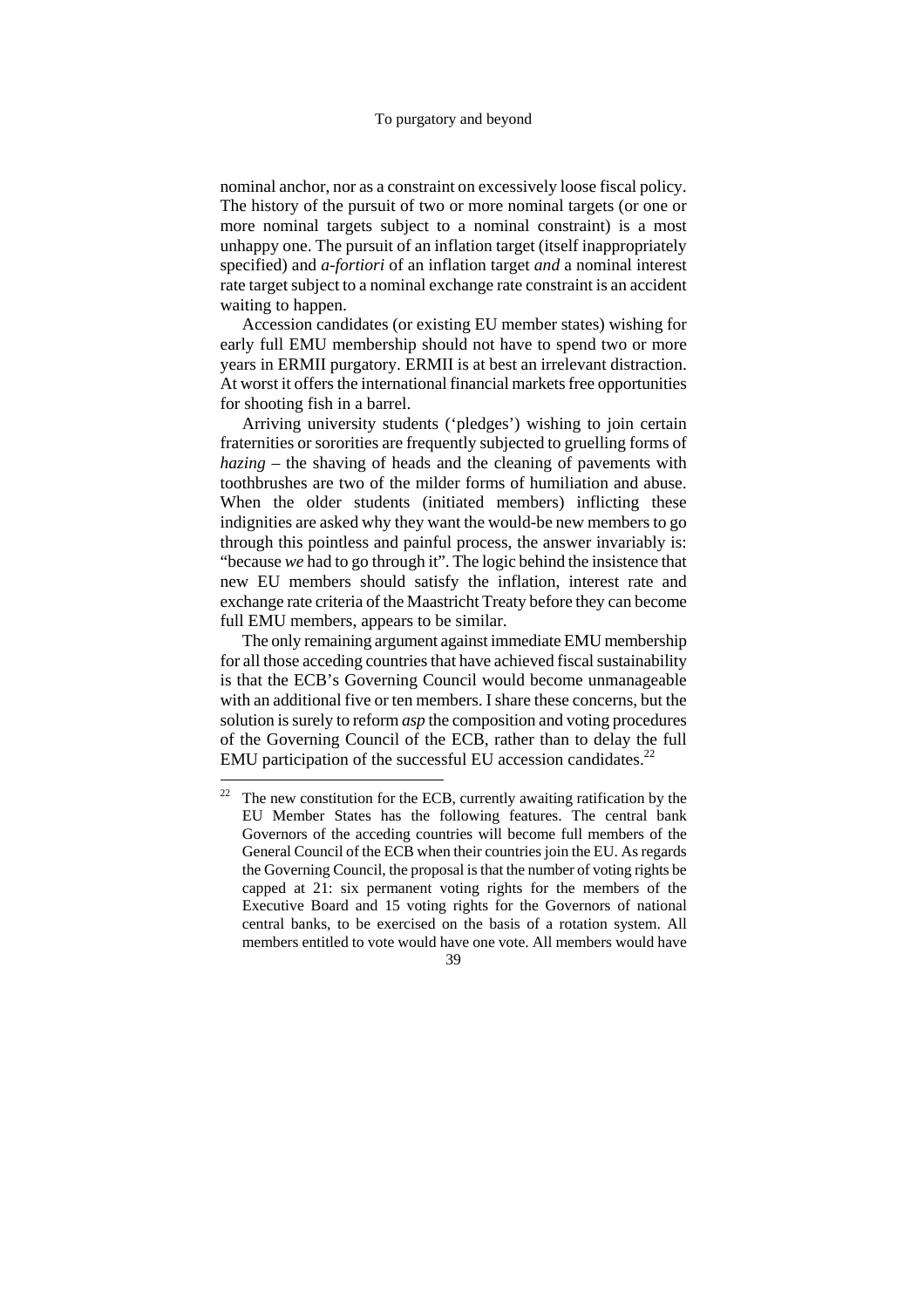Introducing the euro as a parallel currency in transition countries (conceivably even prior to formal EU accession), deserves serious consideration because it would allow accession countries to euroise gradually without violating the letter or spirit of the Maastricht conditions for Eurozone membership. Such an act also does not prejudge the details of the monetary and exchange rate regime. It could, but need not be done unilaterally. Following negotiation and agreement with the European Council and its advisers in the ECB and the European Commission, more radical forms of "consensual euroisation" which might involve the early abolition of the national currency, could also be part of the menu of options.

The sensible alternatives to a potentially disastrous resurrection of ERM II are self-evident. For those countries that have achieved fiscalfinancial sustainability and that have converged to their EMU equilibrium inflation rate, immediate full EMU membership is optimal. If this is not possible for legalistic reasons (say, because the Maastricht criteria remain binding for EMU candidates even though the Stability and Growth Pact criteria are no longer binding for large existing EMU members), there are two reasonable alternatives. Both involve setting a *date* and a *rate,* that is, a date on which the candidate will become a full EMU member and the irrevocable conversion rate of the national currency and the euro on that date. Given the date and the rate, two interim regimes make sense between the announcement date and the implementation date. The first is to have the most credible fixed exchange rate regime, say a currency board. No attempt should be made in this case to achieve any nominal target other than the maintenance of the exchange rate. The second is to have a free float and a continuing inflation target (again the EMU average plus the Balassa-Samuelson inflation premium). The 'date and rate' will provide the appropriate (and essential) focal point for private sector expectations as regards the future behavior of the nominal exchange rate.

For countries that have not yet achieved fiscal-financial sustainability, the exchange rate should be an outcome, not a target or a constraint. An inflation target, aiming at convergence to the post-EMU membership equilibrium rate of inflation, and coordinated with a program for achieving fiscal-financial stability, is the appropriate focus of monetary policy.

l,

the right to attend and to speak.

<sup>40</sup>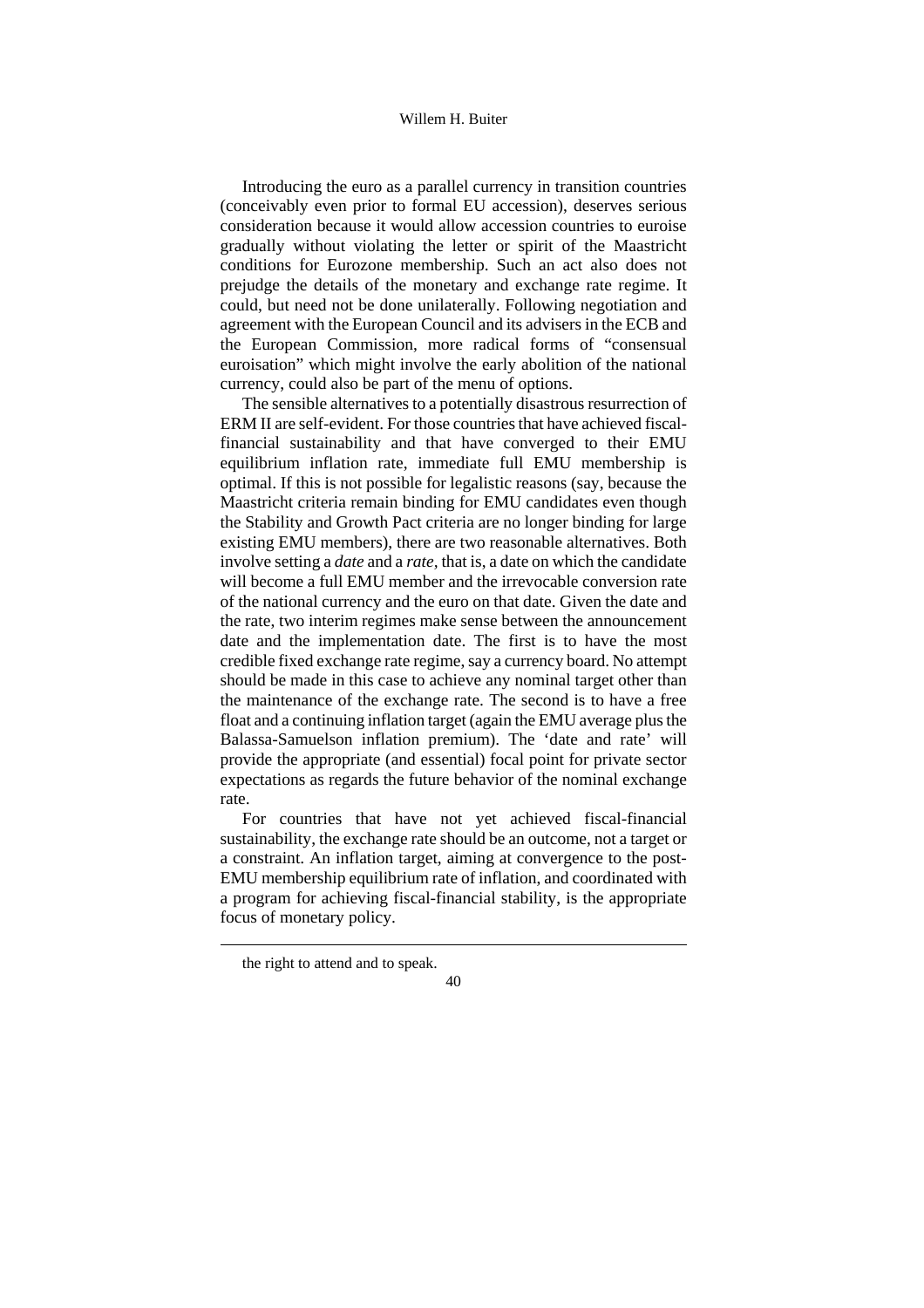Either the Treaty has to be amended or the accession countries have to be granted derogations from the ERM membership, if they are to avoid spending two years (or more) in ERMII purgatory. Time is of the essence.

### **References**

*Balassa B.* (1964), The Purchasing Power Parity Doctrine: A Reappraisal, in: Journal of Political Economy, December 1964.

*Barrell R. / Holland D. / Pomerantz O.* (2004), Integration, Accession and Expansion, National Institute of Economic Research Occasional Paper No. 57, London 2004.

*Buiter W. H.* (2003), James Tobin: An Appreciation of His Scholarship, in: The Economic Journal, Vol 113, No. 491, November 2003, pp. F585-F631.

*Buiter W. H. / Corsetti G. / Pesenti P.* (1998), Financial Markets and European Monetary Cooperation; The Lessons of the 1992-93 Exchange Rate Mechanism Crisis, Cambridge University Press, Cambridge 1998.

*Buiter W. H. / Grafe C.* (2002), [Anchor, Float or Abandon Ship:](http://www.nber.org/%7Ewbuiter/eib.pdf)  [Exchange Rate Regimes for the Accession Countries,](http://www.nber.org/%7Ewbuiter/eib.pdf) in: Banca Nazionale del Lavoro Quarterly Review, No. 221, June 2002, pp. 1- 32.

*Buiter W. H. / Grafe C.* (2004), [Patching up the Pact; Some](http://www.nber.org/~wbuiter/trans.pdf)  [Suggestions for Enhancing Fiscal Sustainability and Macroeconomic](http://www.nber.org/~wbuiter/trans.pdf)  [Stability in an Enlarged European Union](http://www.nber.org/~wbuiter/trans.pdf), in: Economics of Transition Volume 12 (1) 2004, pp. 67–102*.*

*De Broek M. / Slok T.* (2001), Interpreting Real Exchange Rate Movements in Transition Countries, IMF Working Paper WP/01/56.

*EBRD* (2003), *Transition Report 2003,* European Bank for Reconstruction and Development, London 2003.

*European Central Bank* (2003), Policy Position of the Governing Council of the European Central Bank on the Exchange Rate Issues Relating to the Acceding Countries, 18 December 2003.